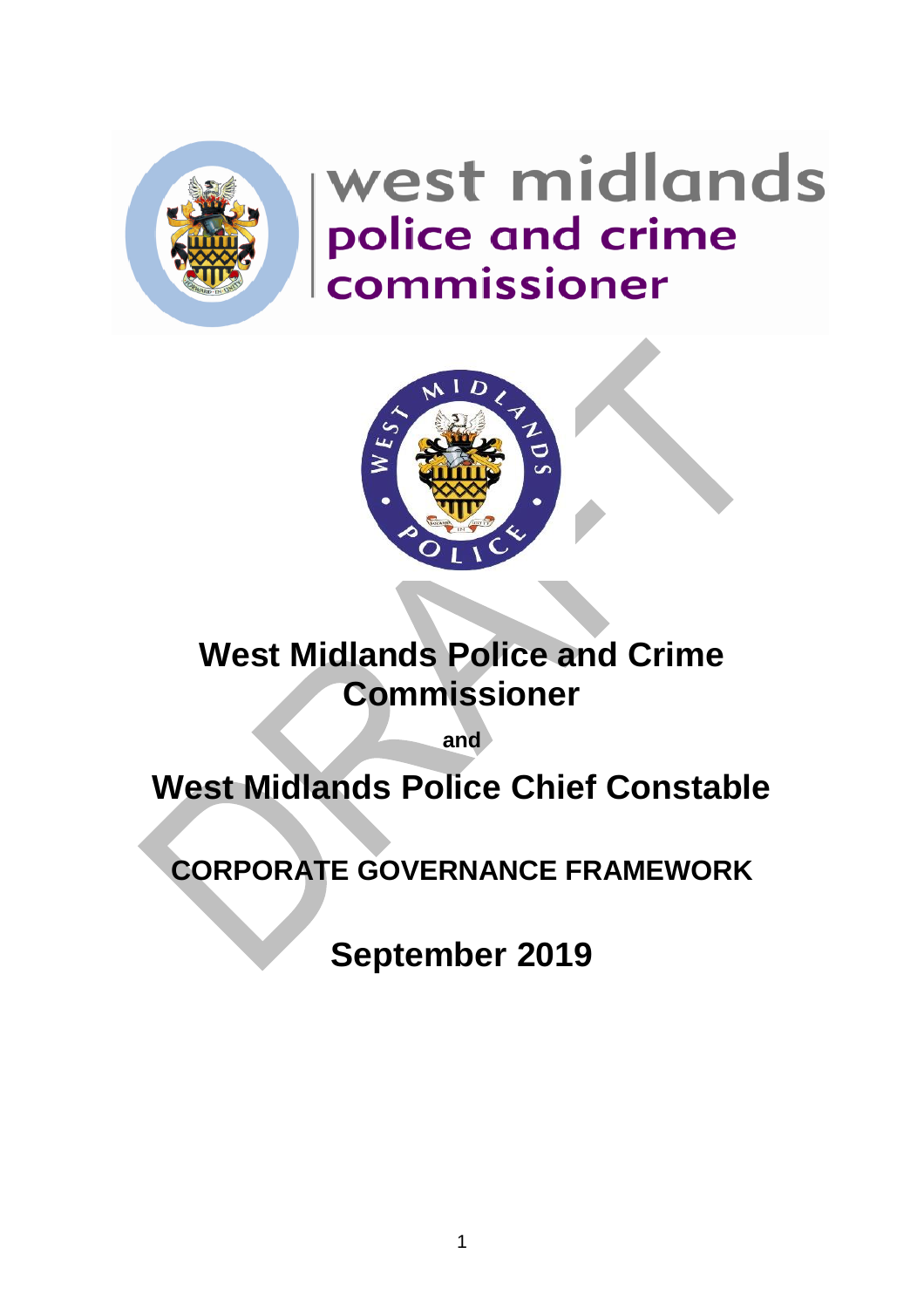# **INDEX**

|                                                                                          | Page |
|------------------------------------------------------------------------------------------|------|
| <b>Definitions</b>                                                                       | 3    |
| Joint Statement of Corporate Governance                                                  | 4    |
| Joint Code of Corporate Governance                                                       | 6    |
| Core Principles of Effective Governance (Annex to Joint<br>Code of Corporate Governance) | 8    |
| Joint Scheme of Corporate Governance                                                     | 17   |
| Annex A: PCC Contract Standing Orders                                                    | 36   |
| <b>Annex B: Financial Regulations</b>                                                    | 54   |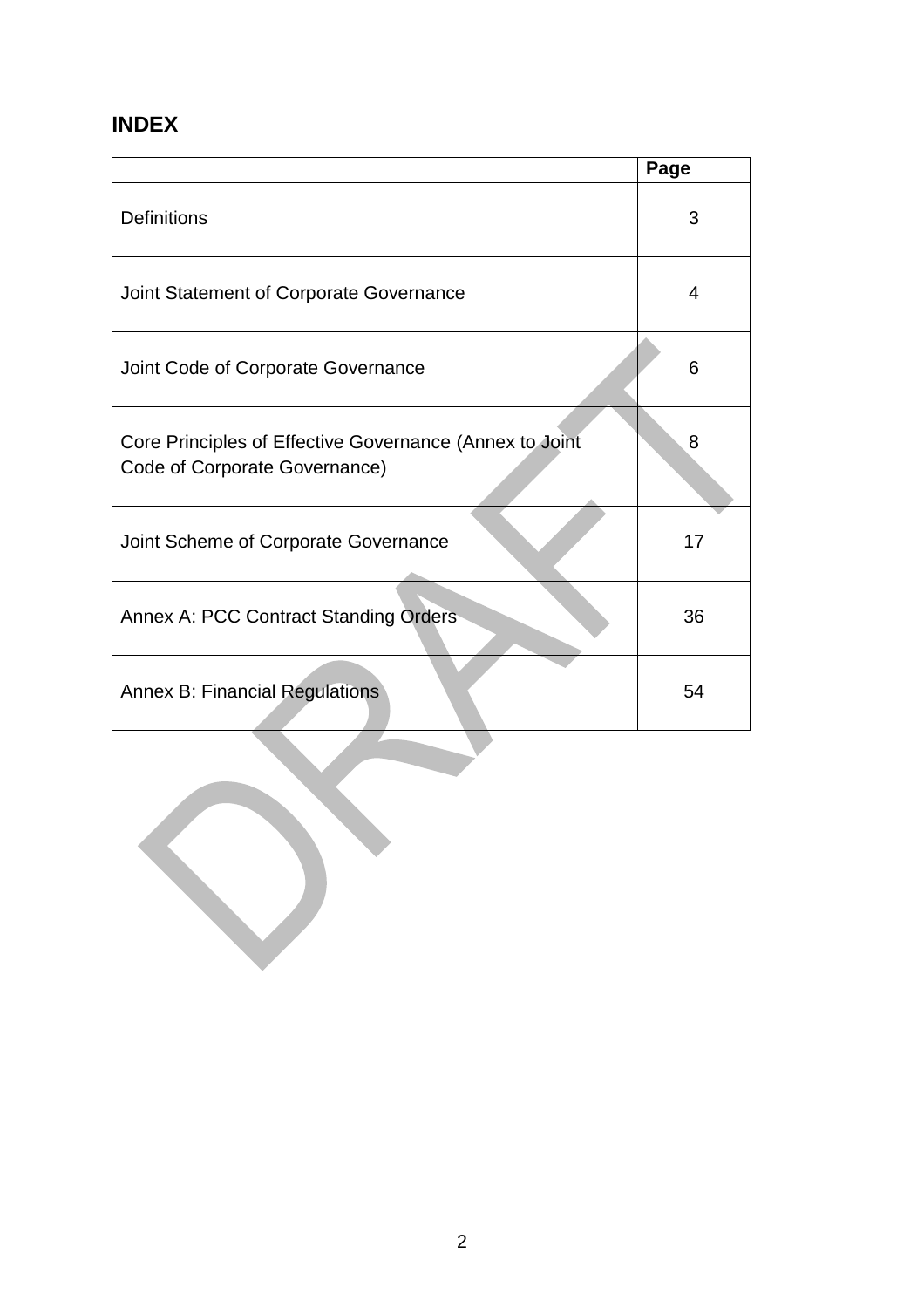# **DEFINITIONS**

In this document the following specific expressions will have the following meanings unless inconsistent with the context:

| 'The 2011 Act'                                  | The Police Reform and Social Responsibility Act<br>2011.                                                                                                                |
|-------------------------------------------------|-------------------------------------------------------------------------------------------------------------------------------------------------------------------------|
| 'Commissioner' (PCC)                            | The person occupying the office of Police and Crime<br>Commissioner for the West Midlands.                                                                              |
| 'Deputy Commissioner' (DPCC)                    | Any person appointed by the Commissioner under<br>section $18(1)(a)$ of the 2011 Act.                                                                                   |
| 'Chief Executive' (CE)                          | The person appointed under Paragraph 6(1)(a) of<br>Schedule 1 to the 2011 Act.                                                                                          |
| 'Commissioner's Chief Finance<br>Officer' (CFO) | The officer having responsibility for the proper<br>administration of the Commissioner's financial affairs<br>under Paragraph 6(1)(b) of Schedule 1 to the 2011<br>Act. |
| 'The Commissioner's Staff'                      | People employed by the Commissioner and not under<br>the direction and control of the Chief Constable.                                                                  |
| 'The Force'                                     | The police force maintained for the West Midlands<br>police area.                                                                                                       |
| 'Chief Constable' (CC)                          | The person appointed under section 2 of the 2011 Act.                                                                                                                   |
| 'Force Chief Finance Officer'                   | The Director of Commercial Services is the person                                                                                                                       |
| (FCFO)                                          | responsible for the proper administration of the police                                                                                                                 |
|                                                 | force's financial affairs under Paragraph 4(2)(1) of<br>Schedule 2 to the Act.                                                                                          |
| Director of Legal Services (CLO)                | <b>Chief Legal Officer</b>                                                                                                                                              |
| 'Chief Constable's Staff'                       | People employed by and under the direction of control<br>of the Chief Constable in accordance with Paragraph<br>7(10)(b) of Schedule 15 to the Act.                     |
| 'Chief Officers'                                | The Chief Executive, Commissioner's Chief Finance<br>Officer, Chief Constable, Force Chief Finance Officer<br>and all other members of the CC's Management<br>Team.     |
| <b>Joint Audit Committee</b>                    | Audit Committee appointed jointly by the Chief<br>Constable and the Commissioner                                                                                        |
| 'Strategic Policing and Crime<br>Board' (SPCB)  | Supports and advises the Commissioner in the<br>discharge of his responsibilities.                                                                                      |
| 'Police and Crime Panel' (PCP)                  | Appointed in accordance with Part 2 of Schedule 6 to<br>the Act, responsible for holding the Commissioner to<br>account.                                                |
| 'Statutory Officers'                            | The CFO, CE and the FCFO.                                                                                                                                               |
| 'The Police Fund'                               | The fund kept by the Commissioner under section 21<br>of the 2011 Act.                                                                                                  |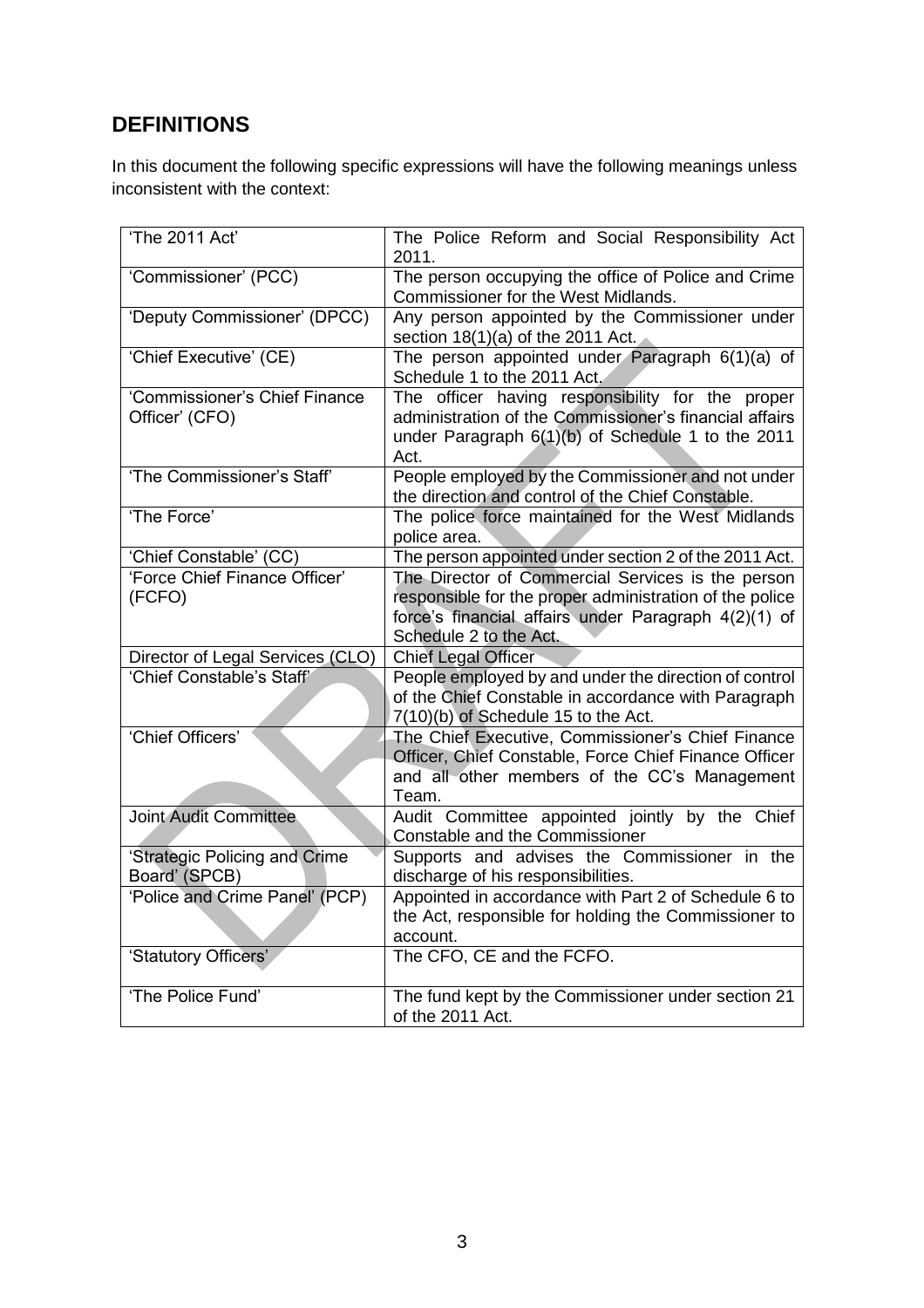### **Joint Statement of Corporate Governance**

#### **1. Introduction**

1.1 The purpose of this statement is to give clarity to the way the two corporations' sole, the Police and Crime Commissioner and the Chief Constable, will govern both jointly and separately, to do business in the right way, for the right reason and at the right time.

#### **2. Context**

- 2.1 The principle statutory framework within which the corporations sole will operate includes:
	- the Police Reform and Social Responsibility Act 2011
	- the Policing Protocol Order 2011
	- the Home Office's Financial Management Code of Practice, July 2018
	- the Home Office's Strategic Policing Requirement, March 2015
- 2.2 This framework creates a public sector relationship, based upon the commissionerprovider arrangement but with unique elements such as the single elected Commissioner and the operational independence of the police service.

#### **3. Principles**

- 3.1 The core principles to be adopted by both corporations sole will be those highlighted by the CIPFA Delivering Good Governance in Local Government: Framework (April 2016):
	- Behave with integrity, demonstrate strong commitment to ethical values and respect the rule of law
	- Ensure openness and comprehensive stakeholder engagement
	- Define outcomes in terms of sustainable economic, social and environmental benefits
	- Develop the entity's capacity, including the capability of its leadership and the individuals within it
	- Manage risks and performance through robust internal control and strong public financial management
	- Determine the interventions necessary to optimize the achievement of the intended outcomes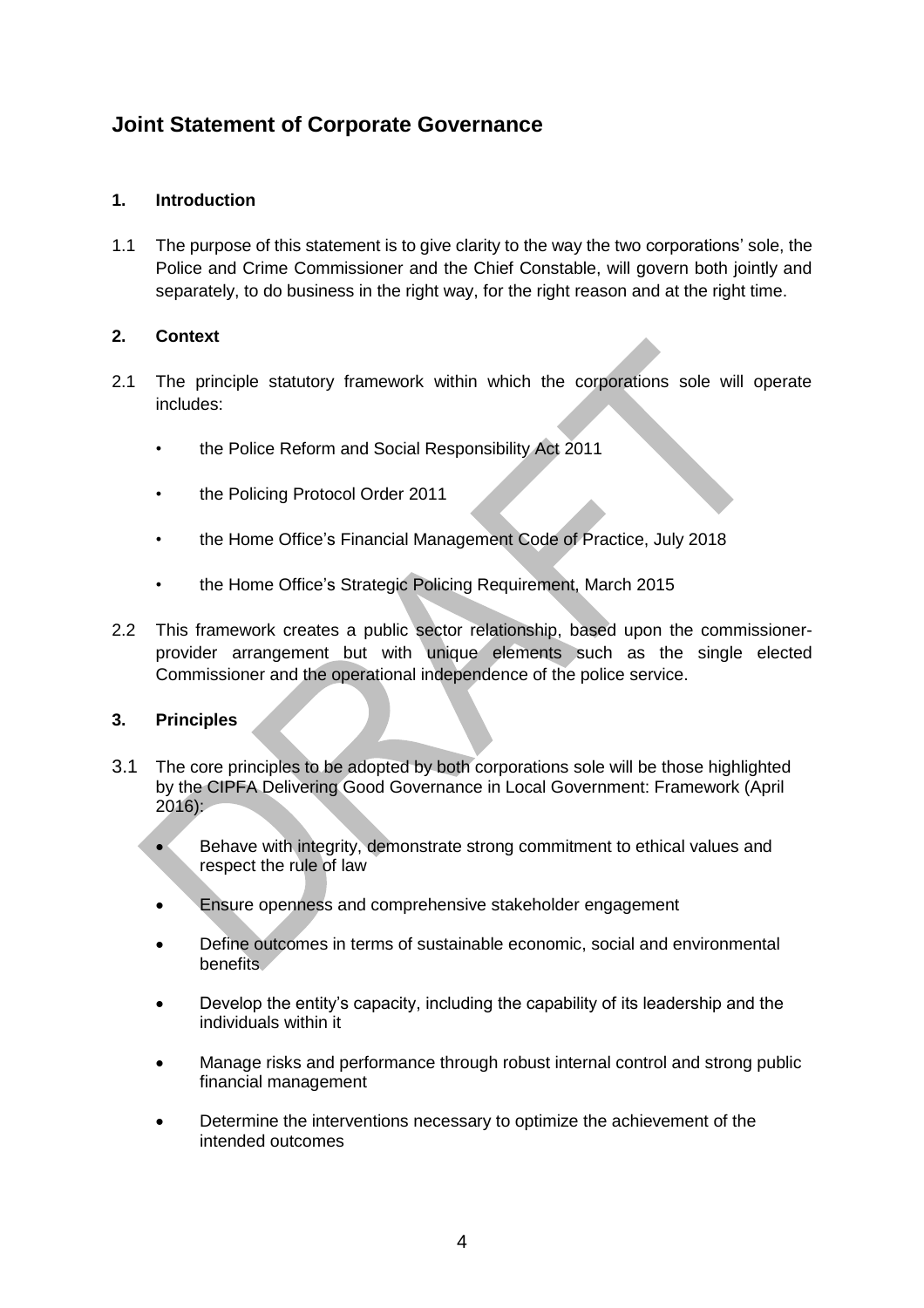Implementing good practices in transparency, reporting and audit to deliver effective accountability

#### **4. Framework of Governance**

4.1 The Corporate Governance Framework within which both corporations sole will govern operates as follows:



#### **5. Leadership**

5.1 A corporate governance working group will review the framework on an annual basis and oversee its implementation. Membership will consist of senior staff representing both the Commissioner and the Chief Constable.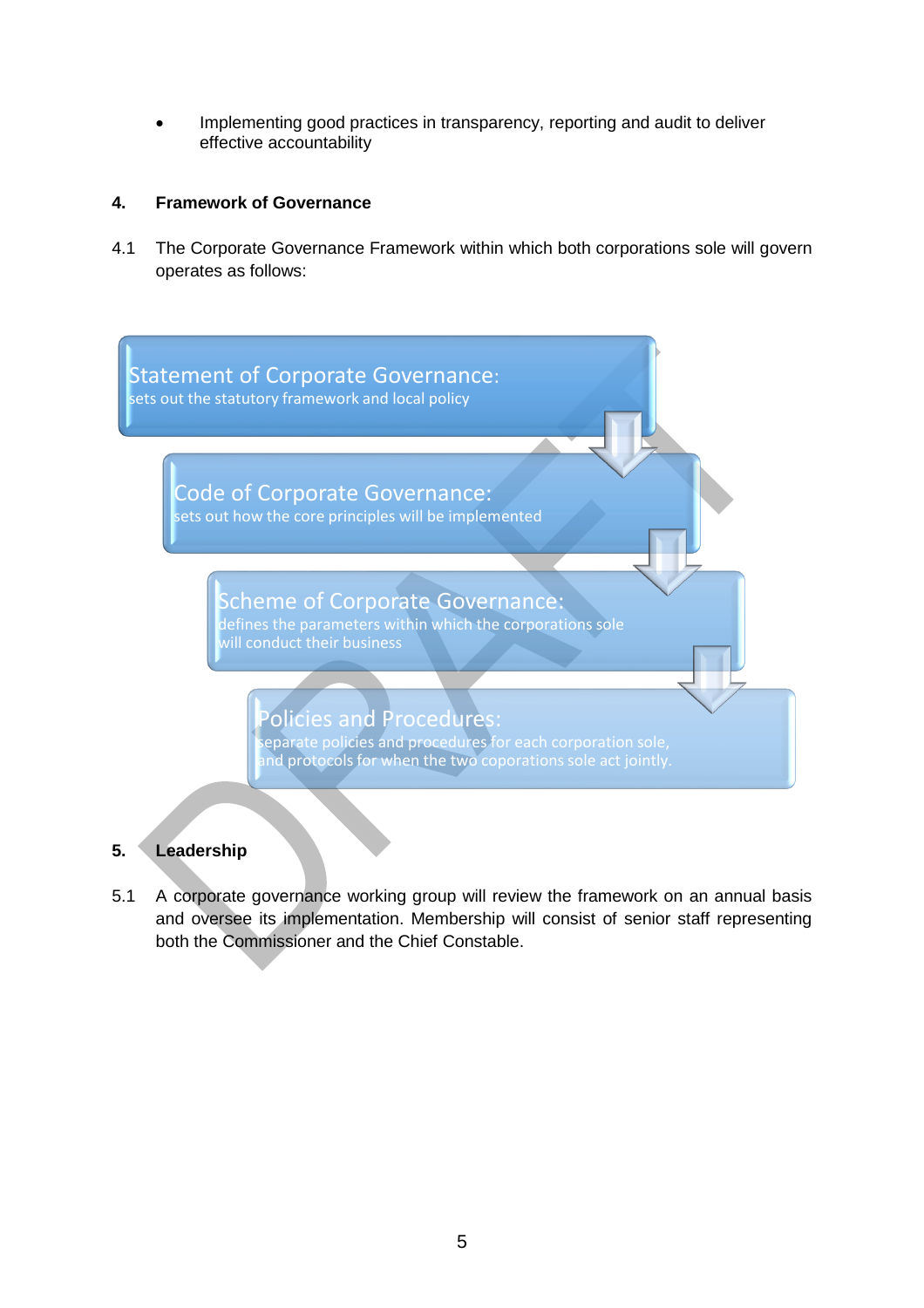## **Joint Code of Corporate Governance**

#### **1. Introduction**

- 1.1 Governance is about how organisations ensure that they are doing the right things, in the right way, for the right people, in a timely, inclusive, open, honest and accountable manner. It comprises the systems, processes, culture and values by which organisations are directed and controlled, and through which they account to, engage with, empower and, where appropriate, lead their communities.
- 1.2 This Code of Corporate Governance sets out how the Commissioner and the Chief Constable conduct their organisations both jointly and separately in accordance with policy contained within the Statement of Corporate Governance. It will do this by highlighting the key enablers for ensuring good governance.
- 1.3 The seven core principles set out in the 2016 CIPFA guidance 'Delivering Good Governance: Guidance Notes for Policing Bodies in England and Wales' ("the Good Governance Framework") form the basis on which effective governance should be built. The principles are set out in Annex A to this Joint Code of Corporate Governance, together with the expected behaviours to show how each principle will be implemented.

#### **2. Monitoring and Reporting**

- 2.1 The Commissioner and the Chief Constable will undertake regular, reviews of governance arrangements to ensure continuing compliance with best practice as set out in the CIPFA/SOLACE Delivering Good Governance in Local Government Framework so as to provide assurance that:
	- corporate governance arrangements are adequate and operating effectively in practice; or
	- where reviews of the corporate governance arrangements have revealed gaps, action is planned that will ensure effective governance in future.
- 2.2 The Commissioner and the Chief Constable will prepare Annual Governance Statements and in so doing will recognise that the work of the Corporate Governance Working Group in preparing the Statements should itself add value to corporate governance and internal control frameworks. The Annual Governance Statements will highlight areas of significant weakness in corporate governance and these will be monitored for progress over the subsequent year.
- 2.3 The Annual Governance Statements will include the following information:
	- an acknowledgement of responsibility for ensuring there is an effective system of governance, including in particular the system of internal control.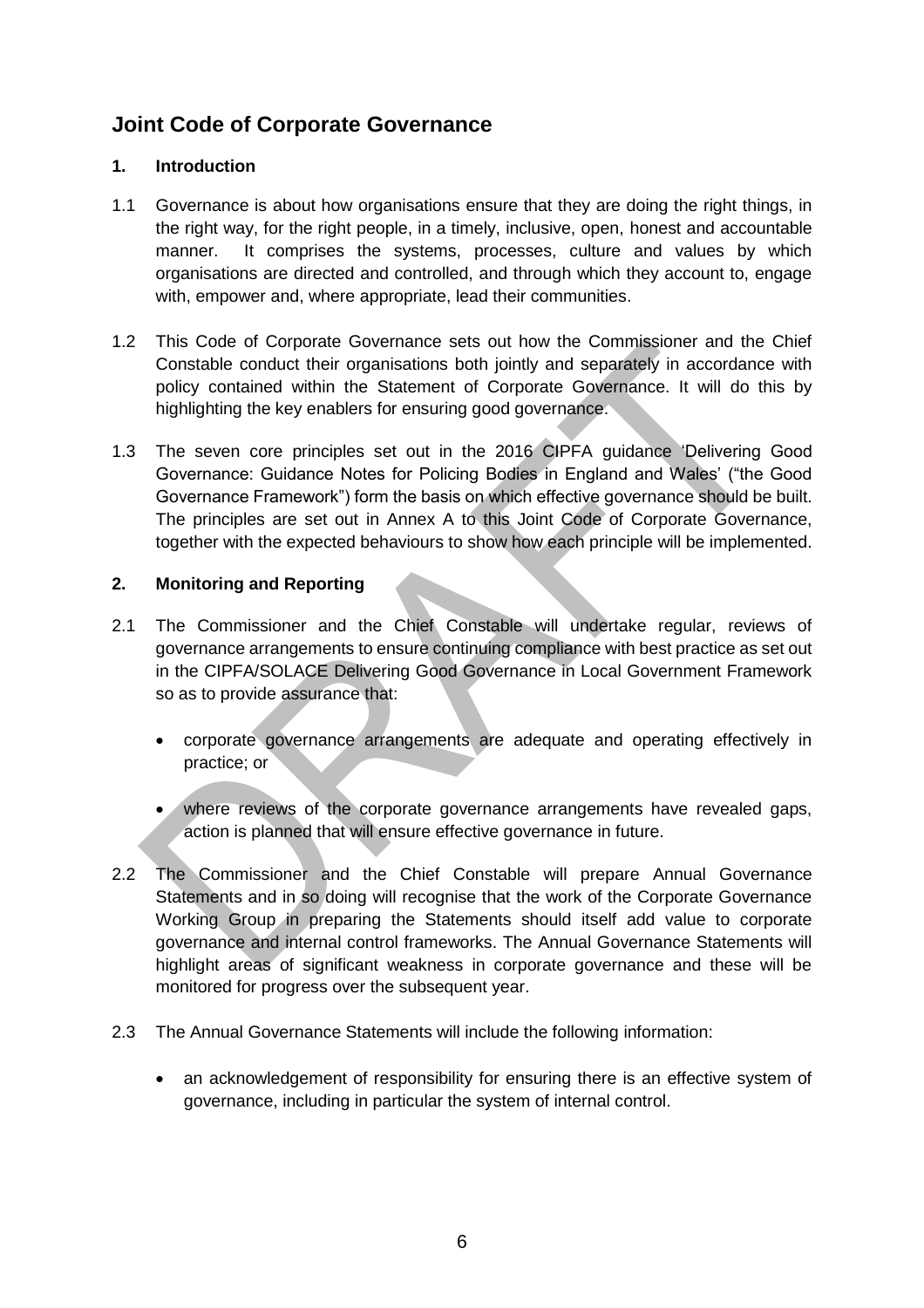- an indication of the level of assurance that the systems and processes that comprise the Commissioner's and the Chief Constable's governance arrangements can provide.
- a brief description of:
	- o the key elements of the governance arrangements;
	- o the process that has been applied in maintaining and reviewing the effectiveness of the governance arrangements, including comment on the role of the Commissioner, the Joint Audit Committee, Internal Audit, risk management and other explicit review/assurance mechanisms;
	- $\circ$  an outline of the actions taken, or proposed, to deal with significant governance and internal control issues.
- 2.4 The Commissioner and the Chief Constable recognise that the Annual Governance Statements should cover all significant corporate systems, processes and controls, across the whole range of the Commissioner's activities, including in particular those designed to ensure:
	- policies are implemented;
	- values are met;
	- compliance with laws and regulations;
	- adherence to required processes;
	- financial statements and other published information are accurate and reliable;
	- human, financial and other resources are managed efficiently and effectively;
	- high quality services are delivered efficiently and effectively.
- 2.5 The production of the Annual Governance Statements is a corporate responsibility.
- 2.6 In reviewing and approving the Annual Governance Statements, the Commissioner and the Chief Constable will be provided with assurances on the effectiveness of the governance framework, and in particular the system of internal control, and how these address the key risks faced. Those assurances will be available from a wide range of sources, including internal and external audit, a range of external inspectorates and key officers and staff from across the Force.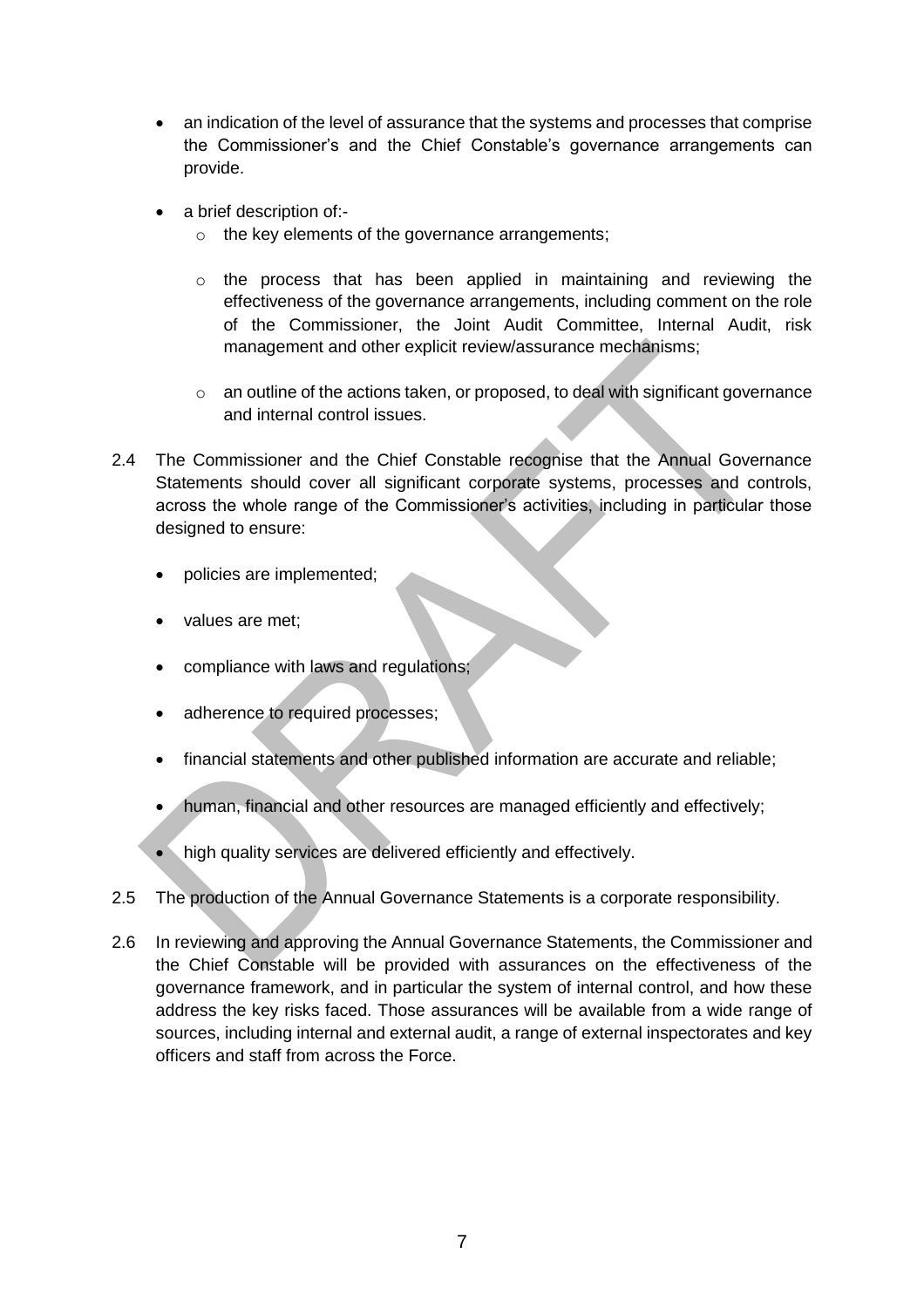# **Joint Code of Corporate Governance Annex: Core Principles of Effective Governance**

#### **Principle One: Behaving with integrity, demonstrating strong commitment to ethical values, and respecting the rule of law**

#### Behaving with Integrity

- Ensuring that the Commissioner, Chief Officers and staff behave with integrity and lead a culture where acting in the public interest is visibly and consistently demonstrated thereby promoting and upholding the reputation of the organisation among its stakeholders.
- Ensuring the Commissioner and Chief Officers lead in establishing specific standard operating principles or values for their organisations and staff and that they are communicated and understood. The values should build on the Nolan Principles and the College of Policing's Code of Ethics.
- Leading by example and using above standard operating principles or values as a framework for decision making and other actions.
- Demonstrating, communicating and embedding the standard operating principles or values through appropriate policies and processes which are reviewed on a regular basis to ensure that they are operating effectively.

#### Demonstrating strong commitment to ethical values

- Seeking to understand, monitor and maintain the organisation's ethical performance.
- Underpinning personal behaviour with ethical values and ensuring they permeate all aspects of the organisation's culture and operation.
- Developing and maintaining robust policies and procedures which place emphasis on agreed ethical values.
- Ensuring that external providers of services on behalf of the organisation are required to act with integrity and in compliance with ethical standards expected by the organisation.

#### Respecting the rule of law

 Ensuring the Commissioner, Chief Officers and staff demonstrate a strong commitment to the rule of law as well as adhering to relevant laws and regulations.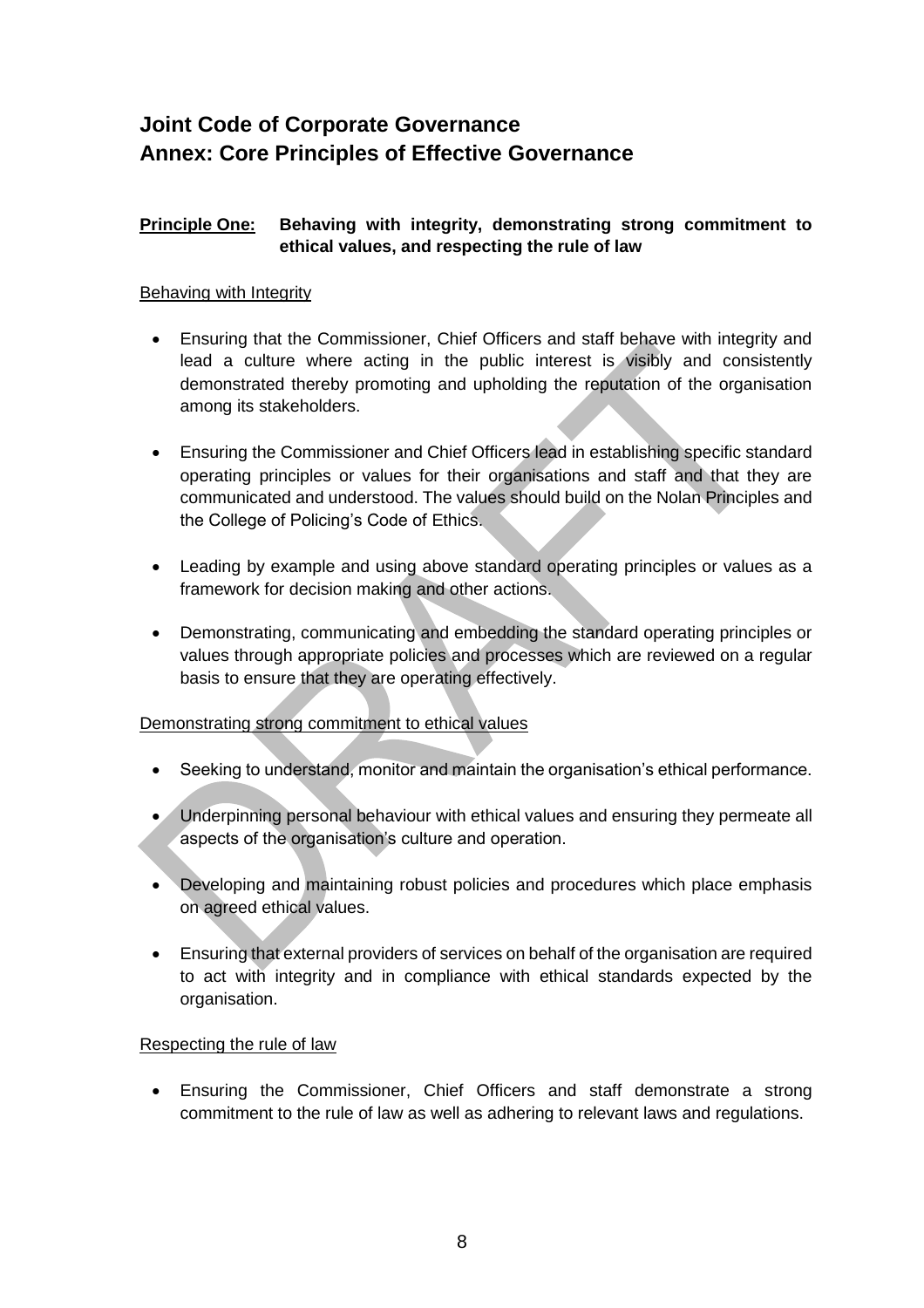- Creating the conditions to ensure that Statutory Officers, other key post holders and (where appropriate) statutory committees are able to fulfil their responsibilities in accordance with best practice.
- Striving to use full powers for the benefit of citizens, communities and other stakeholders.
- Dealing with breaches of legal and regulatory provisions effectively.
- Ensuring corruption and misuse of power are dealt with effectively.

#### **Principle Two: Ensuring openness and comprehensive stakeholder engagement**

#### **Openness**

- Ensuring that the Commissioner, Chief Officers and staff behave with integrity and lead a culture where acting in the public interest is visibly and consistently demonstrated thereby promoting and upholding the reputation of the organisation among its stakeholders.
- Ensuring the Commissioner and Chief Officers lead in establishing specific standard operating principles or values for their organisations and staff and that they are communicated and understood. The values should build on the Nolan Principles and the Code of Ethics.
- Leading by example and using above standard operating principles or values as a framework for decision making and other actions.
- Demonstrating, communicating and embedding the standard operating principles or values through appropriate policies and processes which are reviewed on a regular basis to ensure that they are operating effectively.

#### Engaging comprehensively with institutional stakeholders

- Effectively engaging with institutional stakeholders to ensure that the purpose, objectives and intended outcomes for each stakeholder relationship are clear so that outcomes are achieved successfully and sustainably.
- Developing formal and informal partnerships to allow for resources to be used more efficiently and outcomes achieved more effectively.
- Ensuring that partnerships, including collaborations, are based on trust, a shared commitment to change, and a culture which promotes and accepts challenge among partners and that the added value of partnership working is explicit.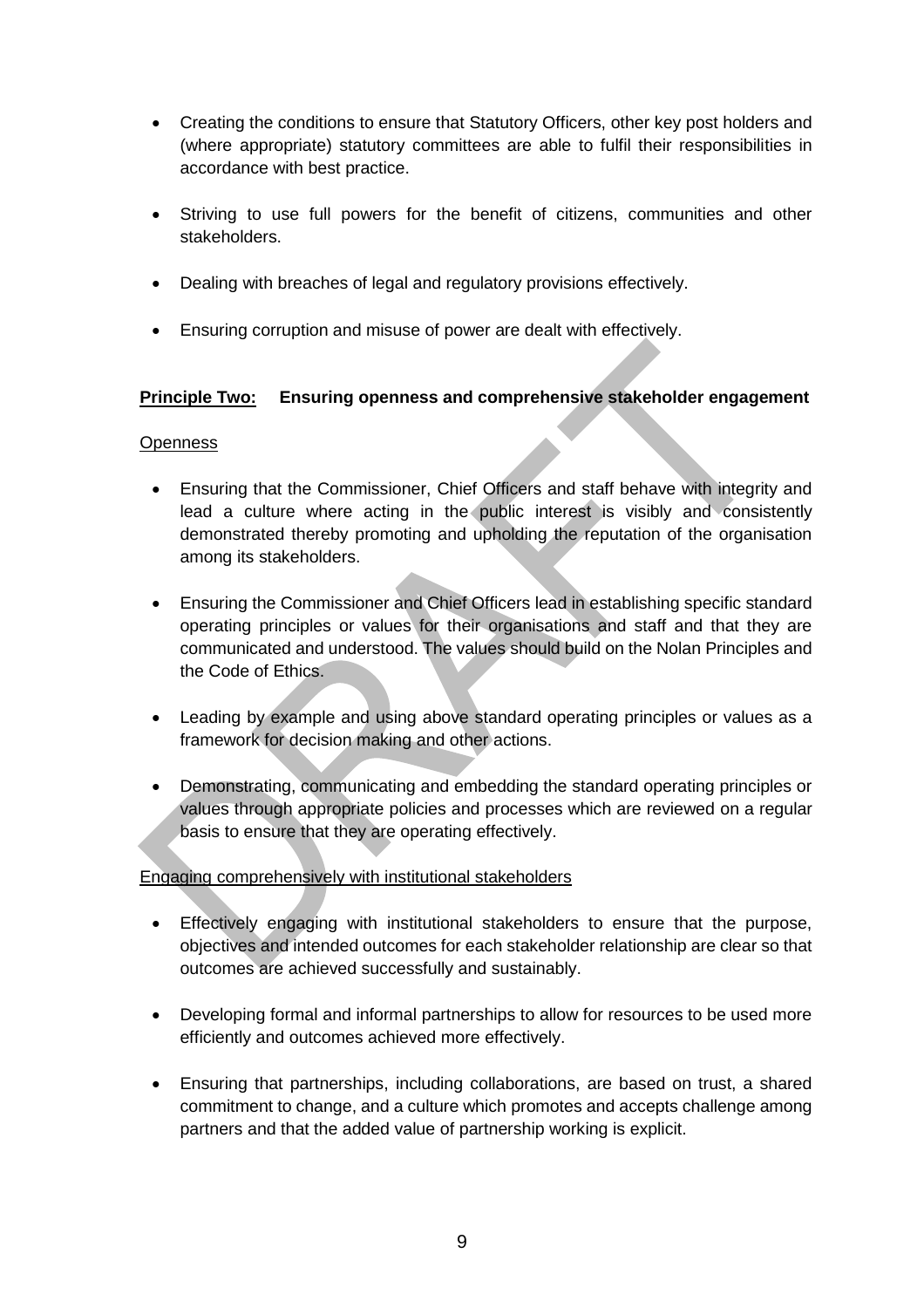#### Engaging with individual citizens and service users

- Establishing a clear policy about the type of issues on which the organisation will meaningfully consult with, or involve, individual communities, citizens, service users and other stakeholders to ensure that a service (or other) provision is contributing towards the achievement of intended outcomes.
- Ensuring that communication methods are effective and that the Commissioner and officers are clear about their roles with regard to community engagement.
- Encouraging, collecting and evaluating the views and experiences of communities, citizens, service users and organisations of different backgrounds including reference to future needs.
- Implementing effective feedback mechanisms for those consultees in order to demonstrate how their views have been taken into account.
- Balancing feedback from more active stakeholder groups with other stakeholder groups to ensure inclusivity.
- Taking account of the interests of future generations of taxpayers and service users

#### **Principle Three: Defining outcomes in terms of sustainable economic, social and environmental benefits**

#### Defining outcomes

- Having a clear vision an agreed formal statement of the organisation's purpose and intended outcomes containing appropriate performance indicators which provides the basis for the organisation's overall strategy, planning and other decisions.
- Specifying the intended impact on, or changes for, stakeholders including individual citizens and service users. It could be immediately or over the course of a year or longer.
- Delivering defined outcomes on a sustainable basis within the resources that will be available, while recognising that changing and unforeseen demands will place additional pressure on financial resources.
- Identifying and managing risks to the achievement of outcomes as part of delivering goods and services.
- Managing expectations effectively with regard to determining priorities and making the best use of the resources available.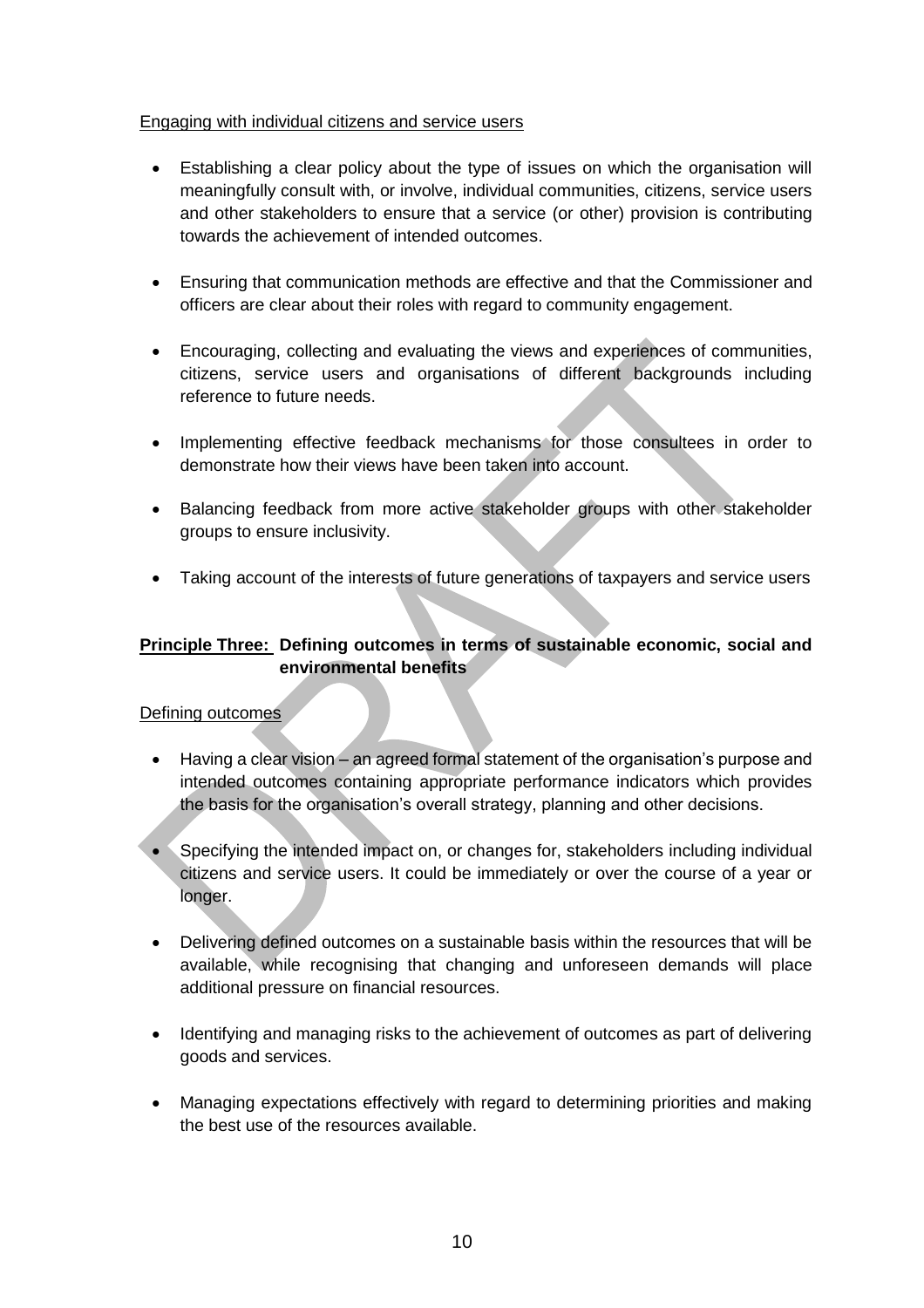#### Sustainable economic, social and environmental benefits

- Considering and balancing the combined economic, social and environmental impact of policies, plans and decisions when taking decisions about services.
- Taking a longer term view with regard to decision making, taking account of risk and acting transparently where there are potential conflicts between the Commissioner and the chief officer's intended outcomes and short term factors such as the political cycle or financial constraints
- Ensuring fair access to services.

#### **Principle Four: Determining the interventions necessary to optimise the achievement of the intended outcomes**

#### Determining interventions

- Ensuring that decision makers receive objective and rigorous analysis of a variety of options indicating how intended outcomes would be achieved and including the risks associated with those options. Therefore ensuring that best value is achieved however services are provided.
- Considering feedback from citizens and service users when making decisions about service improvements, or where services are no longer required, in order to prioritise competing demands within limited resources available including people, skills, land and assets, and bearing in mind future impacts.

#### Planning interventions

- Establishing and implementing robust planning and control cycles that cover strategic and operational plans, priorities and targets.
- Engaging with internal and external stakeholders in determining how services and other courses of action should be planned and delivered.
- Considering and monitoring risks facing each partner when working collaboratively, including shared risks.
- Ensuring arrangements are flexible and agile so that the mechanisms for delivering outputs can be adapted to changing circumstances.
- Establishing appropriate performance measures as part of the planning process in order to assess and inform how the performance of the services and projects is to be measured.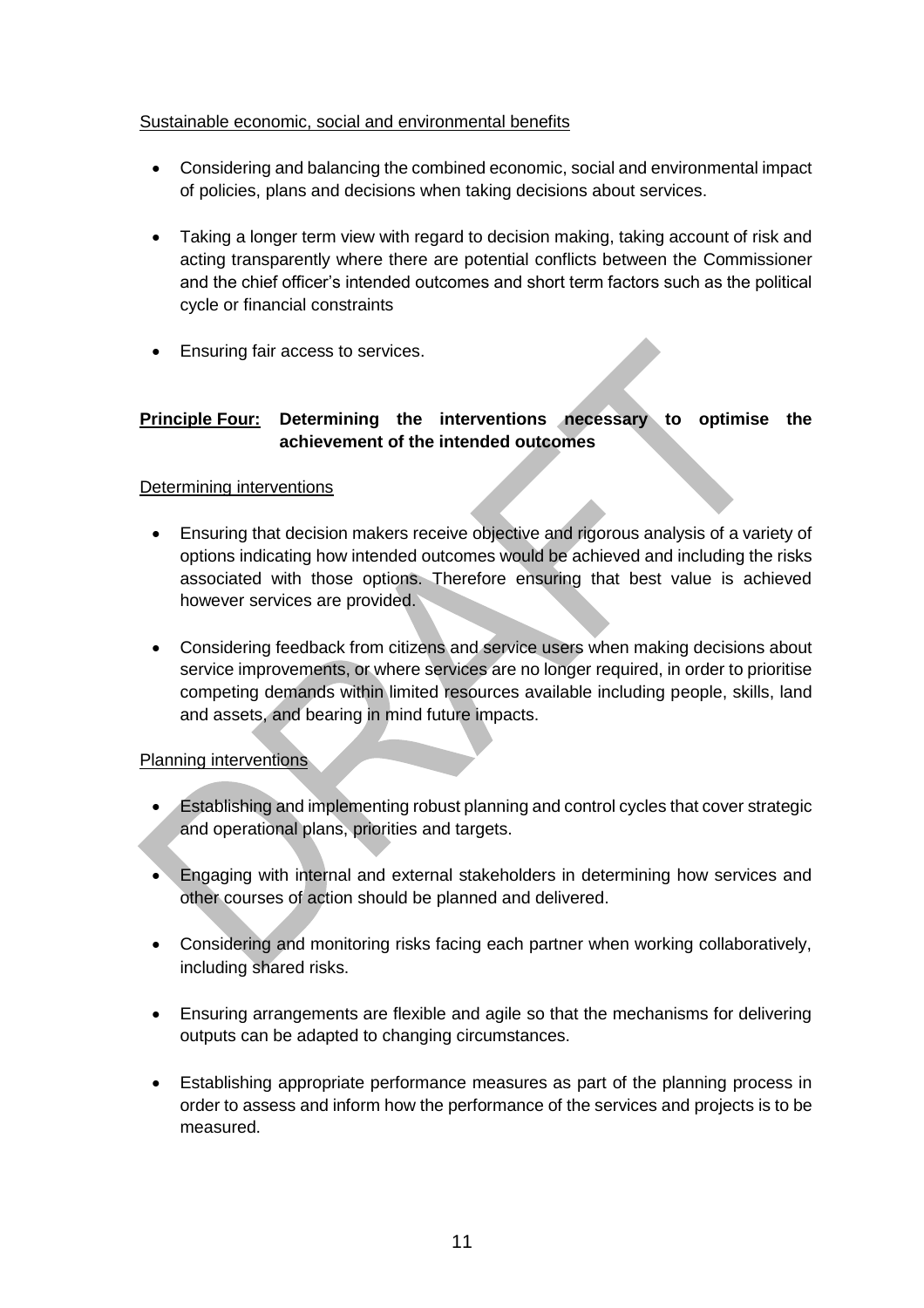- Ensuring capacity exists to generate the information required to review service quality regularly.
- Preparing budgets in accordance with government funding announcements, organisational objectives, strategies and the medium term financial plan.
- Informing medium and long term resource planning by drawing up realistic estimates of revenue and capital expenditure, together with estimates of grant, precept, and other income streams, aimed at developing a sustainable funding strategy.

#### Optimising achievement of intended outcomes

- Ensuring the medium term financial strategy integrates and trades off service priorities, affordability, and other resource constraints.
- Ensuring that the budgeting process is all inclusive, taking into account the full cost of operations over the medium and longer term.
- Ensuring the medium term financial strategy sets the context for ongoing decisions on significant delivery issues or responses to changes in the external environment that may arise during the budgetary period in order for the outcomes to be achieved while optimising resource usage.
- Ensuring the achievement of 'social value' through service planning and commissioning

#### **Principle Five: Developing the entity's capacity, including the capability of its leadership and the individuals within it**

#### Developing the entity's capacity

- Reviewing operations, performance and asset management on a regular basis to ensure their continuing effectiveness.
- Improving resource use through appropriate application of techniques such as benchmarking and other options in order to determine how policing resources are allocated so that defined outcomes are achieved effectively and efficiently.
- Recognising and promoting the benefits of collaborative working where added value can be achieved through partnerships.
- Developing and maintaining an effective workforce plan to enhance the strategic allocation of resources.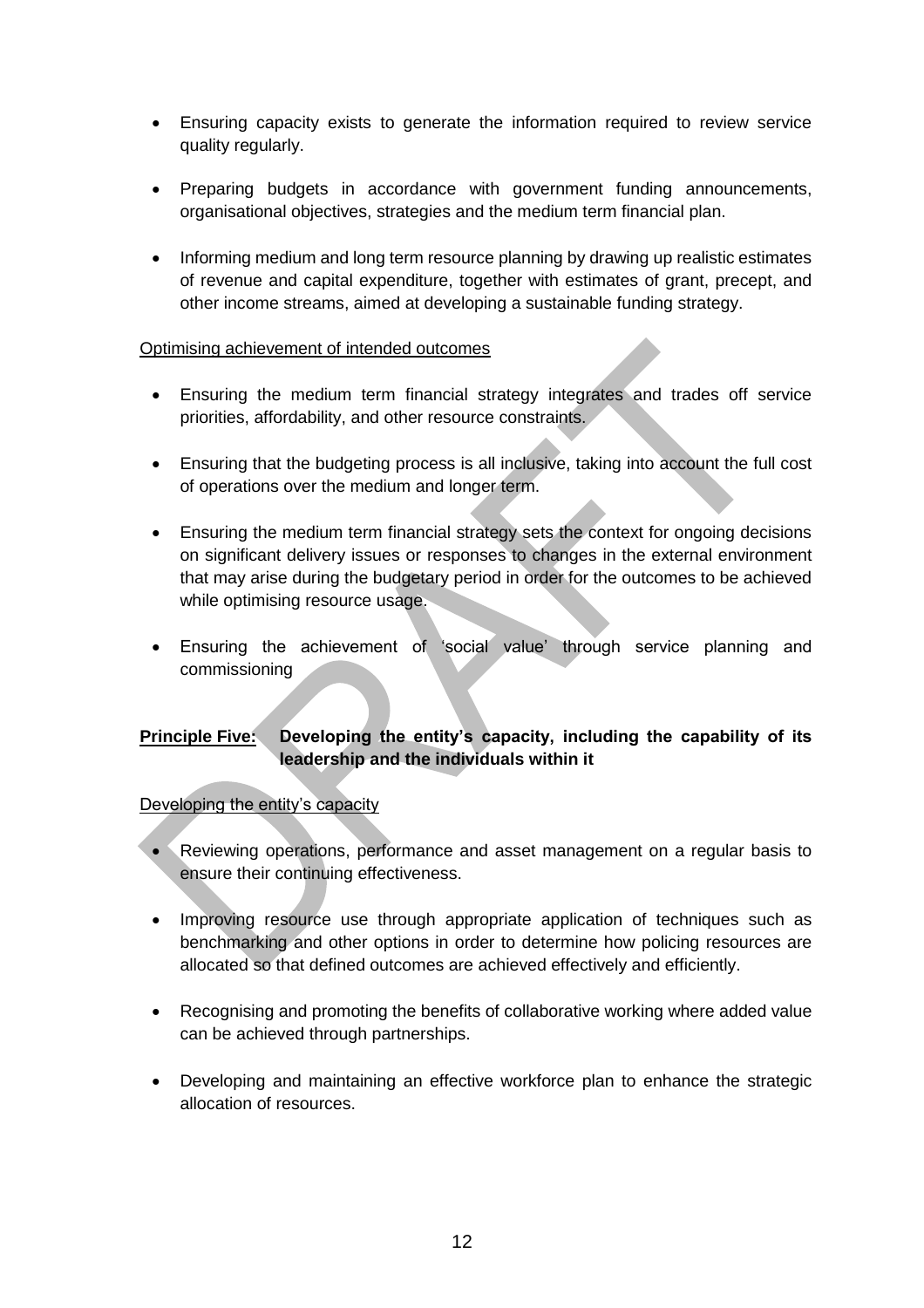#### Developing the capability of the entity's leadership and other individuals

- Developing protocols to ensure that elected and appointed leaders negotiate their respective roles early on in the relationship and that a shared understanding of roles and objectives is maintained.
- Publishing a statement that specifies the types of decisions delegated and those reserved for the collective decision making of the governing body.
- Ensuring the Commissioner and Chief Officers have clearly defined and distinctive leadership roles within a structure whereby the Chief Officers lead by implementing strategy and managing the delivery of services and other outputs set by the Commissioner and/or the CC, and each provides a check and balance for each other's responsibility.
- Developing the capabilities of the Commissioner and Chief Officers to achieve effective shared leadership where appropriate, and to enable the organisation to respond successfully to changing legal and policy demands as well as economic, political and environmental changes and risks.
- Ensuring the Commissioner, Chief Officers and staff receive appropriate induction tailored to their role and that ongoing training and development matching individual and organisational requirements is available and encouraged.
- Ensuring that the Commissioner, Chief Officers and staff have the appropriate skills, knowledge, resources and support to fulfil their roles and responsibilities and ensuring that they are able to update their knowledge on a continuing basis.
- Ensuring personal, organisation and system-wide development through shared learning, including lessons learnt from governance failures both internal and external.
- Ensuring the Commissioner is independent of management and free from relationships that would materially interfere with its role.
- The Office of the PCC, in conjunction with the Force, should ensure that appropriate information is available for potential Commissioner candidates.
- Taking steps to consider the leadership's own effectiveness and ensuring leaders are open to constructive feedback from peer review and inspections.
- Holding staff to account through regular performance reviews which take account of training or development needs.
- Ensuring arrangements are in place to maintain the health and wellbeing of the workforce and support individuals in maintaining their own physical and mental wellbeing.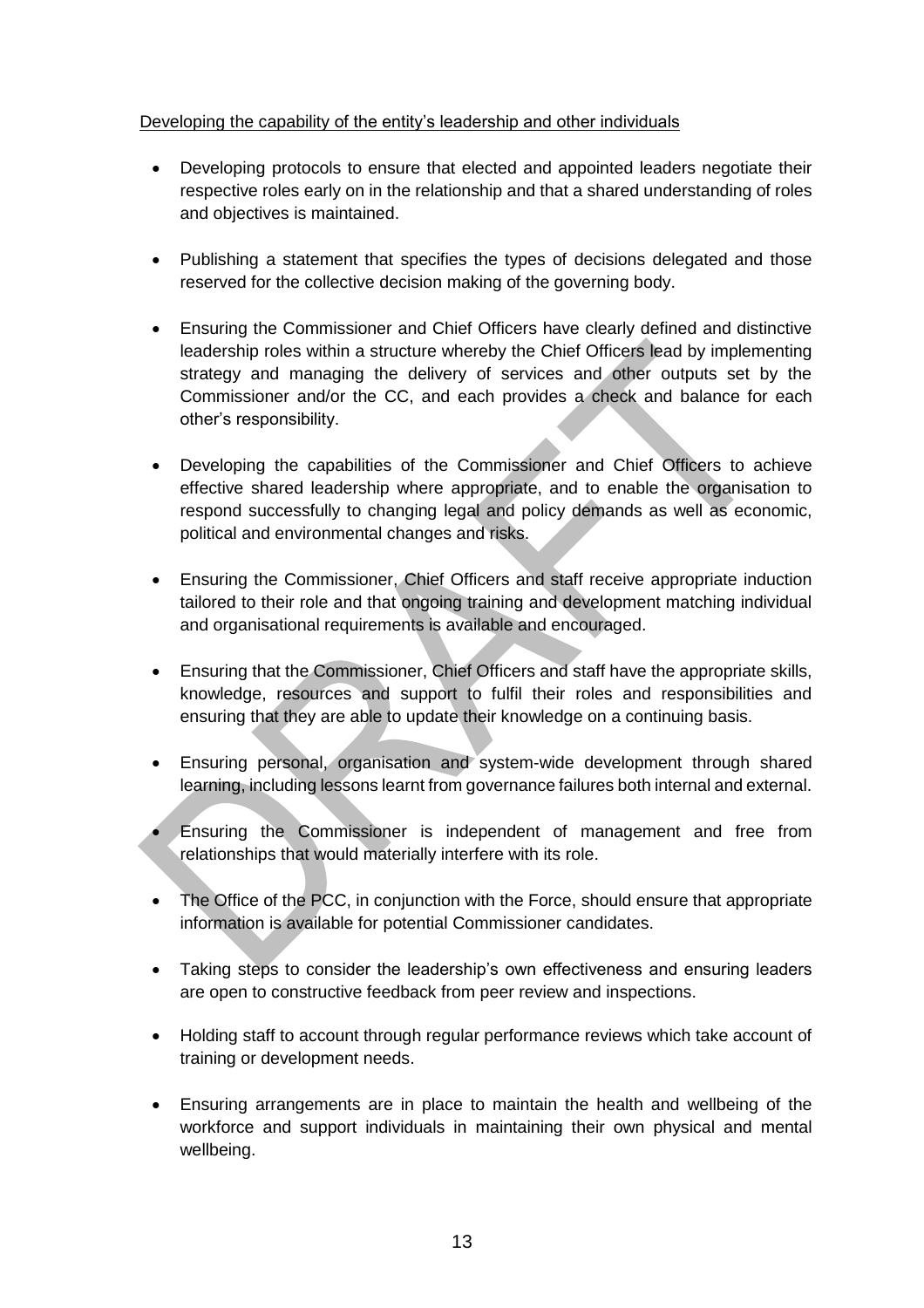#### **Principle Six:** Managing risks and performance through robust internal control **and strong public financial management**

#### Managing risk

- Recognising that risk management is an integral part of all activities and must be regarded as a continuous process.
- Implementing robust and integrated risk management arrangements and ensuring they are working effectively.
- Ensuring that responsibilities for managing individual risks are clearly allocated.
- Ensuring that the organisation is risk aware and that its risk appetite is defined and communicated clearly to those responsible for making decisions.

#### Managing performance

- Monitoring service delivery effectively including planning, specification, execution and independent post implementation review.
- Making decisions based on relevant, clear, objective analysis and advice, pointing out the implications and risks inherent in the organisation's financial, social and environmental position and outlook.
- Ensuring an effective scrutiny or oversight function is in place which encourages constructive challenge and debate on policies and objectives before, during and after decisions are made thereby enhancing the organisation's performance and that of any organisation for which it is responsible.
- Providing the Commissioner and Chief Officers with regular reports on service delivery plans and on progress towards outcome achievement.
- Ensuring there is consistency between specification stages (such as budgets) and post implementation reporting (e.g. financial statements).

#### Robust internal control

- Aligning the risk management strategy and policies on internal control with achieving the organisation's objectives.
- Evaluating and monitoring the organisation's risk management and internal control on a regular basis.
- Ensuring effective counter fraud and anti-corruption arrangements are in place.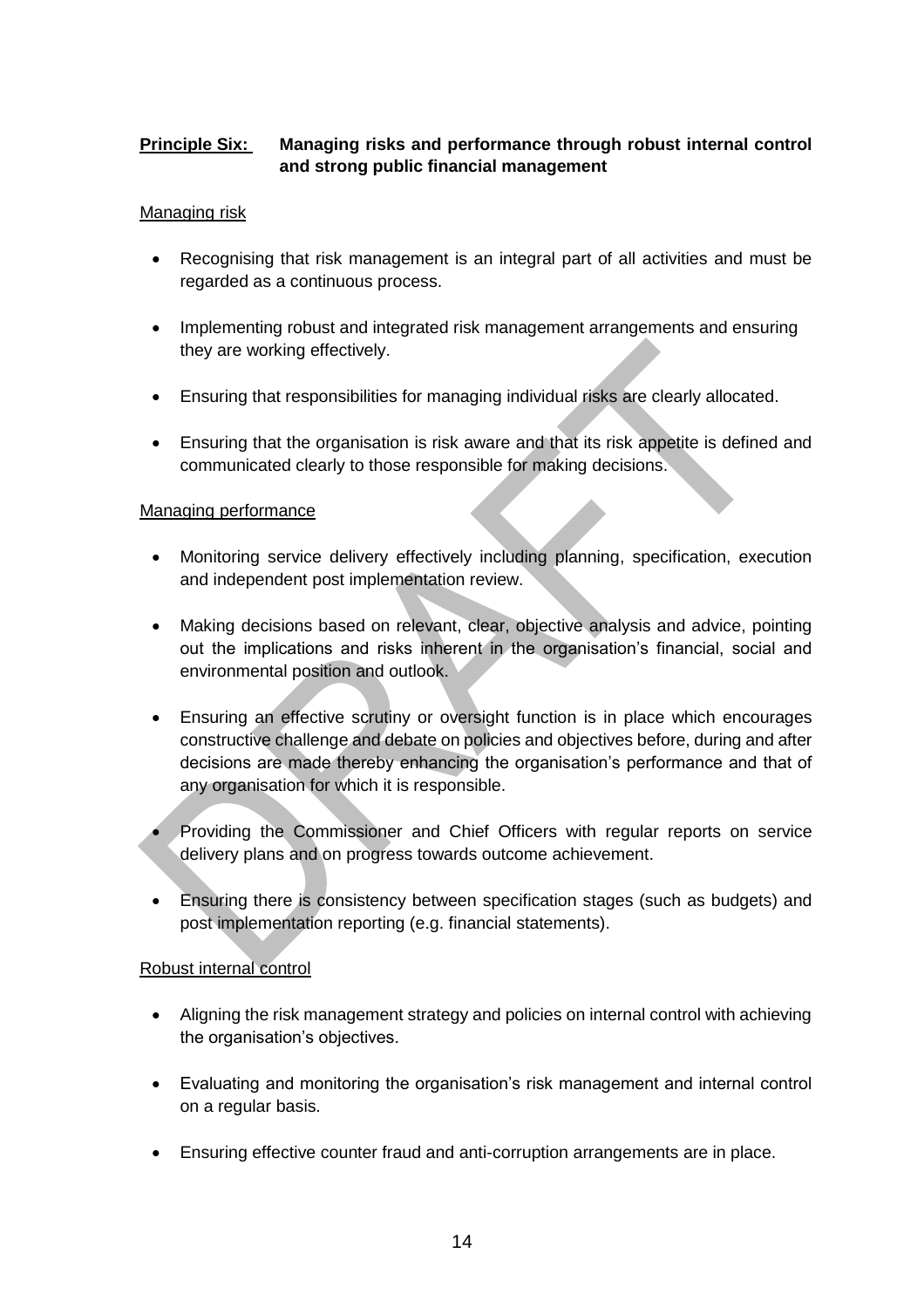- Ensuring additional assurance on the overall adequacy and effectiveness of the framework of governance, risk management and control is provided by the internal auditor.
- Ensuring an independent audit committee or equivalent group or function, which is independent of the executive and accountable to the Commissioner and the Chief Constable, provides a further source of effective assurance regarding arrangements for managing risks and maintaining an effective control environment and that its recommendations are listened to and acted upon.

#### Managing data

- Ensuring effective arrangements are in place for the safe collection, storage, use and sharing of data, including processes to safeguard personal data.
- Ensuring effective arrangements are in place and operating effectively when sharing data with other bodies.
- Reviewing and auditing regularly the quality and accuracy of data used in decision making and performance monitoring.

#### Strong public financial management

- Ensuring financial management supports both long term achievement of outcomes and short term financial and operational performance.
- Ensuring well developed financial management is integrated at all levels of planning and control, including management of financial risks and controls.

#### **Principle Seven: Implementing good practices in transparency, reporting, and audit to deliver effective accountability**

#### Implementing good practice in transparency

- Writing and communicating reports for the public and other stakeholders in an understandable style appropriate to the intended audience and ensuring they are easy to access and interrogate.
- Striking a balance between providing the right amount of information to satisfy transparency demands and enhance public scrutiny while not being too onerous to provide and for users to understand.

#### Implementing good practices in reporting

 Reporting at least annually on performance, value for money, and the stewardship of resources to stakeholders in a timely and understandable way.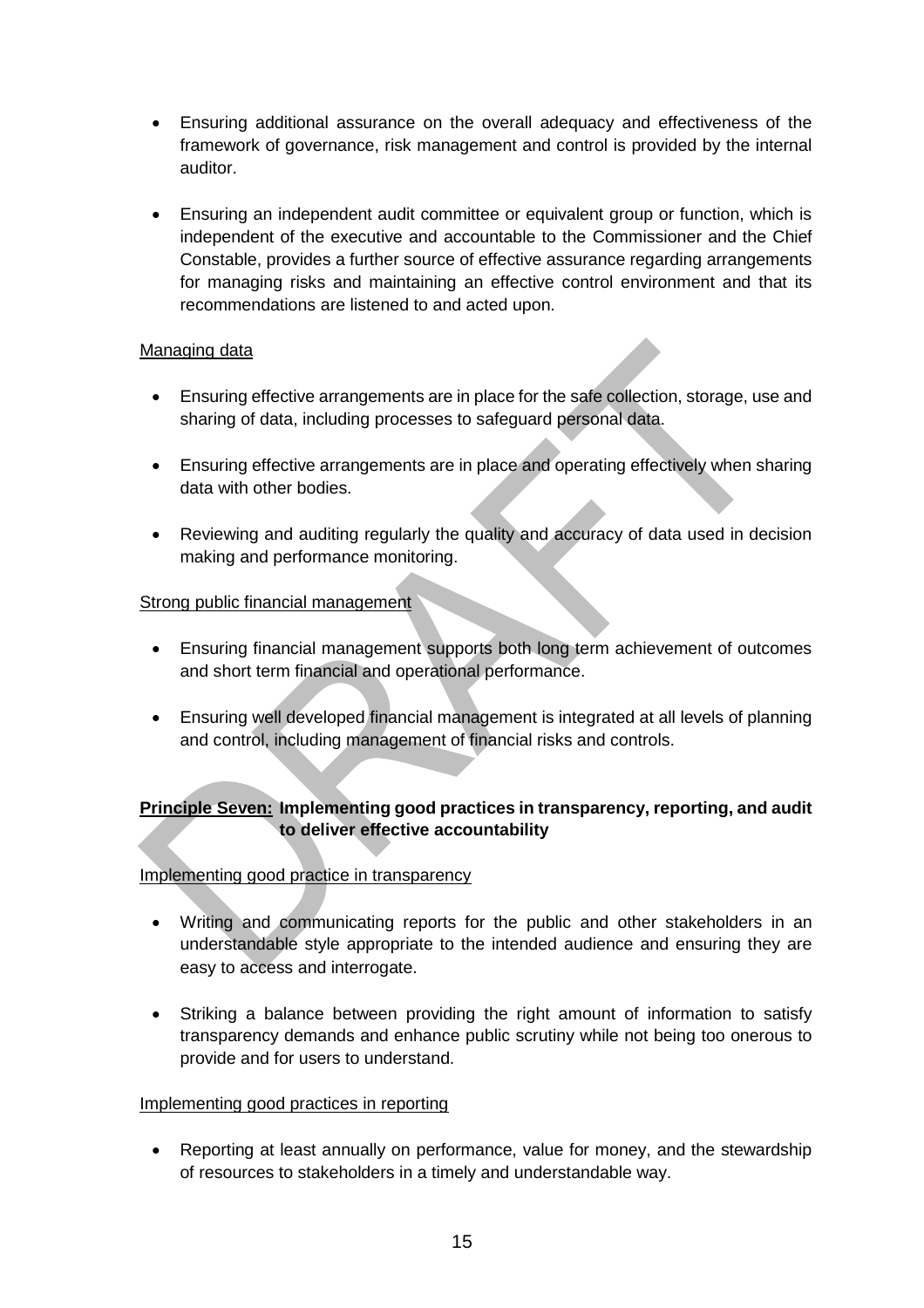- Ensuring the Commissioner and Chief Officers own the results.
- Assessing the extent to which the organisation is applying the principles contained in the Framework and publishing the results of this assessment including an action plan for improvement and evidence to demonstrate good governance in action (the Annual Governance Statements).
- Ensuring the performance information that accompanies the financial statements is prepared on a consistent and timely basis and the statements allow for comparison with other similar entities.
- Ensuring that the Framework is applied to jointly managed functions as appropriate.

#### Assurance and effective accountability

- Ensuring that recommendations for corrective action made by external audit are acted upon.
- Ensuring an effective internal audit service, with direct access to the Commissioner, the Chief Constable and audit committee, provides assurance with regard to the organisation's governance arrangements, and produces recommendations which are acted upon.
- Welcoming peer challenge, reviews and inspections from regulatory bodies and implementing recommendations as appropriate. Gaining assurance on risks associated with delivering services through third party suppliers and that this is evidenced in the Annual Governance Statements.
- Ensuring that when working in partnerships, arrangements for accountability are clear and that the need for wider public accountability has been recognised and met.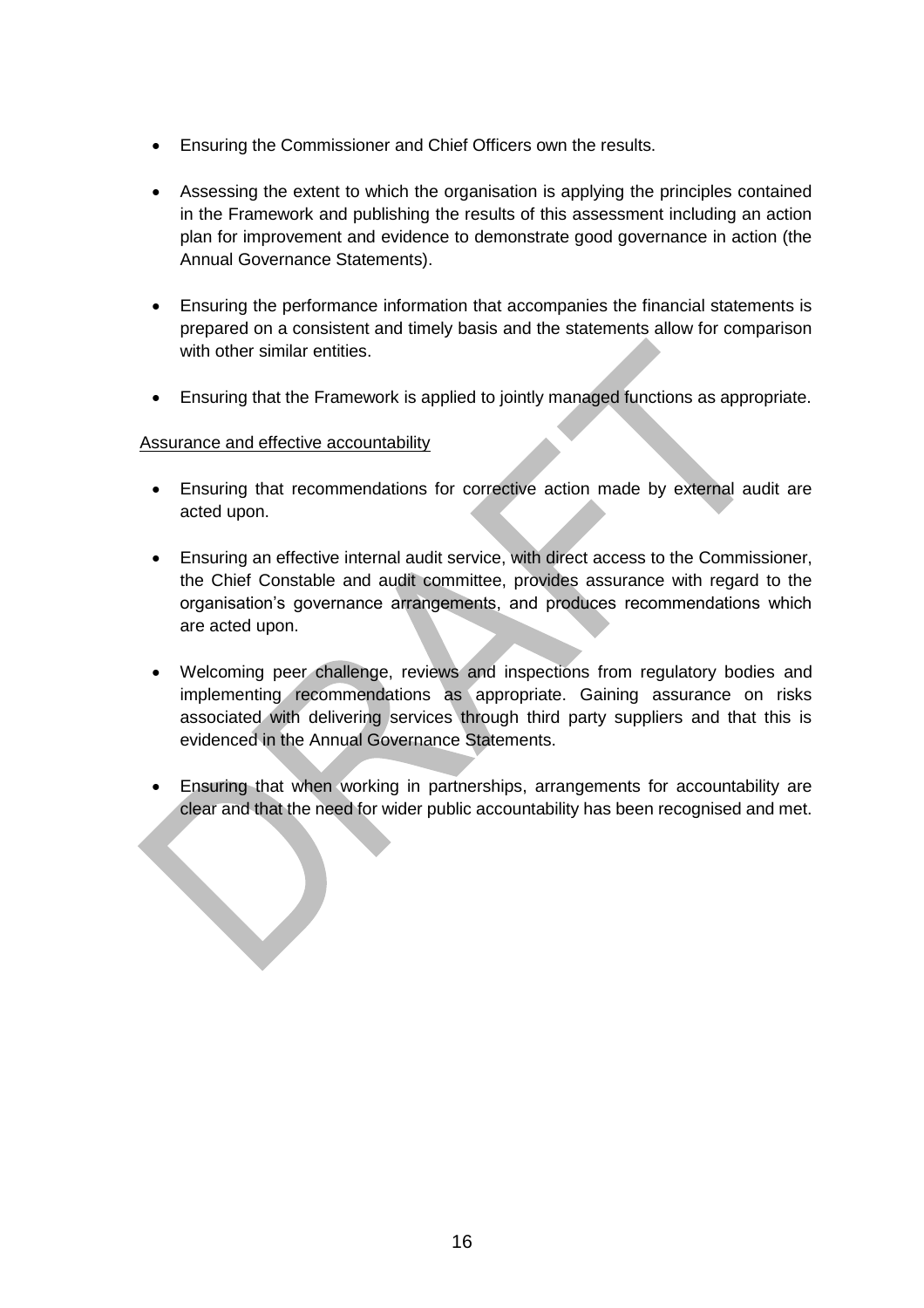# **Joint Scheme of Corporate Governance**

# **Index**

| 1. | <b>Introduction</b>                                | 18 |
|----|----------------------------------------------------|----|
| 2. | <b>Roles</b>                                       | 20 |
| 3. | <b>Consents</b>                                    | 23 |
| 4. | <b>Delegations</b>                                 | 25 |
| 5. | <b>Delegations by the Commissioner</b>             | 25 |
|    | Delegations to the Deputy Commissioner             | 25 |
|    | Powers Delegated to the Chief Executive            | 25 |
|    | Powers Delegated to the CFO                        | 28 |
| 6. | Delegations by the CC                              | 30 |
|    | Power Delegated to the Deputy Chief Constable      | 30 |
|    | Powers Delegated the FCFO                          | 30 |
|    | Powers Delegated to the Director of Legal Services | 32 |
| 7. | <b>Urgency Powers</b>                              | 34 |
|    | <b>PCC</b>                                         | 34 |
|    | <b>Chief Constable</b>                             | 34 |
| 8. | <b>Key Principles</b>                              | 35 |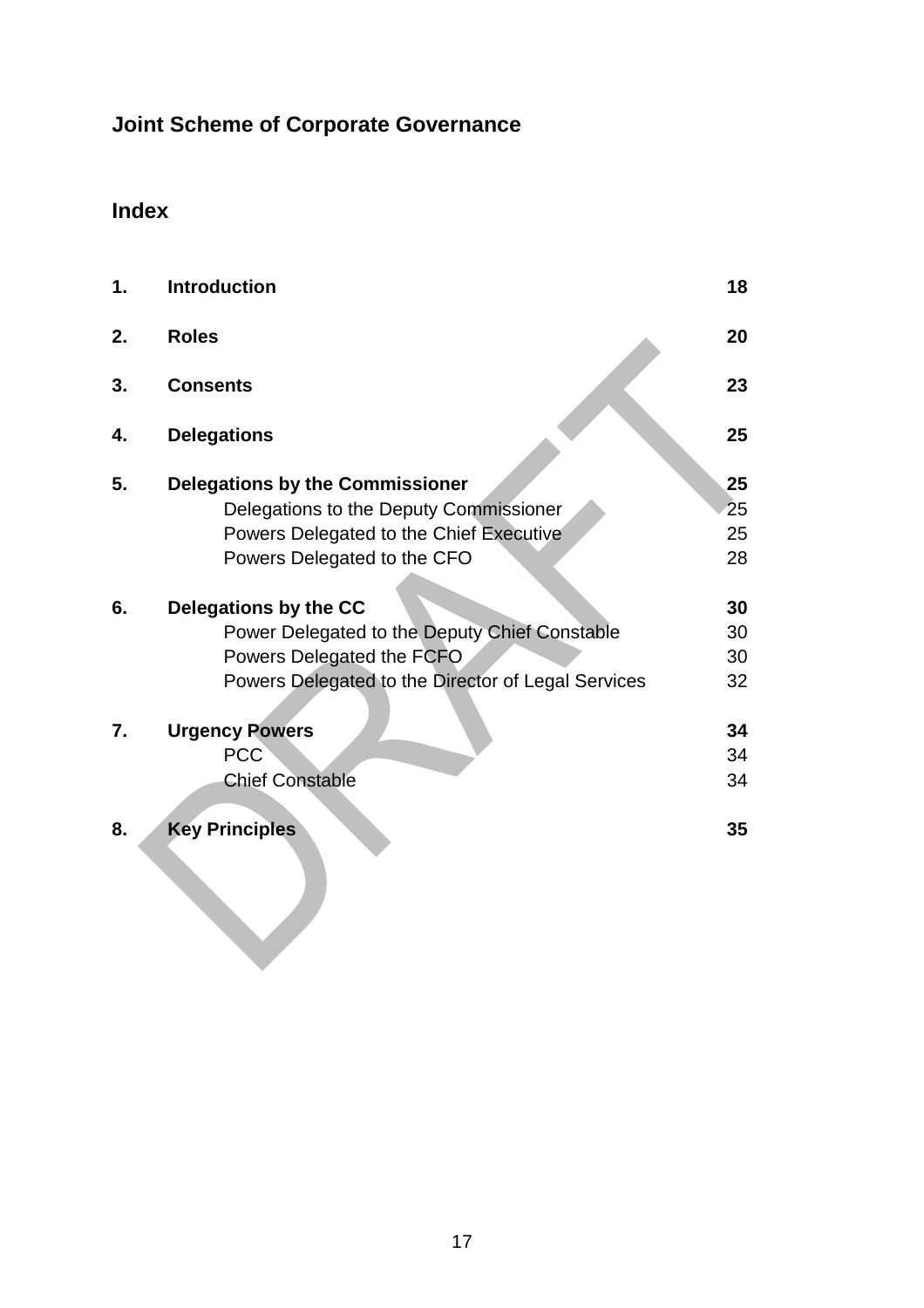#### **1. Introduction**

- 1.1 This Scheme of Corporate Governance ('the Scheme') has been prepared in accordance with the requirements of the Home Office Code of Practice on Financial Management, which is made by the Secretary of State under section 17 of the Police Reform and Social Responsibility Act 2011 ('the Act') and section 39A of the Police Act 1996.
- 1.2 This Scheme of Corporate Governance has been drawn up in consultation with the Chief Executive ('CE'), the Chief Finance Officer ('CFO'), the Chief Constable ('CC') and the Chief Constable's Chief Finance Officer ('FCFO') and was approved and adopted by the Police and Crime Commissioner ('the Commissioner') and the Chief Constable in 2012, and updated in September 2019.
- 1.3 The Scheme provides a framework which ensures business is carried out lawfully and efficiently, ensuring that decisions are not unnecessarily delayed and are taken at the appropriate level. It forms part of the overall corporate governance framework of the two corporations sole and should be read alongside the Joint Statement of Corporate Governance and the Code of Corporate Governance.
- 1.4 The primary purpose of this Scheme is to:-
	- Set out in detail the terms on which the respective functions of the Commissioner and CC will be exercised, in order to comply with the Act, the Policing Protocol Order 2011 and all other legislation and achieve the objectives set out in the Commissioner's Police and Crime Plan.
	- Set out all significant decisions which are consented/delegated and which are of a statutory, financial or managerial nature.
	- Set out the extent and any associated conditions attaching to the Commissioner's consent to the CC's exercise of the powers to enter into contracts and acquire or dispose of assets, excluding land and property.
	- Set out the extent and details attaching to the delegations to their staff and officers which the Commissioner and CC can exercise.
- 1.5 The Commissioner and CC have a number of statutory responsibilities which they will either discharge directly or via delegated/consented responsibilities, as outlined in this scheme.
- 1.6 The Scheme sets out those functions and decisions for which the Commissioner has given the Deputy Commissioner (if one is appointed) delegated responsibility.
- 1.7 The Scheme is without prejudice to, and does not in any way affect, the Commissioner's and CC's respective powers to make/withdraw specific delegations/consents from time to time on any powers delegated. It is a record of those formal delegations granted by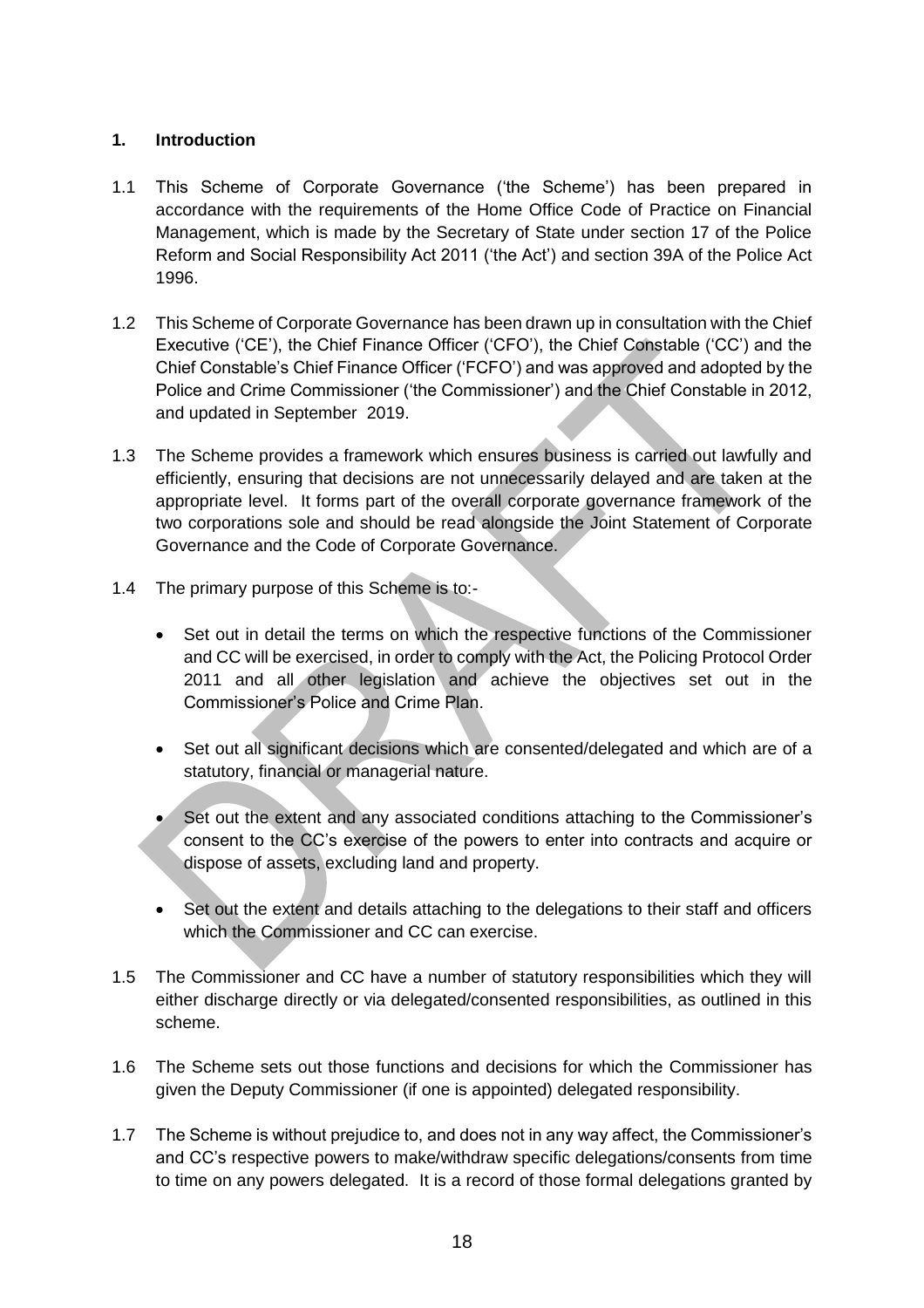the Commissioner and CC which are in effect at the time of the publication of this scheme.

- 1.8 The Scheme forms part of the Commissioner's and CC's Operating Framework (including contract standing orders, financial regulations, working protocols and associated service-level agreements as from time to time in place) and should be read in conjunction with the other documents as these contain further detail including the approved process for making decisions and further detailed delegations.
- 1.9 The CE, the CFO and the FCFO have statutory powers and duties inherent to their positions, and do not rely on matters being delegated to them when exercising those functions.
- 1.10 Delegation under the Scheme provides a member of the Commissioner's or CC's staff with the legal power to exercise, respectively, the function of the Commissioner or CC. In exercising the function the member of staff must still comply with all other statutory and regulatory requirements and relevant professional guidance.
- 1.11 For the avoidance of doubt, this Scheme does not apply to the following functions which the Commissioner may not delegate under section 18 of the Act:
	- Issuing a Police and Crime Plan;
	- Determining police and crime objectives;
	- Attendance at a meeting of the Police and Crime Panel ('PCP');
	- Preparing an annual report to the PCP;
	- The appointment, suspension, or the calling upon to retire or resign, of the CC;
	- Calculating a budget requirement and setting the precept.
- 1.12 The Scheme allows any person to whom a power has been delegated to sub-delegate that power to an officer or member of staff of either the Commissioner or CC.
- 1.13 The PCP scrutinises and supports the decisions of the Commissioner. The Commissioner holds the CC to account for the exercise of his functions.
- 1.14 None of the consents/delegations in this Scheme constrains the Commissioner's power to hold the CC to account under section 1 of the Act or the Commissioner's power to require the CC to provide the Commissioner with information on policing matters under section 36 of the Act.
- 1.15 For the avoidance of doubt nothing in this scheme is intended to fetter the CC's operational independence.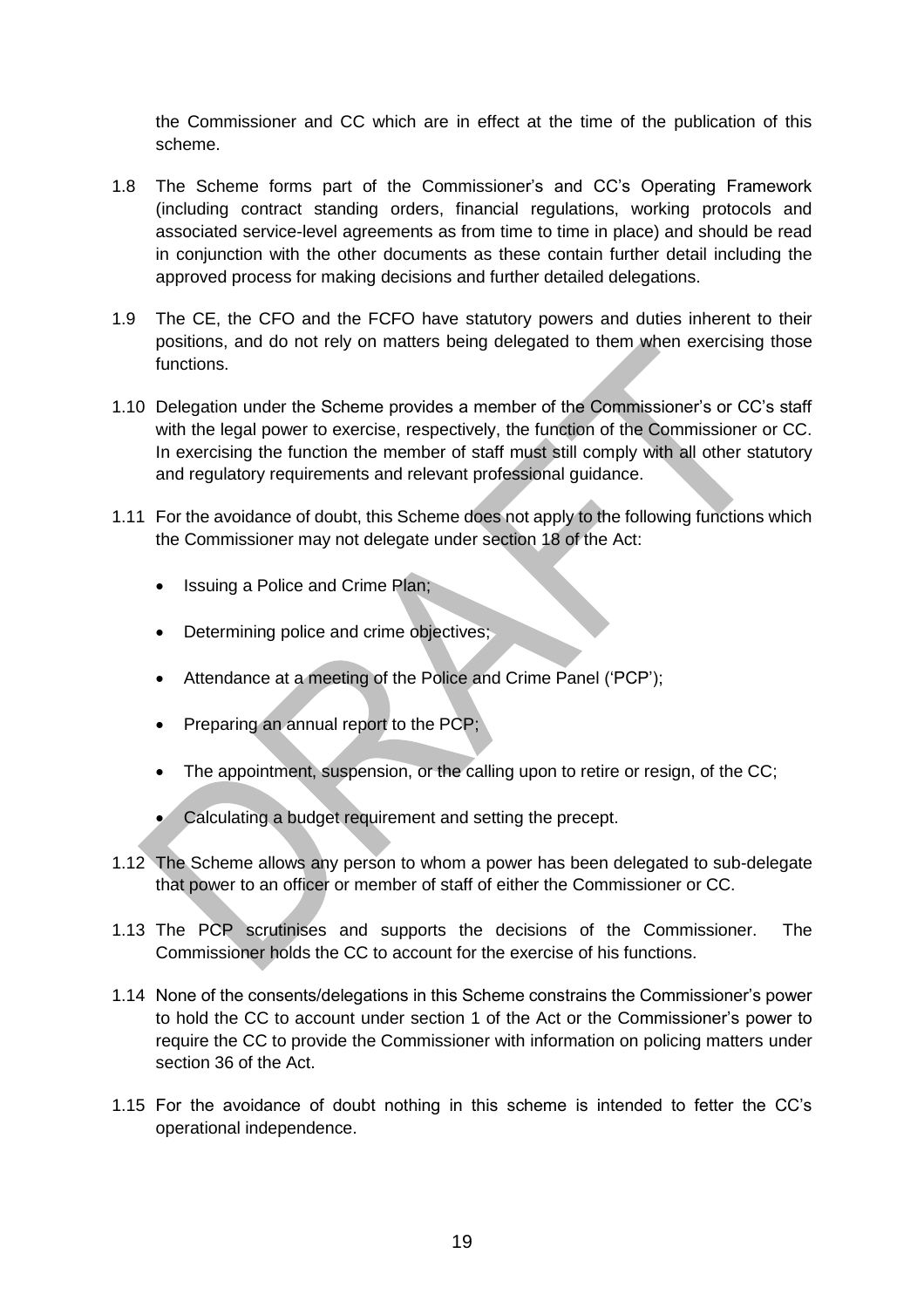#### **2. Roles**

#### **Role of the Police and Crime Commissioner**

- 2.1 The West Midlands Police and Crime Commissioner is the local governing body for policing in the West Midlands police area, covering metropolitan districts of Birmingham, Coventry, Dudley, Sandwell, Solihull, Walsall and Wolverhampton
- 2.2 . The Commissioner has an over-arching duty to secure an effective and efficient police force. The Commissioner has three main roles, which are to:
	- Set the priorities for policing;
	- Decide the budget for West Midlands Police;
	- Hold the Chief Constable of West Midlands Police to account.
- 2.3 In order to fulfil these roles, the Commissioner has a range of powers and responsibilities. The Commissioner:
	- Must produce a Police and Crime Plan that sets out:
		- o Their policing objectives
		- o The policing that is to be provided
		- o The financial resources that are to be available for policing
		- o How policing performance will be measured
	- Must set the policing "precept", which is the part of local council tax that goes to policing;
	- Can appoint and, if necessary, dismiss the Chief Constable;
	- Can make Crime and Disorder Reduction Grants;
	- $\bullet$  Has an oversight role in how complaints against the police are managed:
	- Must keep under review opportunities for collaboration;
	- Has duties relating to national criminal threats, safeguarding of children, and consulting the public;
	- Has a role in ensuring the effectiveness of the wider criminal justice system.
- 2.4 The Commissioner will receive government grants and the council tax precept. Other sources of income received by the Force will be paid into the Police Fund. How this funding is allocated to operational activities is for the CC to decide in consultation with the Commissioner and in accordance with the priorities and objectives set out in the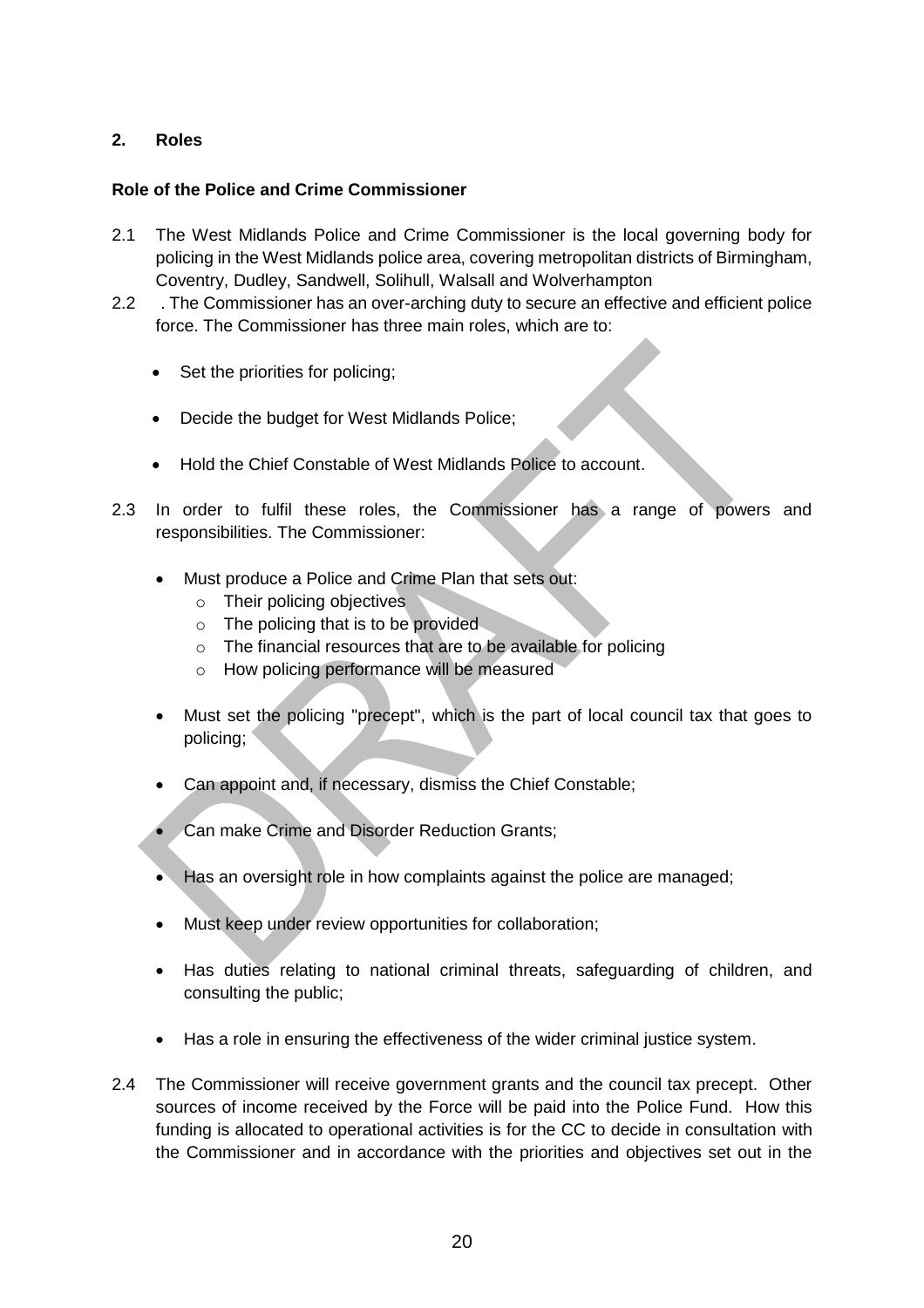Police and Crime Plan, the Strategic Policing Requirement or in accordance with any Government grant terms and conditions.

2.5 The Commissioner has wider community safety, crime reduction and criminal justice responsibilities than those solely relating to the responsibilities and activities of the police force and this is referred to in the Code of Corporate Governance.

#### **Role of the Chief Constable**

- 2.6 The role and primary responsibilities of the CC include:
	- Maintaining the Queen's Peace;
	- Delivery of efficient and effective policing;
	- Efficient management of resources and expenditure which delivers VFM;
	- Having regard in that delivery to the strategic direction and objectives outlined in the Police and Crime Plan, the Strategic Policing Requirement and codes of practice issued by the Secretary of State;
	- Maintain effective and efficient arrangements in respect to:
		- o Collaboration Agreements Section 22A of the Police Act 1996
		- o Engaging with local people (Section 34)
		- o Value for money (Section 35)
		- o Safeguarding of Children and in the promotion of child welfare.
	- Maintaining operational independence in the service of the public;
	- Impartial direction and control of all constables and staff within the police force.

#### **Role of the Strategic Policing and Crime Board ('SPCB')**

- 2.7 The role and primary responsibilities of the SPCB include:
	- To maintain an overview of the implementation of the Commissioner's manifesto in order to ensure consistency in approach but having regards to the differing needs in the West Midlands
	- To monitor the implementation and achievement of the Police and Crime Plan and support the Commissioner in any work required to vary the Plan during his term of office
	- To scrutinise, support and challenge the overall performance of West Midlands Police including against the priorities agreed within the Plan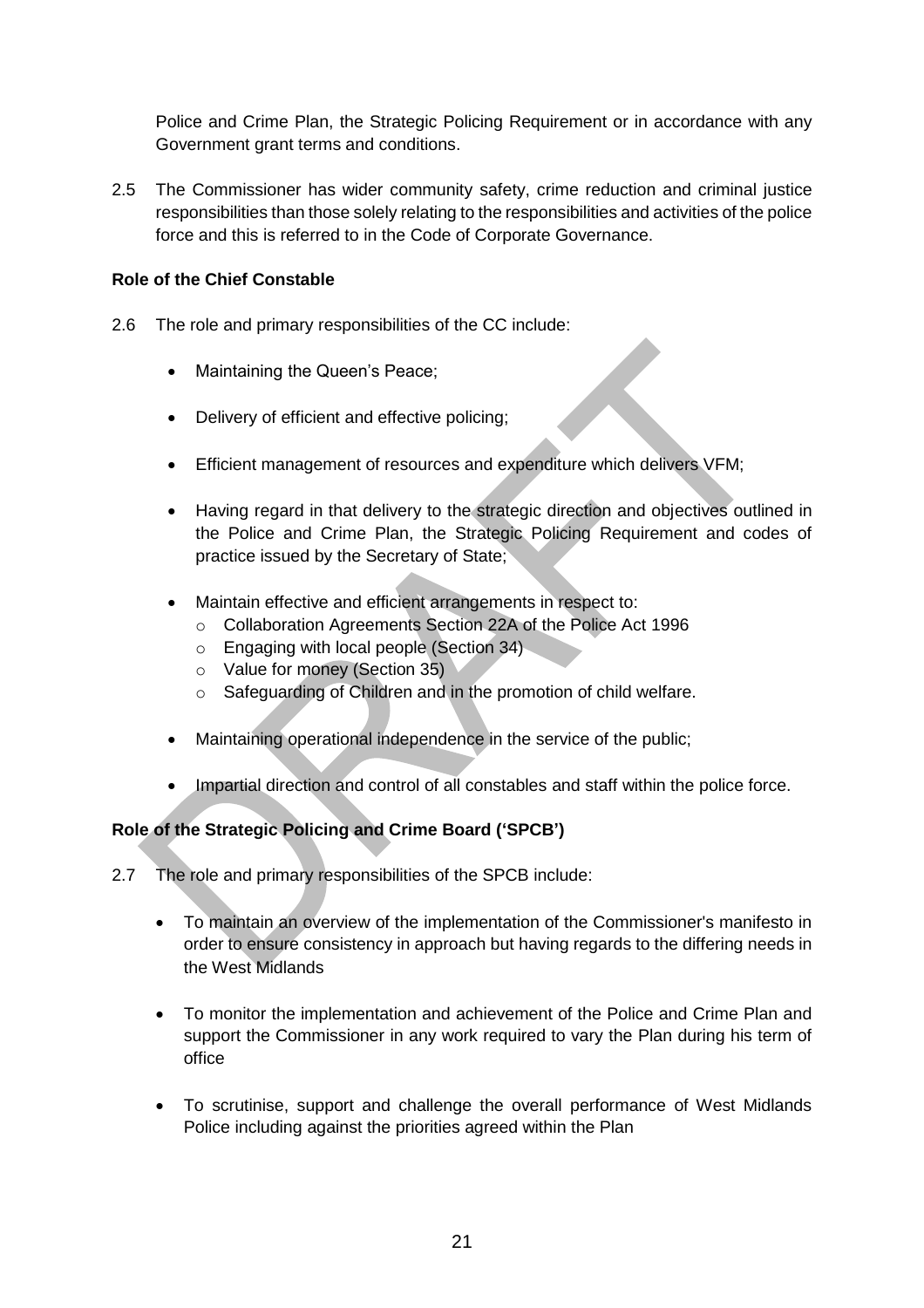- To advise the Commissioner when exercising his functions in setting the budget and precept
- To advise and support the Commissioner in his decision making role and in holding the CC to account
- To support the Commissioner more generally in the fulfilment of his statutory duties, to include equalities and human rights obligations

#### **Role of the Police and Crime Panel (PCP)**

- 2.8 The PCP's statutory functions are set out in section 28 of the Act as follows:
	- Reviewing the draft Police and Crime Plan to ensure local priorities have been considered;
	- Scrutinising the Commissioner's Annual Report;
	- Scrutinising the decisions and actions of the Commissioner;
	- Reviewing, and potentially vetoing, the Commissioner's proposed policing precept (the money collected from Council Tax for policing);
	- Holding confirmation hearings for the proposed appointment of a Chief Constable, Deputy Police and Crime Commissioner and senior support staff;
	- Consideration of non-criminal complaints against the Commissioner or the Deputy Commissioner.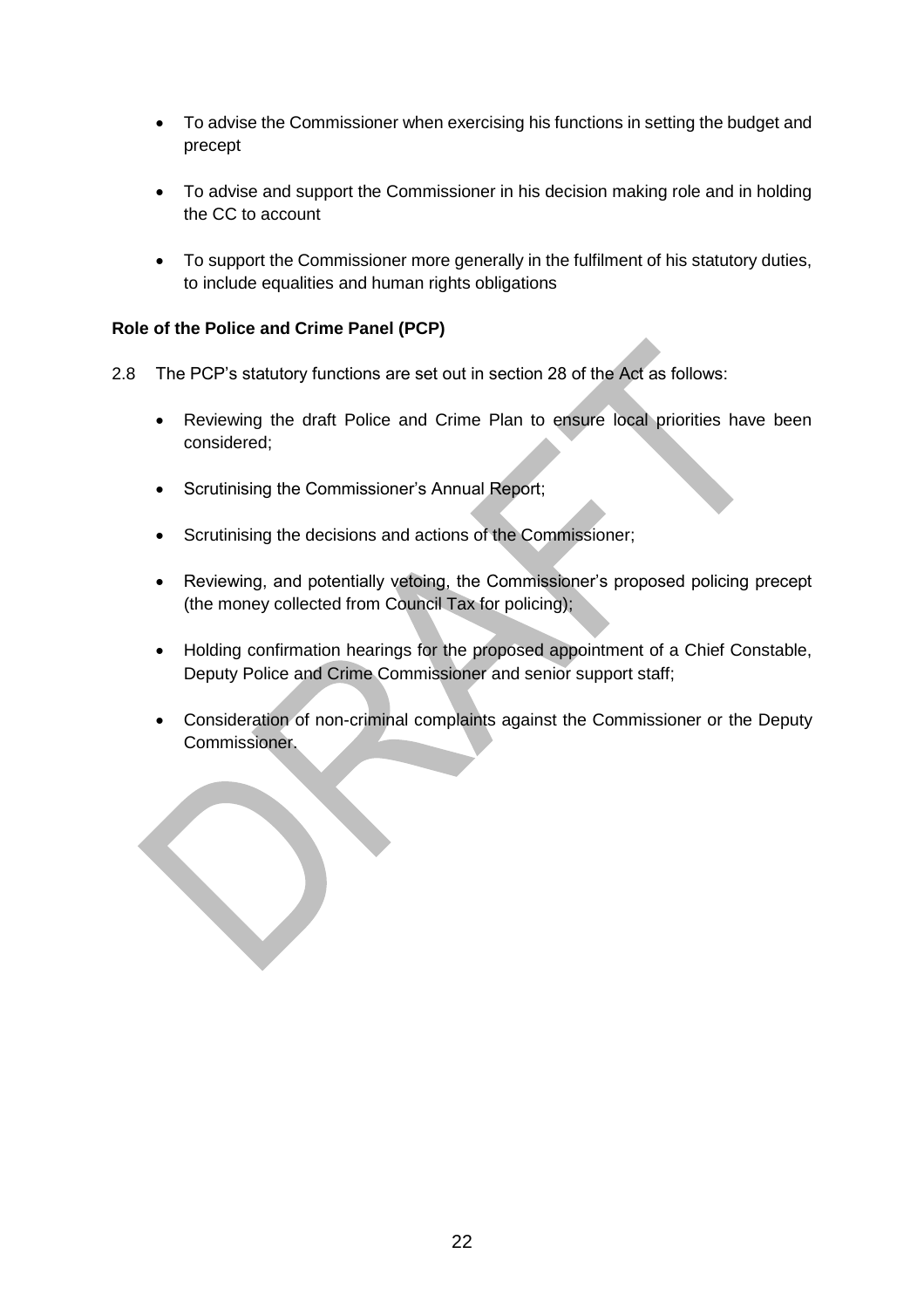#### **3. Consents**

- 3.1 The Commissioner may give consent to the CC to enter into contracts and to acquire or dispose of assets, other than land and buildings, subject to the requirements of the Financial Regulations and the Contract Standing Orders. However, in order to simplify systems of internal control, contracts will continue to be issued in the name of the Commissioner.
- 3.2 The Commissioner also consents to the CC managing land and buildings in accordance with the approved Estates Strategy and Financial Regulations and Contract Standing Orders.
- 3.3 The Commissioner consents to the CC to enter into agreements under section 23 of the Police Act 1996 where agreed and to enter into Memorandums of Understanding and Memorandums of Agreement where necessary in the discharge of his duties and function as the CC.

#### **4. Delegations**

- 4.1 Throughout this Scheme the Commissioner and the CC expect that any person carrying out functions or powers on the Commissioner's/CC's behalf, or making any related decision, will act within policies and strategies approved by the Commissioner and/or CC as appropriate and will take appropriate professional advice as necessary, particularly legal and financial advice and where appropriate, operational advice from the CC.
- 4.2 Before any financial liability affecting the Police Fund that is novel, contentious or repercussive is incurred, the appropriate Chief Officer should consult with the Commissioner, who may then decide that a formal written approval should be made.
- 4.3 The Scheme is intended to complement the remaining documents of the Commissioner's operating framework (namely the Contract Standing Orders and the Financial Regulations) and any other relevant arrangements adopted by the Commissioner and CC. In the event of a conflict, the provisions of this Scheme have precedence.
- 4.4 In the absence of the CE, the CFO, the CC or the FCFO respectively, officers designated as deputising may exercise delegated/consented powers.
- 4.5 The Commissioner and/or the CC may require that a specific matter be referred to them for a decision and not dealt with under powers of delegation.
- 4.6 Giving delegation to officers or staff under this scheme does not prevent an officer/member of staff from referring the matter to the Commissioner and/or CC for a decision if they think that this is appropriate (for example, because of sensitive community and stakeholder issues or any matter which may have a significant operational or financial implications).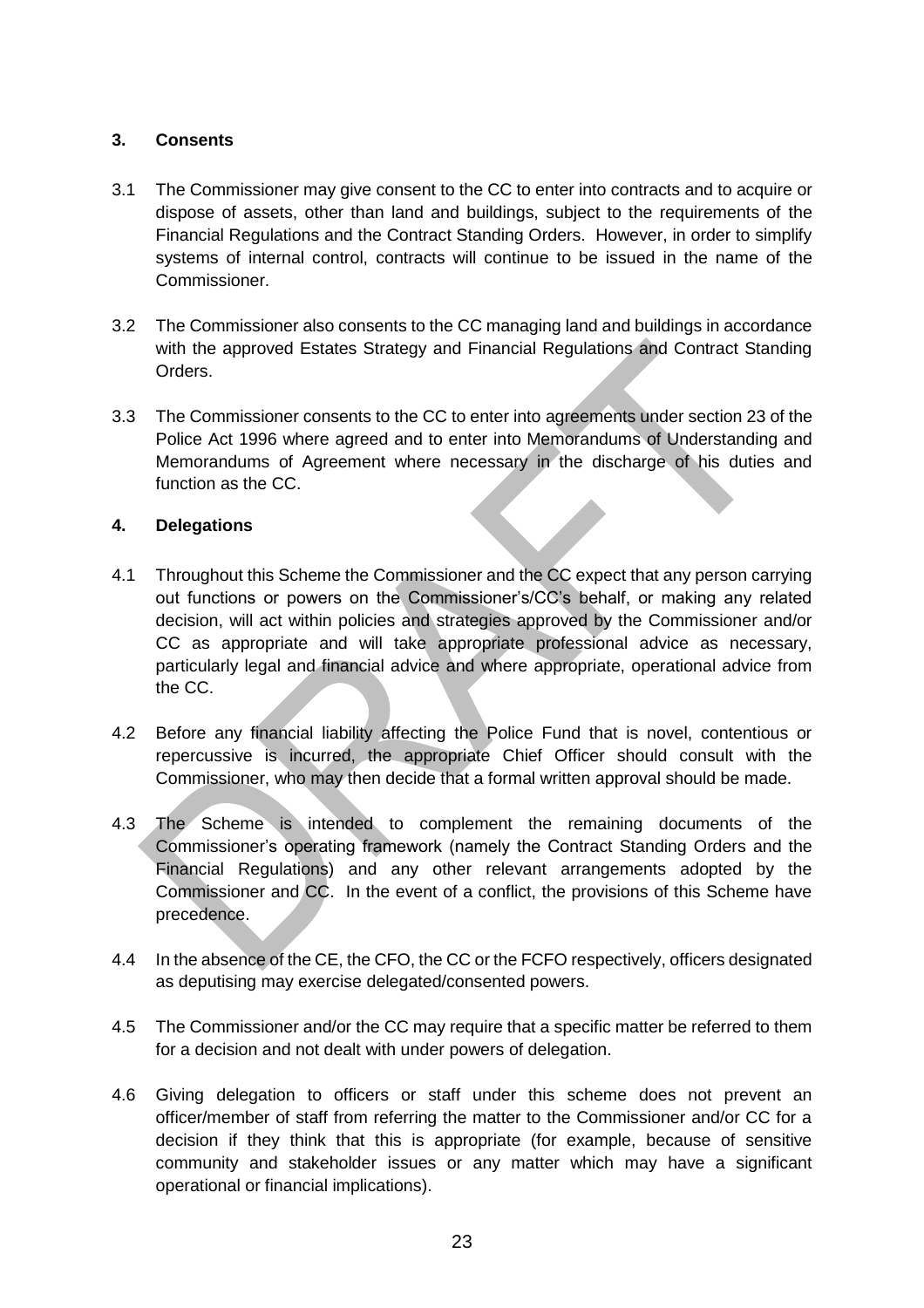- 4.7 All Commissioner decisions should be recorded and be available for inspection.
- 4.8 The Commissioner and/or CC may set out their reporting arrangements on actions undertaken by their own staff in respect of the use of powers delegated to them.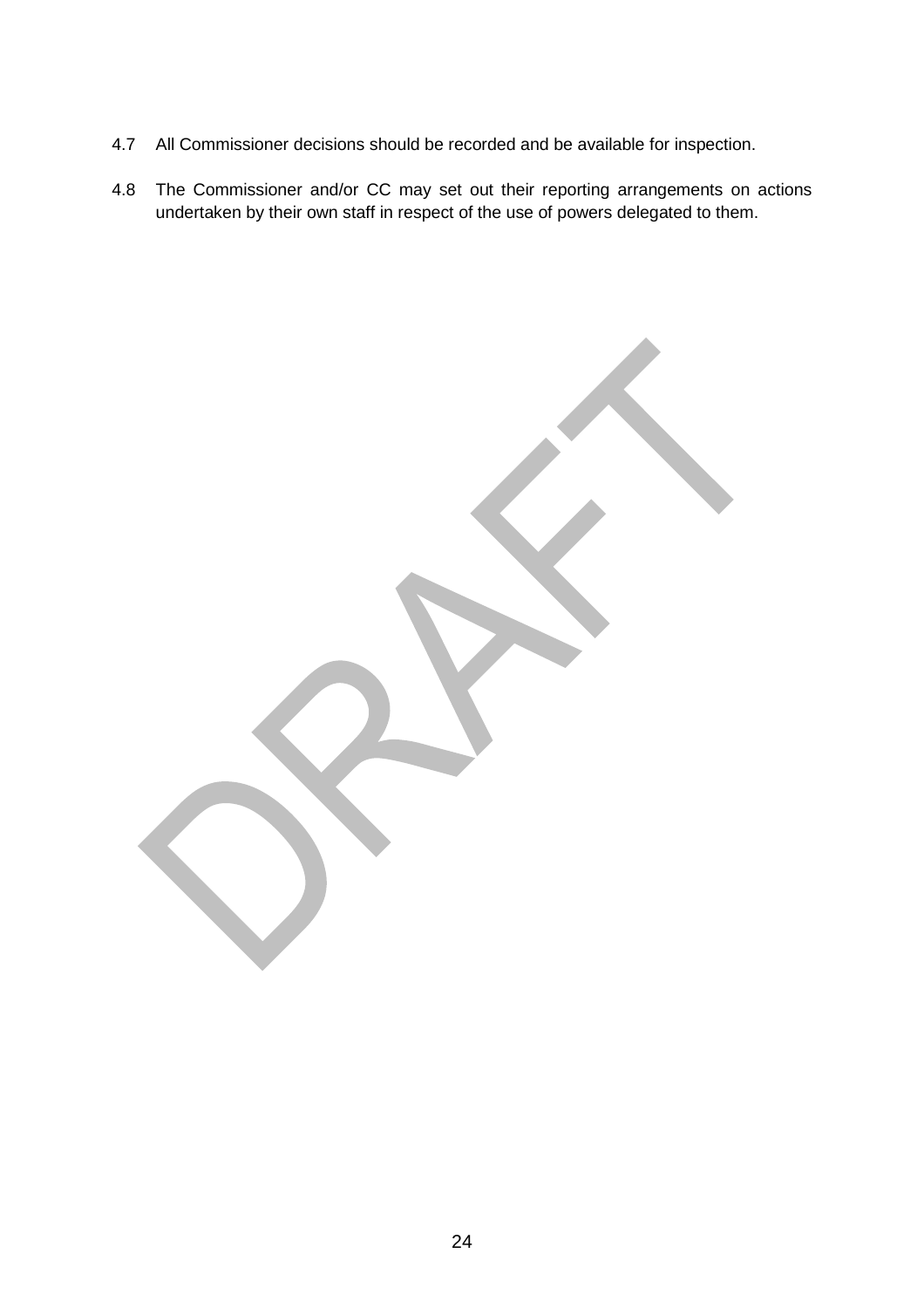#### **5. Delegations by the Commissioner**

#### Delegations to the Deputy Commissioner

- 5.1 The Act provides for a PCC to appoint a Deputy Police and Crime Commissioner. Where a Deputy Commissioner has been appointed and in the absence of the Commissioner, the Deputy Commissioner may exercise any function of the Commissioner other than those functions listed in sections  $18(7)(a)$  (issuing a police and crime plan),  $18(7)(e)$ (appointing the chief constable, suspending the chief constable or calling upon the chief constable to retire or resign) and 18(7)(f) (calculating a budget requirement) of the Act.
- 5.2 The decision as to whether or not the Commissioner is absent in the first instance rests with the Commissioner, or if required rests with the CE.

#### Delegations to the Chief Executive

- 5.3 The CE is the Head of the Commissioner's staff and the Monitoring Officer for the Commissioner. The delegations below are a record of those formal delegations granted by the Commissioner to the Chief Executive which are in effect at the time of publication of this Scheme.
- 5.4 General delegations:
	- To prepare the Police and Crime Plan (PCP) in consultation with the CC and his Management Team for submission to the Commissioner;
	- To produce an annual report;
	- To provide information to the Police and Crime Panel as reasonably required to enable the Panel to undertake its functions;
	- Pursuant to any decision of the Commissioner or the Deputy Commissioner, to sign all contracts on behalf of the Commissioner which require the Commissioner's approval under this Scheme, and;
	- In addition to the powers set out in the Contract Standing Orders to sign, execute and issue all legal documents necessary to implement decisions made by the Commissioner or anyone exercising the Commissioner's functions.
- 5.5 Financial administration delegations:
	- To manage the Commissioner's budget in consultation with the CFO and in particular to: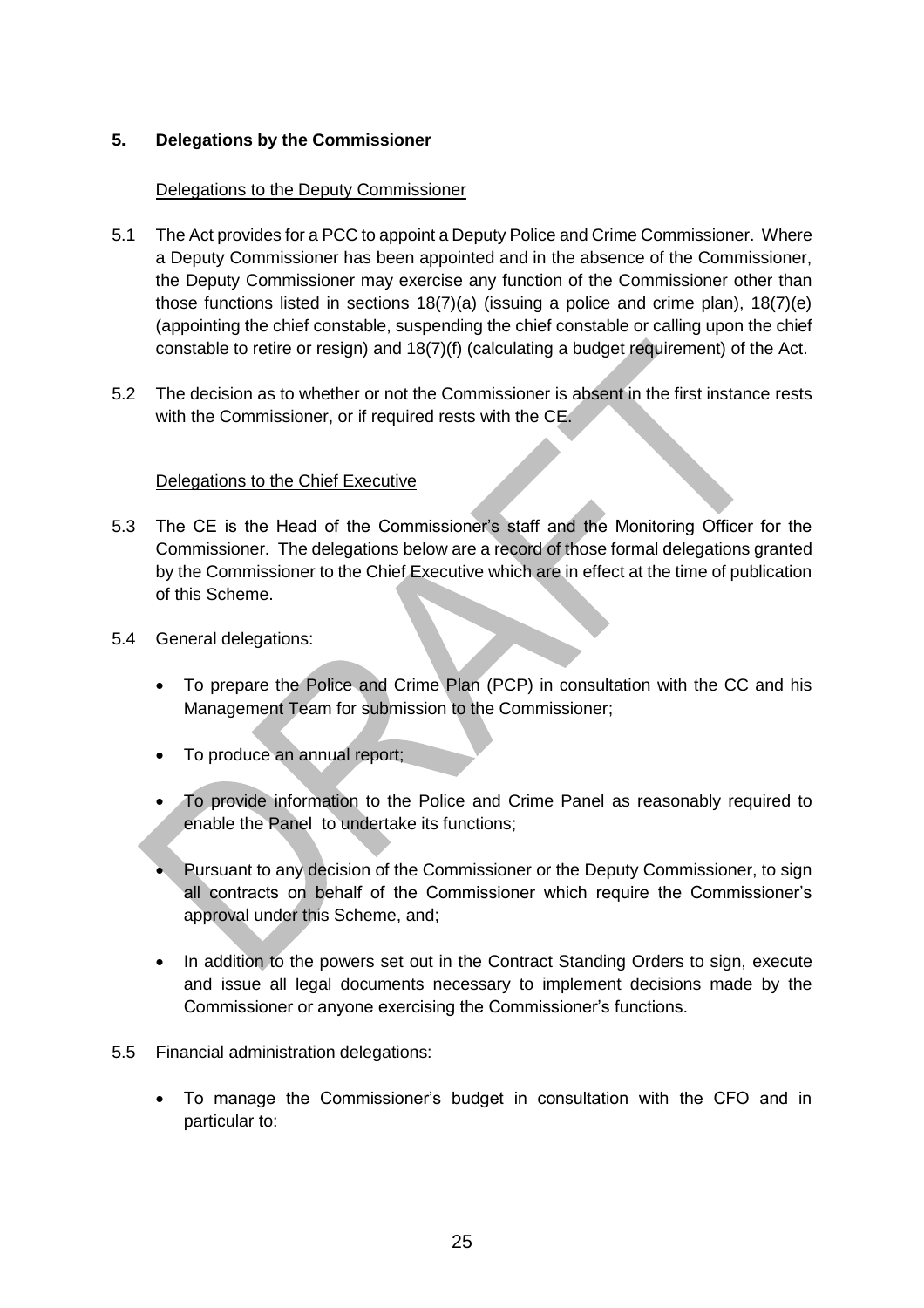- $\circ$  place orders for goods and services and to incur expenditure for which provision has been made in the revenue budget, and
- o invite and accept quotations and tenders for goods and services for which provision is included in the revenue budget.
- To agree any fees for copies of documents requested by the public under the provisions of the Local Government (Access to Information) Act 1985, the Freedom of Information Act 2000, or the Data Protection Act 2018.
- To approve exceptional cases in the provision of police advice and assistance to international agencies because:-
	- $\circ$  the full cost is £10,000 or more (including air flights, accommodation and salary costs of the police officer or member of staff), and/or
	- o it is a sensitive case involving travel to politically sensitive countries.
- 5.6 Management / Human Resources delegations:
	- In consultation with the Commissioner and Deputy Commissioner, to approve restructurings of establishment in relation to the Office of the Commissioner in conjunction with the CFO subject to:
		- o there being budget provision and account taken of equalities considerations for the proposals
		- o consultation with the trades union, and
		- o that the Chief Executive will consult with the CC and independent Chair of the Joint Audit Committee on any proposed changes to the personnel resource heading the internal audit function.
	- To undertake all aspects of the management of staff, and in particular to ensure the implementation of the approved HR policies and the staff handbook. This includes all appointments, suspensions and dismissals, other than Statutory Officers, providing support to the Commissioner, including all traditional personnel and establishment control functions;
	- To exercise all the powers of employer including determination of all issues relating to the conditions of service of those staff, provided that any such decisions are made in accordance with the law and with policies adopted by the Commissioner;
	- To exercise all the powers of employer regarding pension matters;
	- To sign on behalf of the Commissioner any indemnity required to enable the Commissioner to exercise any of his/her functions, provided that where the giving of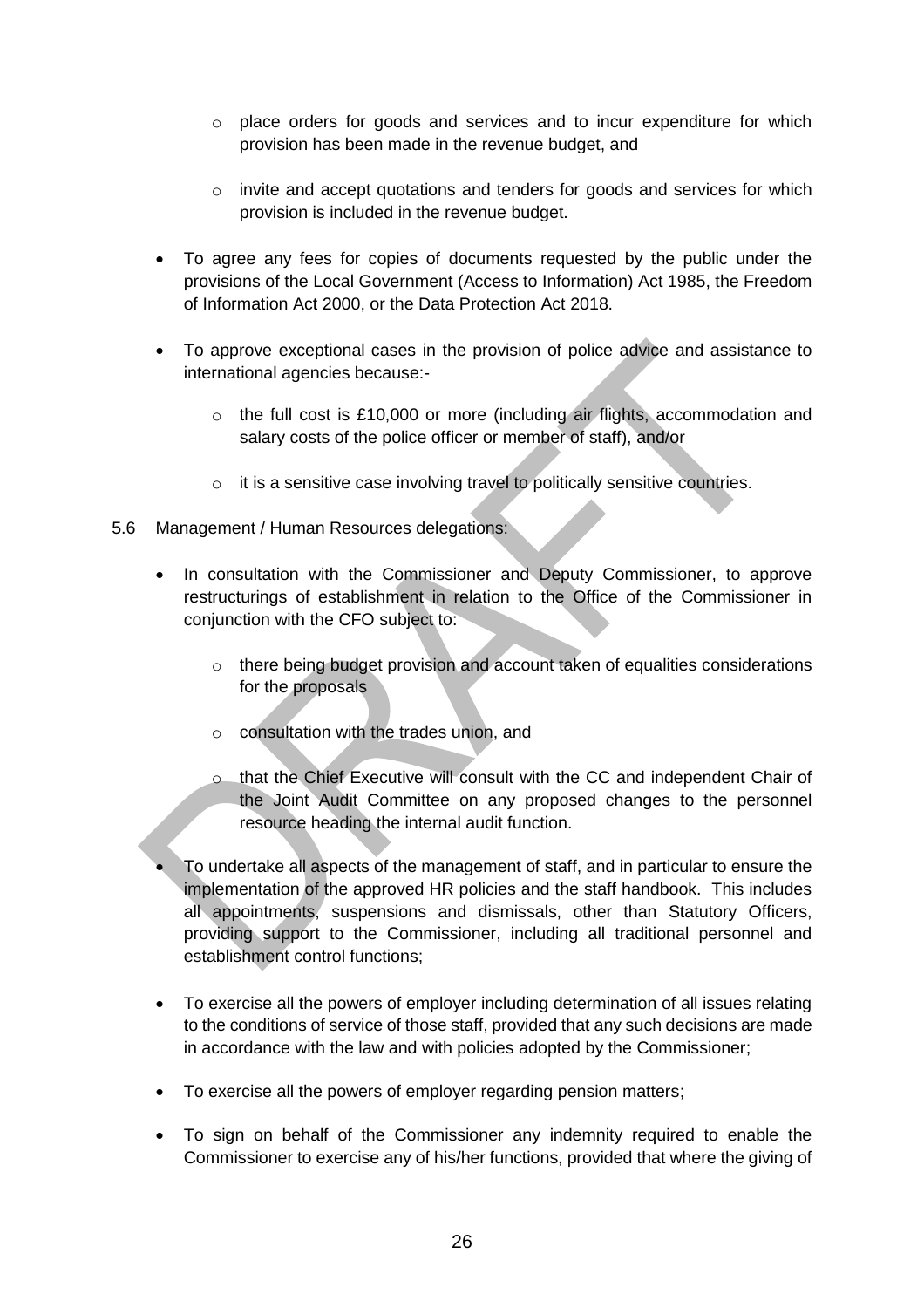an indemnity could have financial implications, such indemnity shall only be signed with the approval of the CFO;

- 5.7 Delegations regarding Custody Visitors and other volunteers:
	- o To appoint custody visitors and other volunteers where appropriate;
	- o To remove custody visitors or other volunteers who fail to comply with the Commissioner's guidelines and procedures.
- 5.8 Delegations regarding Complaints:
- 5.9 In connection with complaints and conduct issues specifically against the CC:
	- In relation to complaints, to determine (and respond to the complainant accordingly) wherever possible within 5 days of the complaint being received whether or not the Commissioner is the appropriate authority to consider such a complaint;
	- To make decisions in dealing with complaints and conduct matters against the CC including:
		- o Recording decisions (for conduct matters);
		- o Initial assessments;
		- o Suitability for local resolution;
		- o Referral to the IOPC;
		- o Referral to the Crown Prosecution Service;
		- o Appointment and briefing of the investigator;
		- o Appointment of misconduct hearing or meeting members (and related determinations);
		- o Representation at proceedings, meetings, appeals, hearings and for other such related matters.

5.10 Other delegations:

- To act on behalf of the Commissioner to ensure compliance with all Health and Safety requirements and legislation;
- To affix the seal of the Commissioner to all contracts, agreements or transactions requiring execution as a deed unless otherwise agreed to the Director of Joint Legal Services;
- To authorise the institution, defence, withdrawal or settlement of any claims or participate in any legal proceedings on behalf of the Commissioner, having considered legal advice (and consulted with the CFO about the financial implications) where such action is necessary to give effect to the decisions of the Commissioner or in any case where the CE considers that such action is necessary to protect the Commissioner's interests. Any decision taken under this provision must be reported to the Commissioner;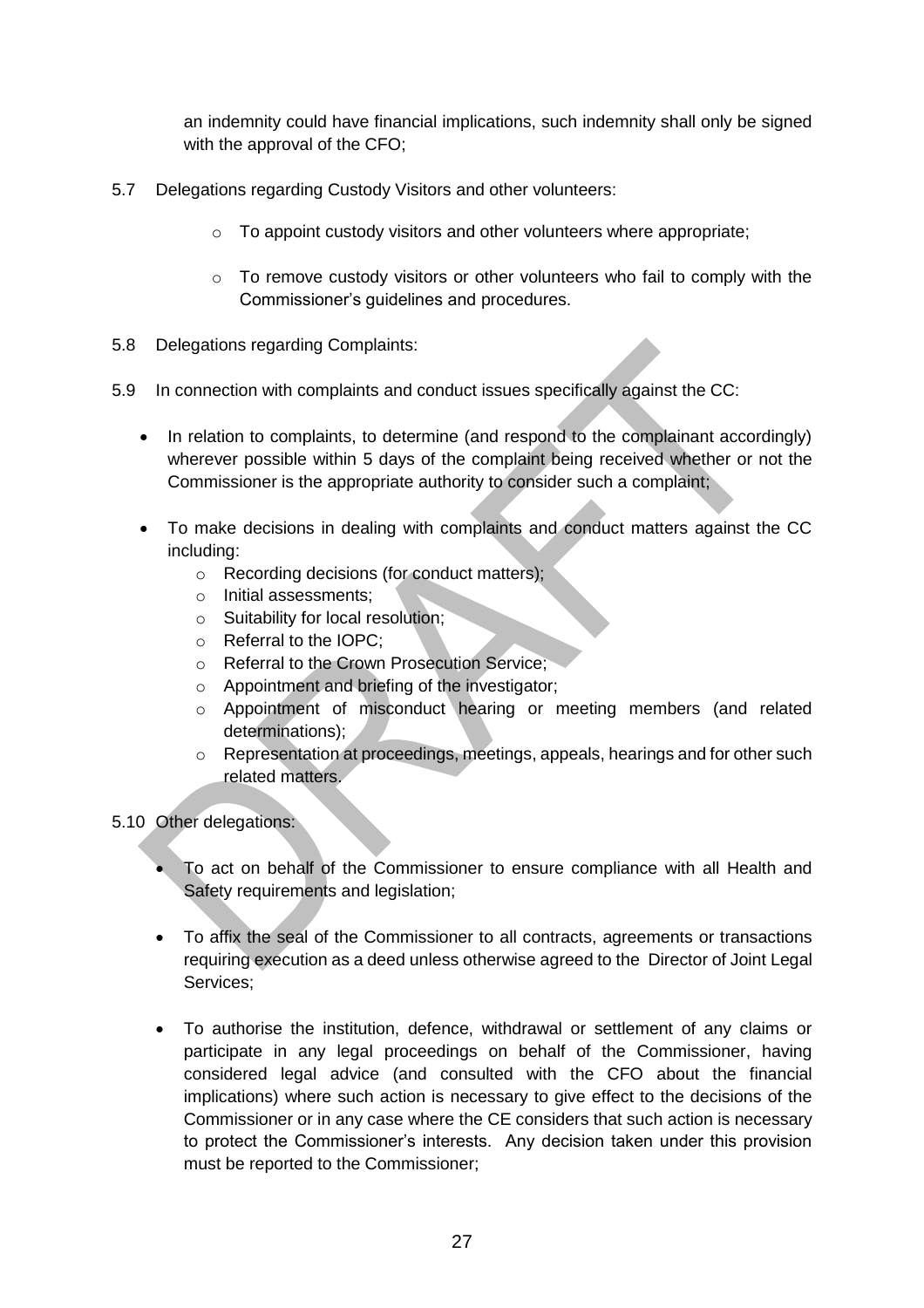- To authorise, pursuant to section 223 of the Local Government Act 1972 (as amended), any member of the Commissioner's Staff to prosecute or defend or to appear in proceedings before a court or tribunal or to conduct any such proceedings;
- To arrange for the provision of all legal or other expert advice and/or representation required for and on behalf of the Commissioner, including to seek Counsel's opinion or other expert advice and to retain Counsel whenever this is considered to be in the interest and benefit of the Commissioner;
- To exercise all the Commissioner's powers and duties in connection with equalities, human rights, health and safety, freedom of information and data protection legislation, with the exception of those powers and duties which relate to the oversight of the CC's arrangements for those matters;
- To consider and determine complaints against the Commissioner's Staff (except the Chief Executive and the Deputy Commissioner) and to consider grievances made by such staff against other such staff;
- To review complaints of maladministration against the Commissioner and to approve the provision of any remedy, financial or otherwise;
- To ensure appropriate arrangements are made to meet the consultation duties required of the Commissioner;
- To manage and administer the award of grants and awards by the Commissioner in accordance with agreed protocols and arrangements;
- To provide guidance and advice in relation to the operation of the Confidential Reporting Policy and to instigate appropriate action;
- To carry out the duties of Monitoring Officer under Section 5 of the Local Government and Housing Act 1989;
- The custody of all title deeds under secure arrangements and the maintenance of a register of all properties owned by the Commissioner, recording the purpose for which held, locations extent and plan reference, purchase details, particulars of nature of interest and rents payable and particulars of tenancies granted;
- With the Commissioner's consent, to represent the Commissioner in collaborative arrangements as governed by section 23(a) of the Police Act 1996.

#### Powers delegated to the CFO

5.11 The CFO is the financial adviser to the Commissioner and has a statutory responsibility to carry out the functions of the Chief Finance Officer under sections 112 and 114 of the Local Government Finance Act 1988, section 151 of the Local Government Act 1972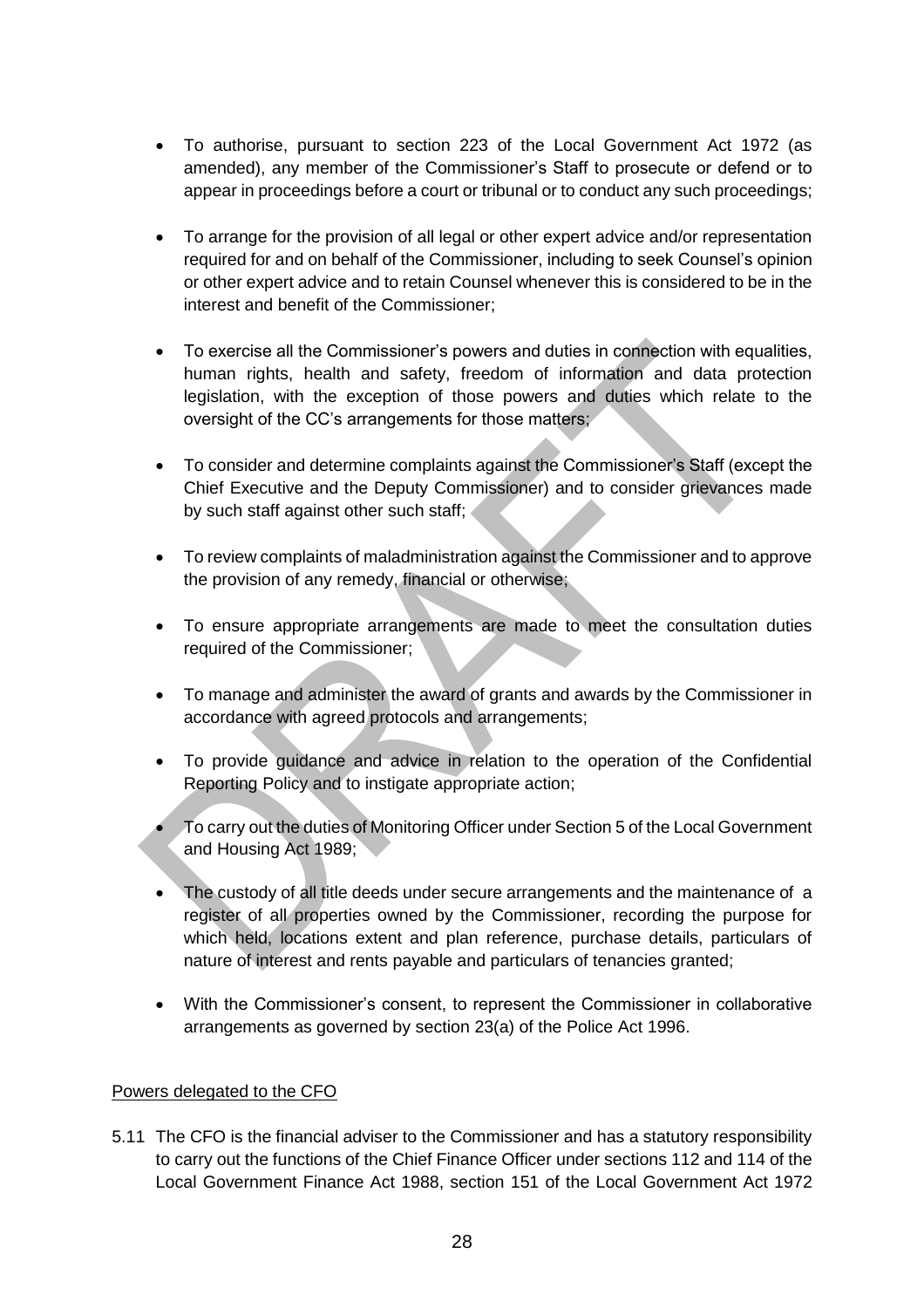and the Accounts and Audit Regulations 2015 ensuring that the financial affairs of the Commissioner and the Force are properly administered having regard to their probity, legality and appropriate standards.

- 5.12 The delegations below are a record of those formal delegations granted by the Commissioner which are in effect at the time of the publication of this Scheme.
- 5.13 Financial administration delegations:
	- To approve the arrangements for the Treasury management function, including the day to day management, production of Treasury management strategy and supporting policies and procedures.
	- To approve the arrangements for securing and preparing the Commissioner's group accounts and seek assurances that there are appropriate arrangements in place for the preparation of the CC's accounts.
	- To seek assurances there are appropriate arrangements in place within the Force for the proper financial management of the Force.
	- To approve the opening of all bank accounts.
	- To prepare, from time to time, draft Financial Regulations and Contract Standing Orders, in consultation with the CC, for approval by the Commissioner.
	- To maintain an adequate and effective shared Internal Audit provision, in consultation with the FCFO.
	- To maintain effective Risk Management and Insurance arrangements seeking assurances that appropriate arrangements are in place within the Force for the proper and effective risk management of the Force.

#### 5.14 Other delegations:

- To develop and maintain an appropriate Assurance Framework for the Commissioner.
- To exercise all the powers of employer of staff regarding pension matters.
- To act as Money Laundering Officer under the Proceeds of Crime Act 2002 and the Money Laundering Regulations 2003.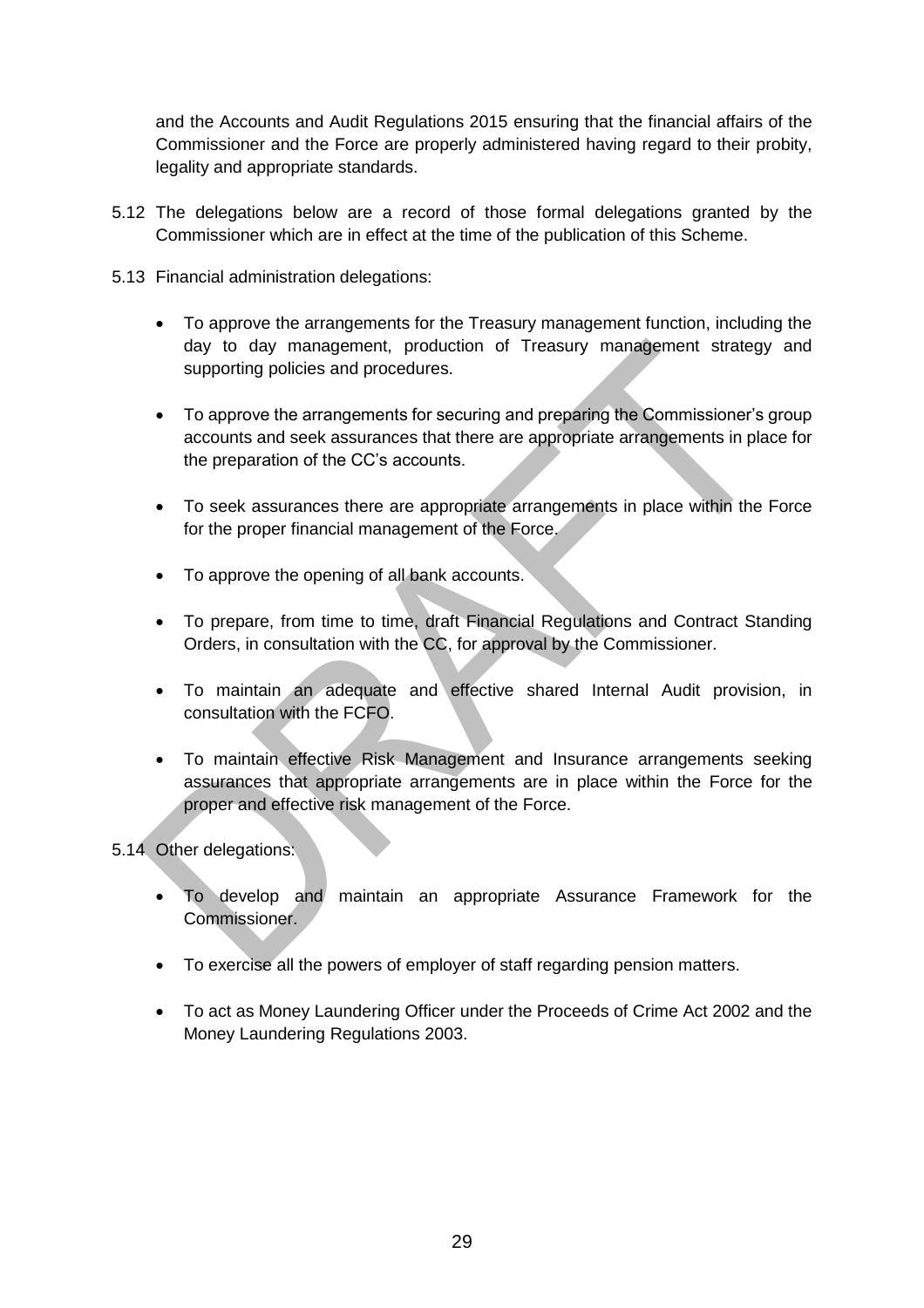#### **6. Delegations by the Chief Constable**

#### Delegations to the Deputy Chief Constable

6.1 To approve the financial settlement of all claims or requests for compensation or damages against the Chief Constable as set out in the Financial Regulations (to include multiple or linked claims/claimants) in consultation with the CE where the matter is novel contentious or repercussive

#### Delegations to the CC's Chief Finance Officer ('FCFO')

- 6.2 The Director of Commercial Services is the Force Chief Finance Officer ('FCFO') and financial adviser to the CC and has a statutory responsibility to carry out the functions of the Chief Finance Officer as set out in the Act and sections 112 and 114 of the Local Government Finance Act 1988, section 151 of the Local Government Act 1972 and the Accounts and Audit Regulations 2015 ensuring that the financial affairs of the Force are properly administered having regard to probity, legality and appropriate standards.
- 6.3 Before any financial liability affecting the Police Fund that is novel, contentious or repercussive is incurred, the Commissioner should be consulted, who may then decide that his written approval must be obtained.
- 6.4 The delegations below are a record of those formal delegations granted by the CC to the FCFO which are in effect at the time of publication of this scheme.
- 6.5 Financial administration delegations:
	- To exercise responsibility for Force expenditure (in other words that part of the Police Fund which is provided to the CC) provided that such responsibility shall be exercised in accordance with the law and as set out within the Commissioner's/CC's Financial Regulations and Contract Standing Orders and any relevant statutory guidance and codes of practice;
	- Where the approval of the Commissioner is not required by Financial Regulations or this Scheme and within the limitations prescribed by Financial Regulations and in pursuit of the policies and objectives agreed with the Commissioner and reflected in the West Midlands Police and Crime Plan:
		- $\circ$  to approve business cases for revenue and capital expenditure to commit expenditure within the approved budget for the CC;
		- $\circ$  in accordance with the requirements of Financial Regulations to vire or move money or budgets between budget headings;
	- To accept income, grants, offers of sponsorship and gifts for police purposes on behalf of the Commissioner provided that decisions taken in this regard are in accordance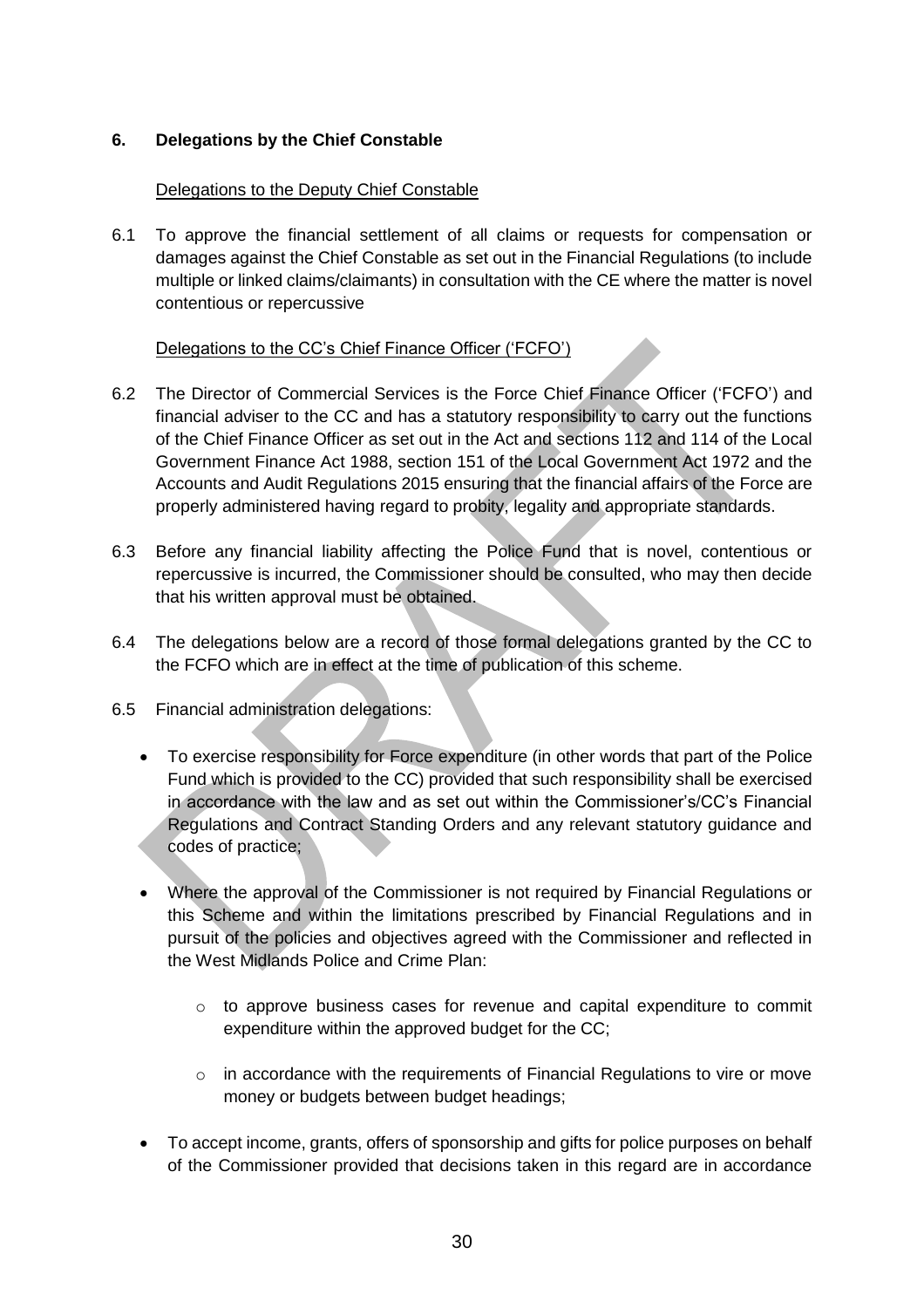with the law and with any guidance or policy which the Commissioner may from time to time determine;

- To determine the rates of charges for policing services to external bodies and give approval to charge for or not to charge for such services in accordance with the law and with any guidance or policy which the Commissioner may from time to time determine;
- To sign on behalf of the CC any indemnity required to enable the CC or to exercise any of the CC's functions, provided that where the giving of an indemnity could have significant financial implications not covered by the CC's insurance policies, such indemnity shall be signed only with the approval of the Commissioner's CFO;
- To approve non exceptional cases in the provision of police advice and assistance to international agencies because:
	- o the full cost less than £10,000 or more (including air flights, accommodation and salary costs of the police officer or member of staff);
	- $\circ$  it is a non-sensitive case involving travel to non-politically sensitive country
- The FCFO may write off debts considered to be irrecoverable up to the amount set out in Financial Regulations subject to periodical reports to the Commissioner. Any individual write-off above the amount set out in Financial Regulations must be referred by the FCFO to the Joint Audit Committee, on behalf of the Commissioner, for approval;
- To exercise the CC's powers under the following provisions of the Police Act 1996:
	- o section 24 agreeing payments for assistance between forces;
	- o section 25 determination of charges for special services;
	- o section 26 provision of advice and assistance to international organisations etc.

#### 6.6 Procurement delegations:

- The day to day management and control of contracts is delegated, subject to the provision of the Financial Regulations and Contract Standing Orders and provided that the Commissioner is satisfied that the CC has in place adequate systems, procedures and expertise to discharge these responsibilities;
- To sign all contracts irrespective of value, once they have been properly approved, except for those which are required to be executed under the Common Seal of the Commissioner. In these cases, the Director and Assistant Director of Joint Legal Services is authorised to affix the Seal;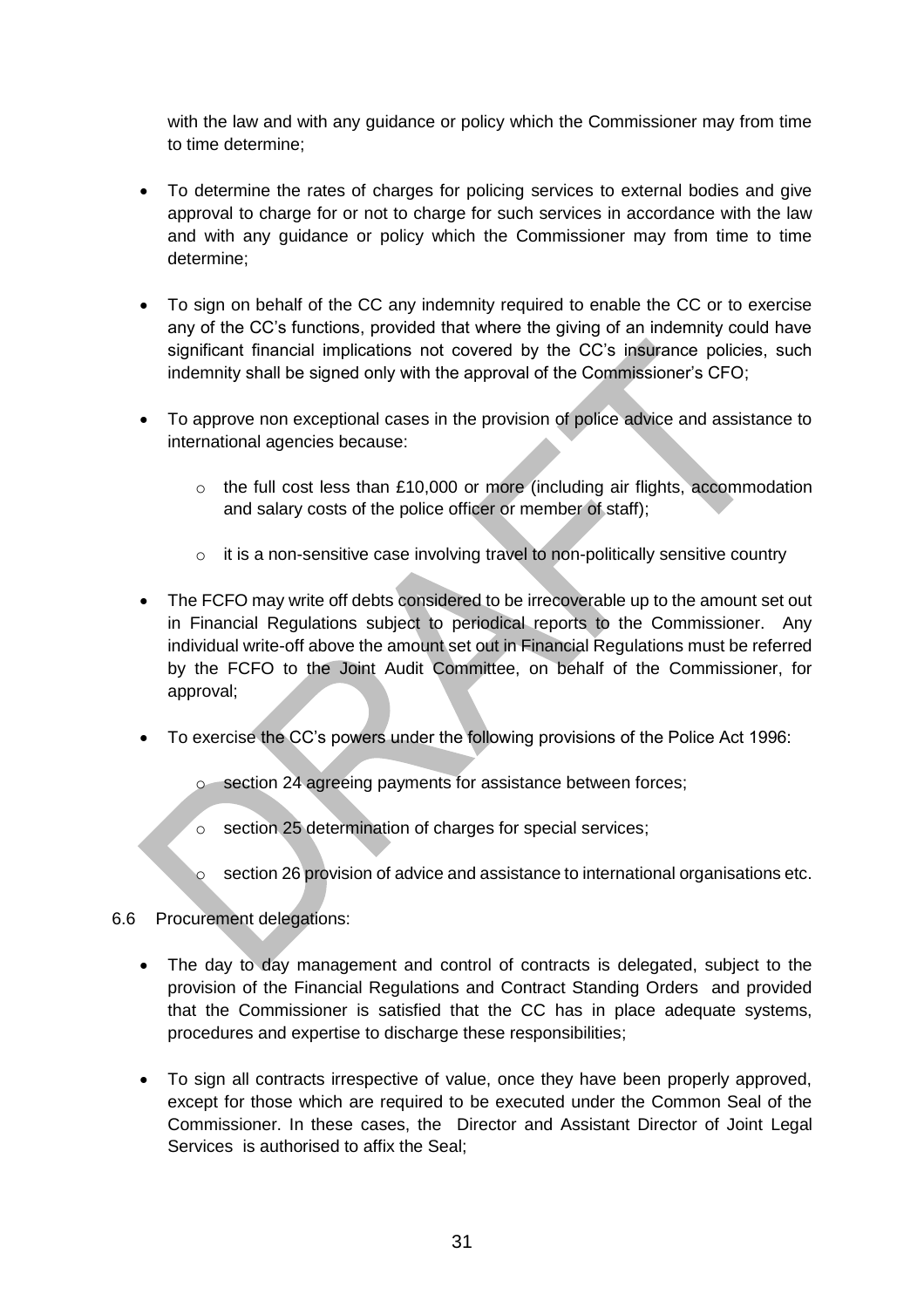- Where required by Contract Regulations or this Scheme and within the limitations prescribed by Financial Regulations, and in pursuit of the policies and objectives agreed with the Commissioner and reflected in the West Midlands Police and Crime Plan:
	- $\circ$  to approve contract exemptions;
	- o to approve all requests to go out to tender;
	- o to approve the award of contracts and to sign contracts;
	- o to approve all variations, extensions or terminations of contracts.

#### 6.7 Property delegations:

- In accordance with the Consent of the Commissioner to the CC as set out in section 3 of this Scheme the FCFO shall undertake the day to day management of the property function subject to the provision of Financial Regulations.
- Undertake the management of the Commissioner's Estate in accordance with the Estate Strategy including the maintenance of his property. All purchases and sales of property shall be in accordance with the Commissioner's Standing Orders and the approval of the Commissioner obtained.

#### Delegations to the Director of Joint Legal Services

- 6.8 The Director of Joint Legal Services is the CC's Chief Legal Officer (CLO) and also provides legal advice and support where appropriate to the Commissioner. The delegations below are a record of those formal delegations granted by the CC to the Director of Legal Services which are in effect at the time of publication of this Scheme.
	- To institute, defend or participate in any legal proceedings in any case where such action is necessary to protect the interest of the CC subject to prior consultation with the CE and CFO, in cases of a novel, contentious or repercussive nature.
	- To arrange for the provision of all legal or other expert advice and/or representation required for and on behalf of the CC.
	- To approve the financial settlement of all claims or requests for compensation or damages against the CC as set out in the Financial Regulations ( to include multiple or linked claims/claimants) in consultation with the CE where the matter is novel contentious or repercussive.
	- To approve the financial settlement of all legal costs at the most economic level possible reporting any settlements that may be novel contentious or repercussive to the CE.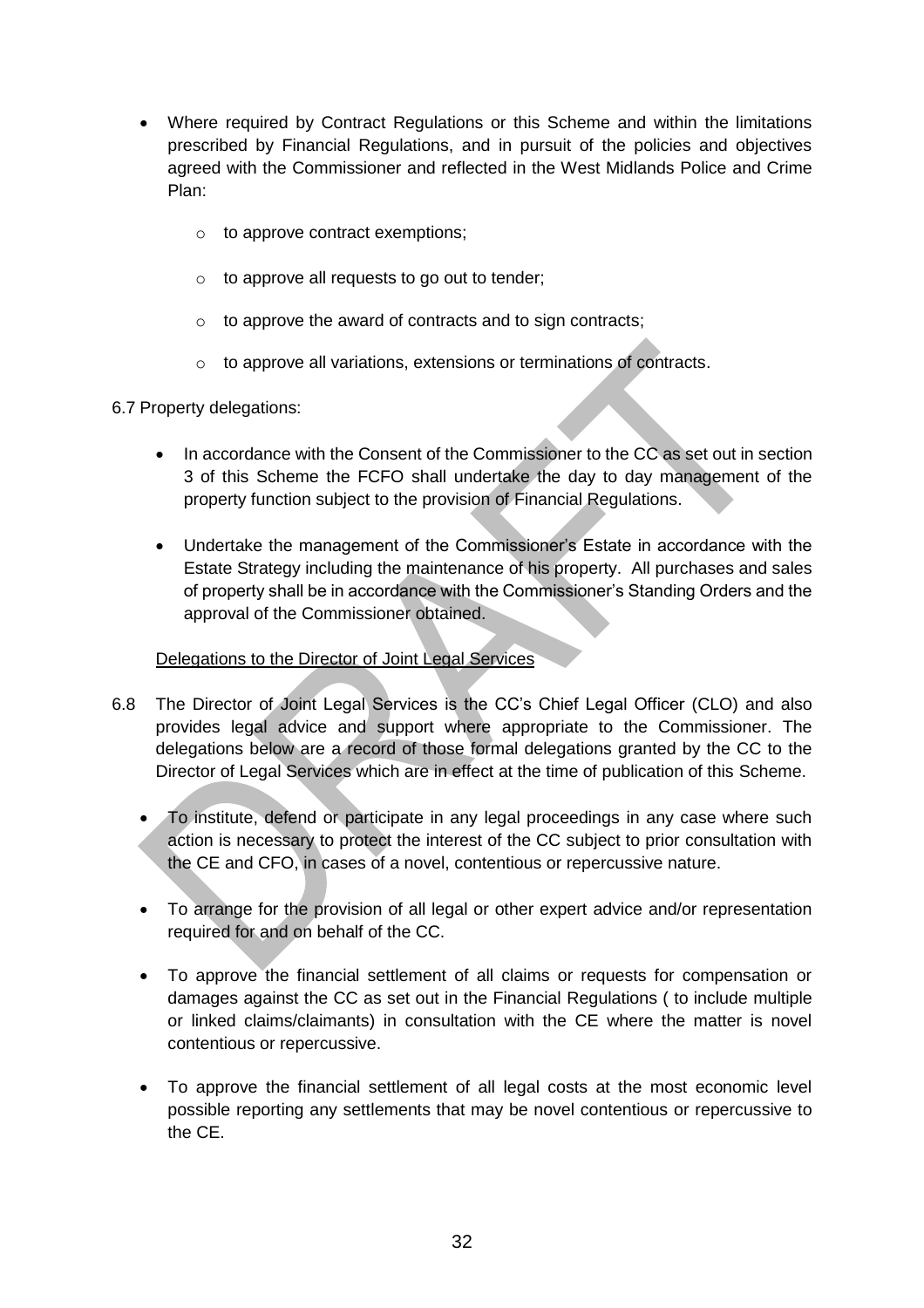To sign all contracts and agreements irrespective of value once they have been properly approved including those requiring execution by affixing the common seal.

#### 6.9 Delegations to the Director of People and Organisational development

- To exercise all the powers of employer of Police Staff, including determination of all issues relating to the conditions of service of those staff, provided that any such decisions are made in accordance with the law and with policies adopted by the West Midlands Police and that the Chief Constable will consult the Commissioner on any proposed changes to the personnel resource to support the work of the recognised trade unions or the role of Crime Registrar.
- To exercise all the powers of employer of police officers and Police Staff regarding pension matters.
- To determine ex gratia payments in respect of loss or damage to the personal property of anyone under the direction and control of the CC.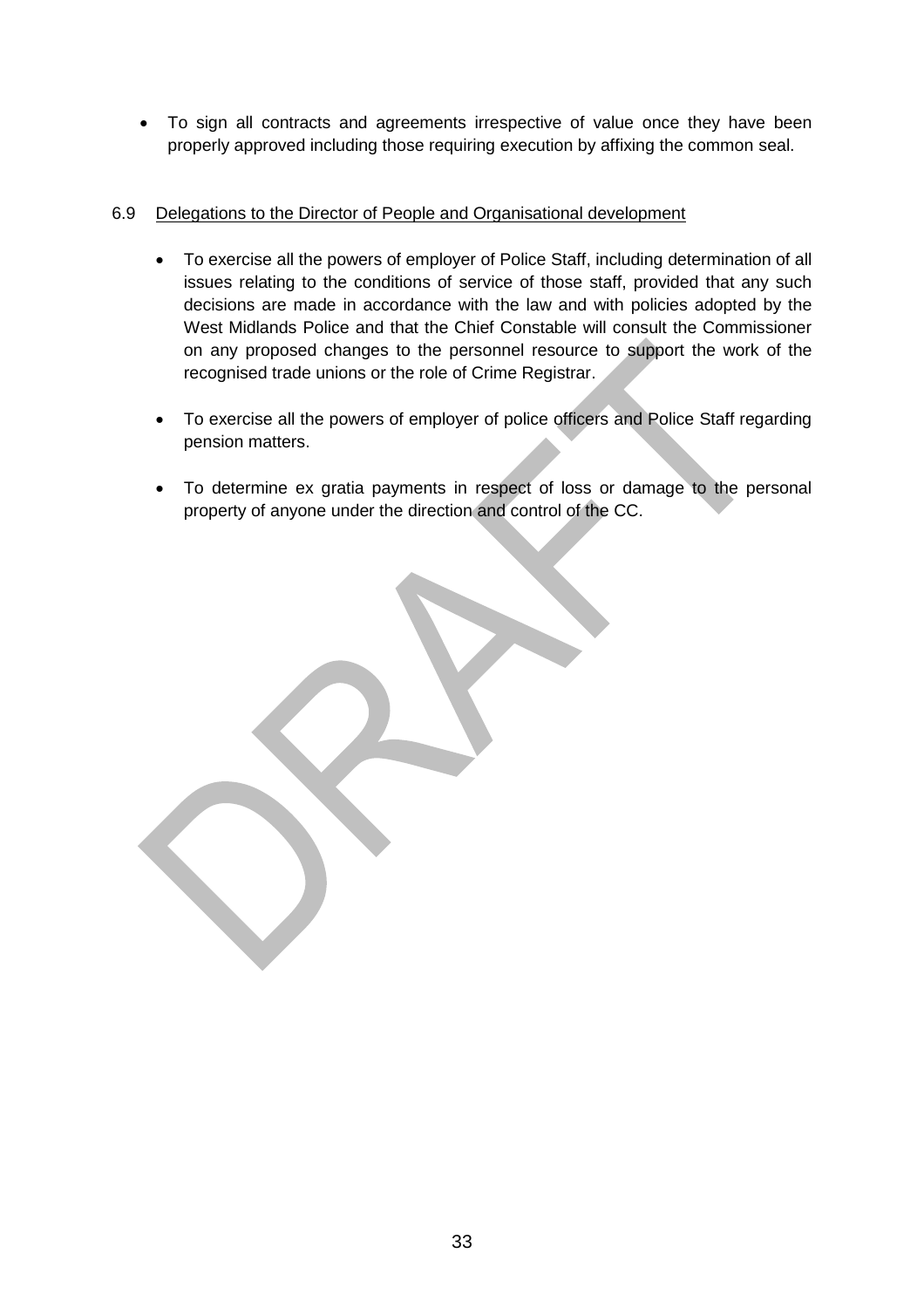#### **7. Urgency Powers**

#### Commissioner

- 7.1 The CE, in consultation with the Commissioner's CFO, where appropriate, to determine any matter falling to be determined by the Commissioner (other than those matters described in section 18(7) of the Act) where it is necessary to do so in urgent circumstances or where the Commissioner is absent or where the Commissioner has given specific authority for the CE so to act.
- 7.2 Any matter so determined will be reported to the Commissioner as soon as is practicable.

#### Chief Constable

- 7.3 If any matter which would normally be referred to the CC (or DCC) for a decision arises and cannot be delayed, the matter may be decided by the appropriate Chief Officer (i.e. any member of the CC's Management Team).
- 7.4 Urgent decisions taken must be reported to the CC as soon as practicably possible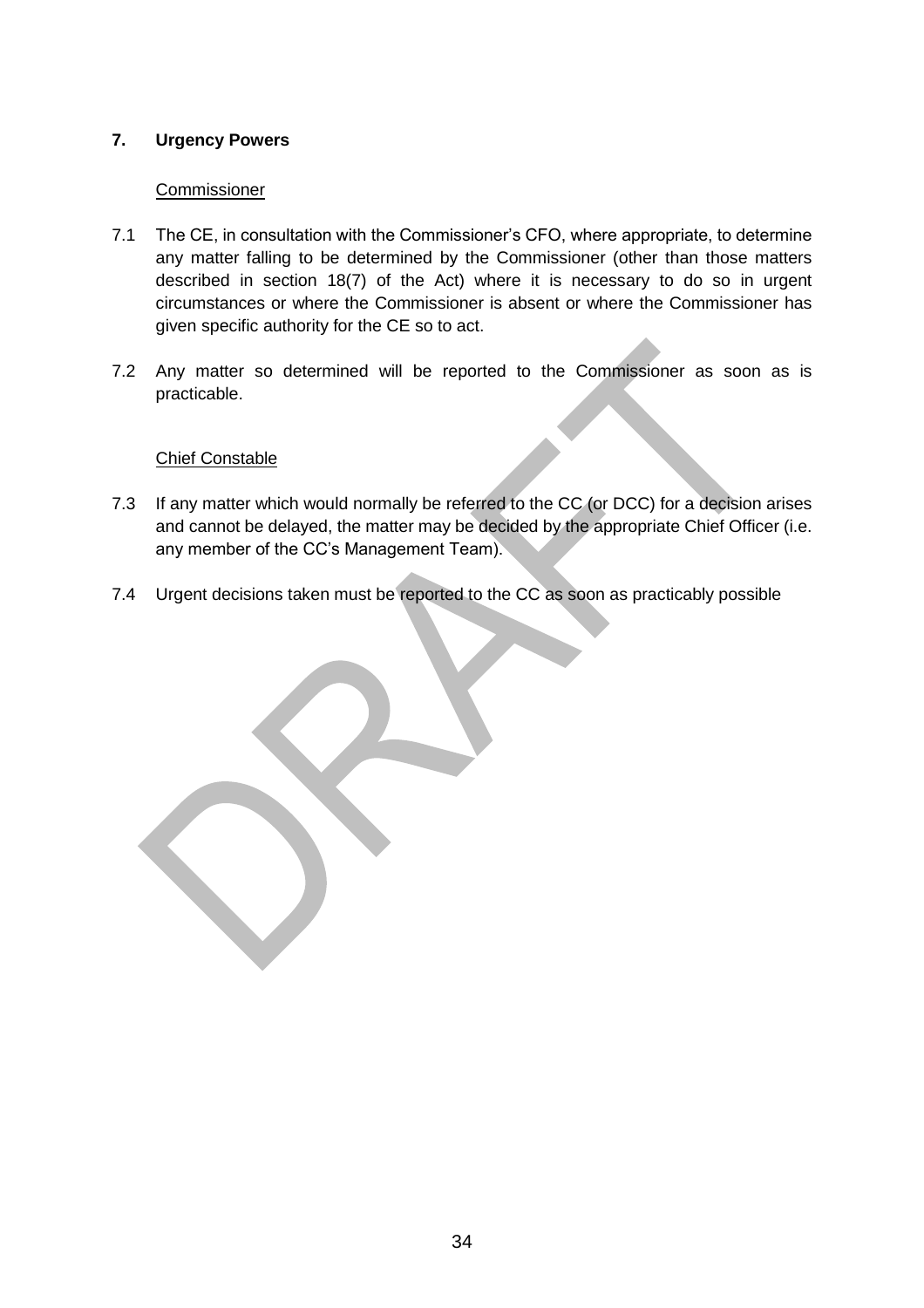#### **8. Key Principles**

- 8.1 Officers and Staff of the CC may be used to assist the Commissioner to exercise his functions: indeed the CC is under a statutory duty to exercise direction and control in such a way as is reasonable to give that assistance (section 2(5) of the Act). This scheme set out some of the ways in which that assistance will be given. For the avoidance of doubt, these are not delegations from the Commissioner.
- 8.2 The Statutory Officers are responsible for ensuring that members of staff they supervise are aware of and comply with the provisions and obligations of this Scheme.
- 8.3 The Commissioner must not restrict the operational independence of the police force and/or the CC.
- 8.4 To enable the Commissioner to exercise the functions of his office effectively he will need reasonable access to information held by the Force and police officers and civilian staff employed by the CC. This access must not be unreasonably withheld or obstructed by the CC.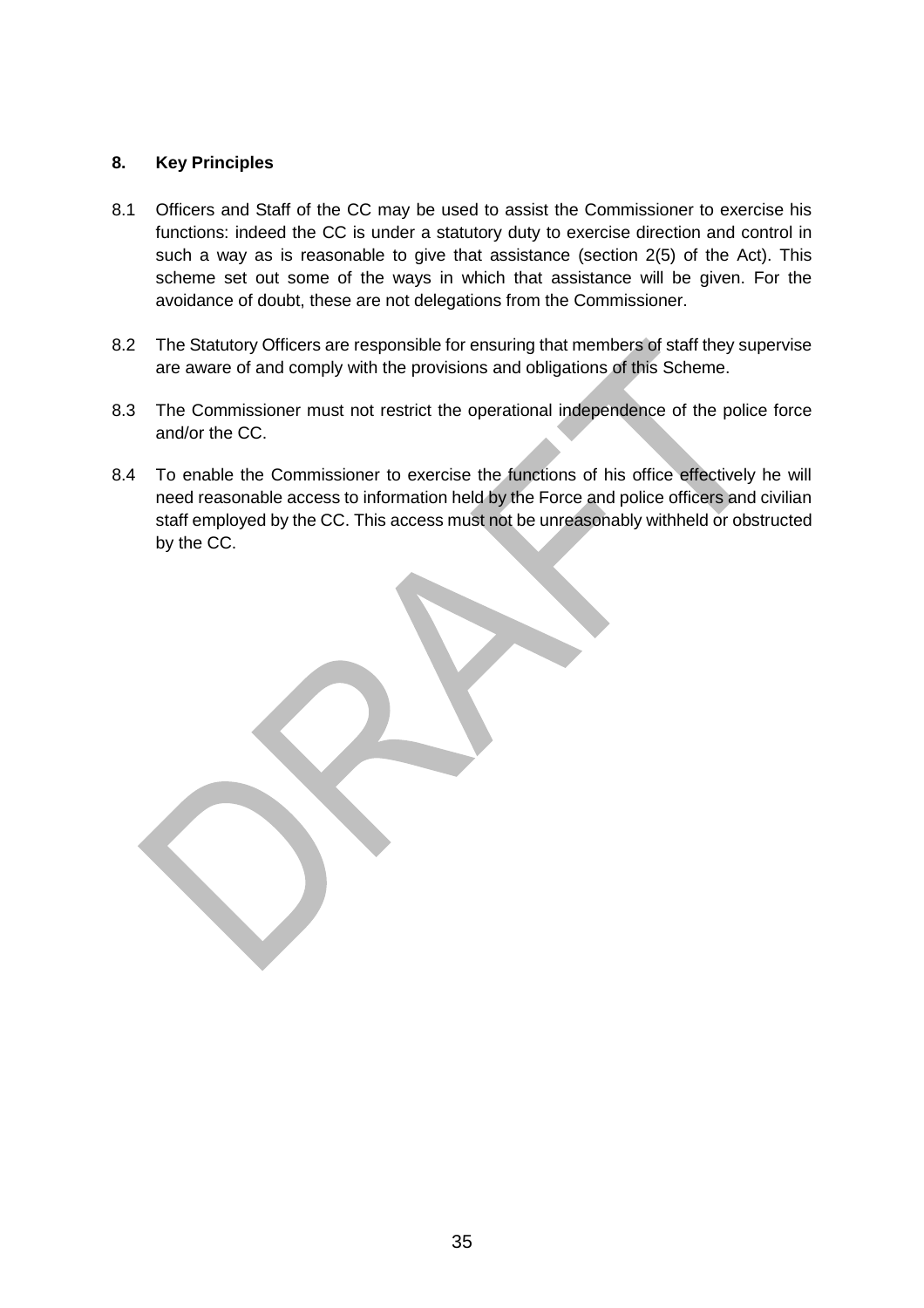# **Annex A: PCC Contract Standing Orders**

#### **Table of Contents**

#### **Part I: Standing Orders applicable to all contracts for the supply or disposal of goods and materials, the provision of services and the execution of works.**

- 1. Introduction
- 2. Application
- 3. Definitions
- 4. Compliance with standing orders
- 5. Terms and conditions of contracts
- 6. Nominated and named sub-contractors
- 7. Restrictions on contracts with certain persons
- 8. Cancellation of contracts in case of corruption etc.
- 9. Central contracts
- 10. Negotiations
- 11. Value for money in respect of all contracts
- 12. Alternative contractors
- 13. Liquidated and ascertained damages
- 14. Security for due performance of contracts
- 15. Specifications
- 16. Circumstances where three quotations or tenders need not be obtained
- 17. Sealing/signing of contracts
- 18. Commencement of contracts

#### **Part II: Standing Orders applicable to contracts for the supply or disposal of goods or materials for the provision of services and the execution of works up to £100,000 in value.**

- 19. Application
- 20. Contract values not exceeding £10,000
- 21. Contract values greater than £10,000 and not exceeding £25,000
- 22. Contract values greater than £25,000 and not exceeding £100,000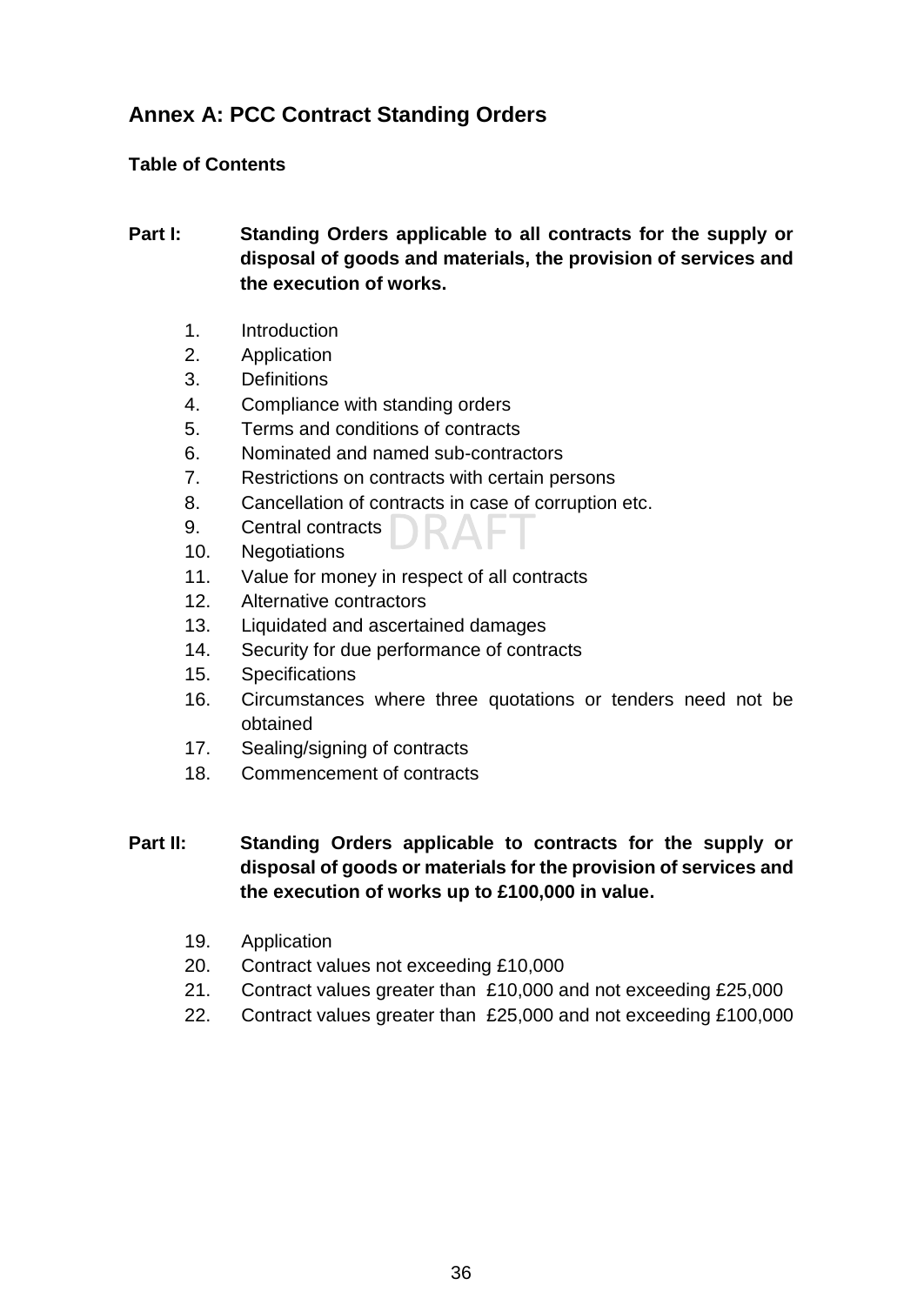**Part III: Standing Orders applicable to contracts over £100,000 for the supply or disposal of goods or materials, the provision of services and the execution of works.**

- Application
- Procurement procedure
- Advertising of contracts
- Open tender
- Negotiation
- Electronic tendering
- Submission of tenders
- Opening and registration of tenders
- Checking and acceptance of tenders

# **DRAFT**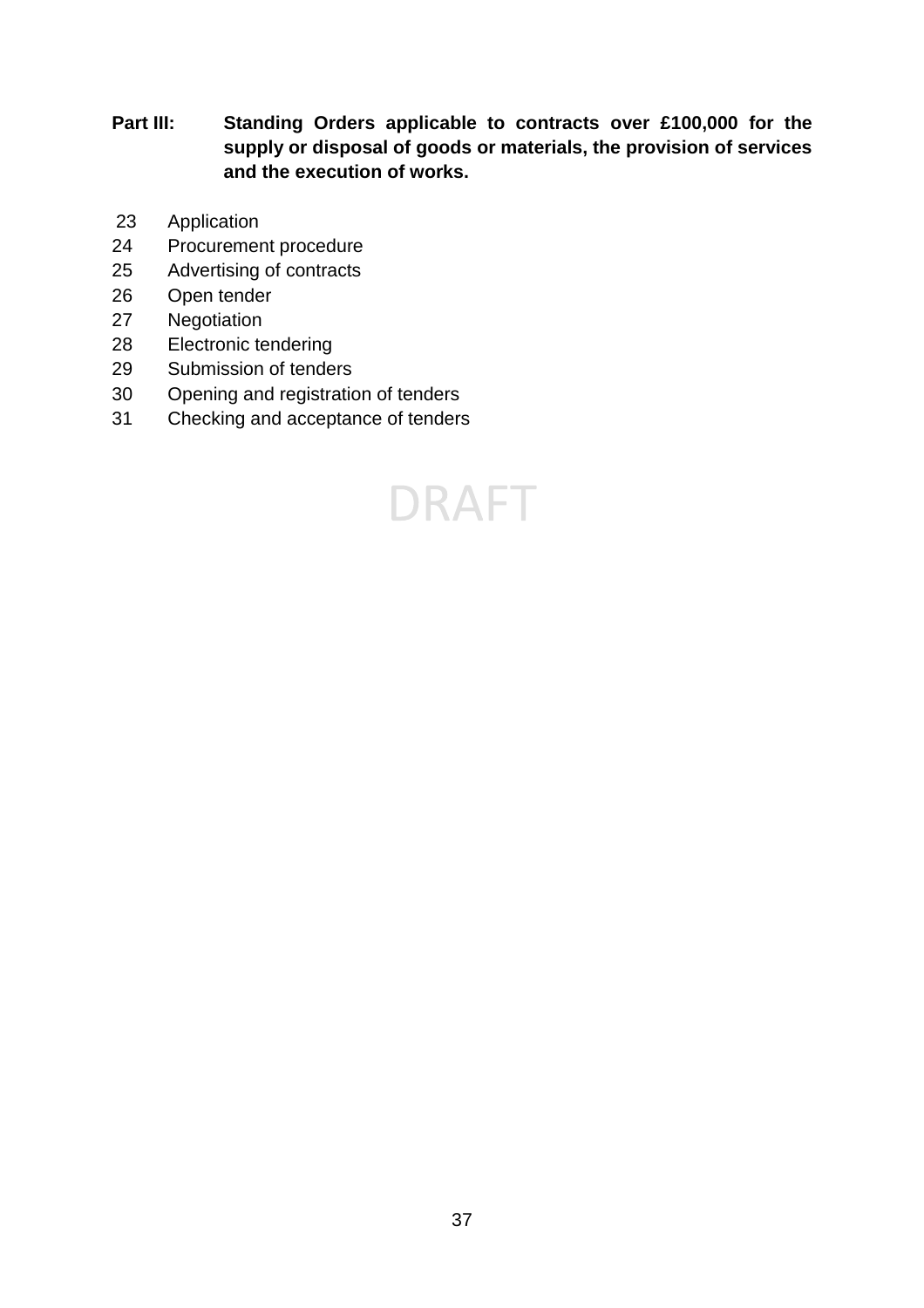#### **Part I: Standing Orders applicable to all contracts for the supply or disposal of goods and materials, the provision of services and the execution of works**

#### **1. Introduction**

- 1.1 These Contract Standing Orders have been prepared in accordance with the requirements of Section 135 of the Local Government Act 1972.
- 1.2 They were drawn up jointly by the Chief Executive, the CFO, the Director of Joint Legal Services, the CC's CFO and by the CC, and approved by the Commissioner on (date to be inserted)
- 1.3 The main aims of these Contract Standing Orders are to:-
	- (i) Outline the manner in which contracts are handled and managed to ensure compliance with all relevant legislation including directives and regulations of the European Union; and
	- (ii) Outline the relative responsibilities of the Commissioner, its Chief Officers, the Chief Constable and his Chief Officers in this process.
- 1.4 Although the Commissioner is responsible for all contracts, it is the aim of these Contract Standing Orders to consent responsibility for the day to day management and control of contracts to the CC, subject to the provisions of these Contract Standing Orders and provided always that the CC is satisfied that the CC has adequate systems, procedures, personnel and expertise to discharge these responsibilities.
- 1.5 The CC shall manage the tendering and contracting process in accordance with these Contract Standing Orders.
- 1.6 The Commissioner shall be the contracting party for the purposes of entering into contracts.
- 1.7 These Contract Standing Orders are part of the CC's Operating Framework, including The Scheme of Consents and Delegations, Financial Regulations, and should be read in conjunction with these documents.
- 1.8 In all its procurements the Commissioner must comply with the EU Treaty based principles of non-discrimination, equal treatment, transparency, mutual recognition and proportionality and these rules are designed to ensure compliance with the same, as outlined in The Public Contracts Regulations 2015 (as may be amended and/or as may be succeeded by any subsequent legislation).
- 1.9 These Contract Standing Orders will be kept under review by the CE, the CFO, the CLO, the FCFO and the CC to ensure that the working arrangements for both the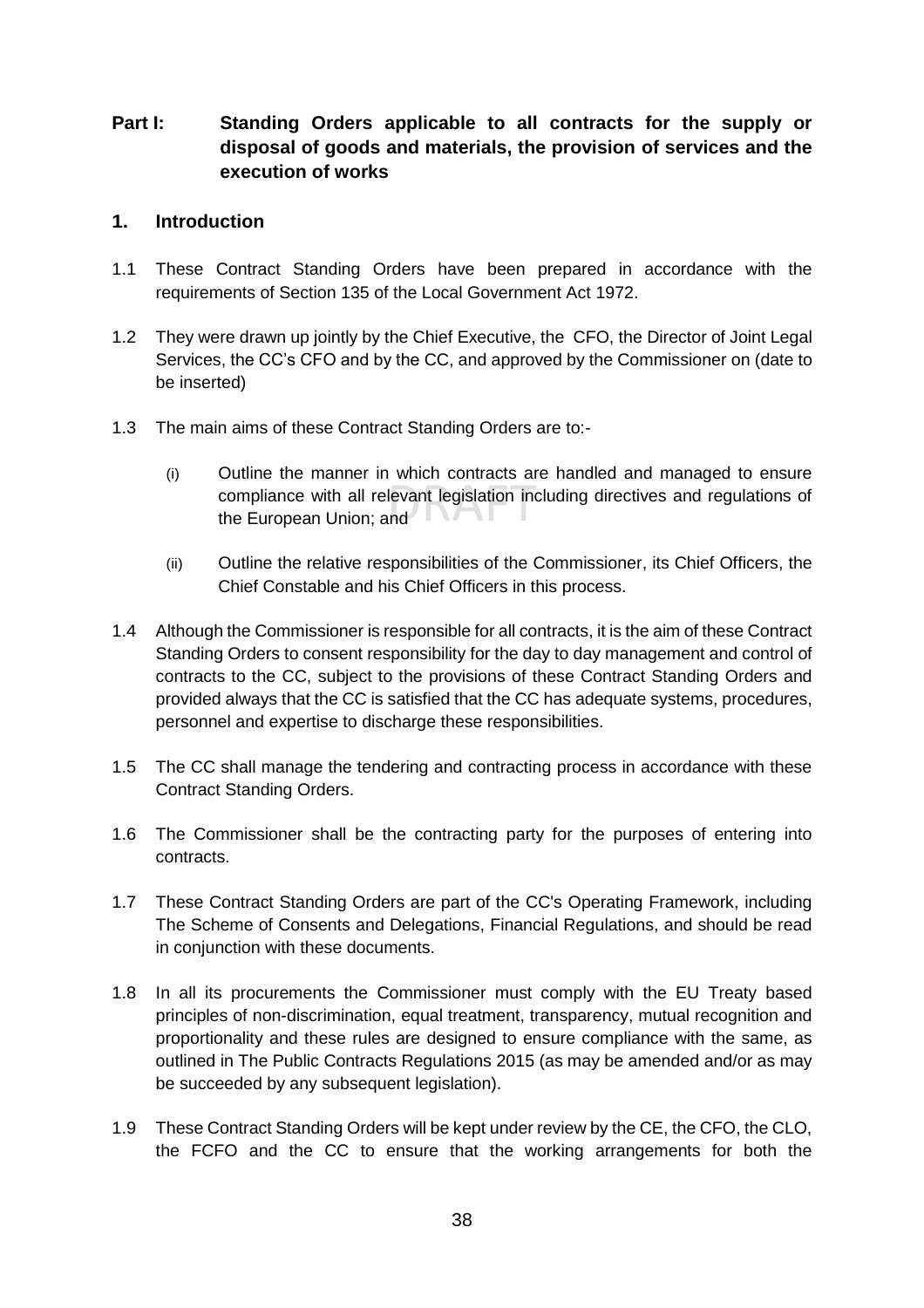Commissioner and the CC are conducted in accordance with the relevant legislation and latest best practice. They can only be varied with the approval of the Commissioner.

1.10 The financial values identified within these Contract Standing Orders will also be kept under review and updated as appropriate.

#### **2. Application**

- 2.1 The provisions in this part of these Contract Standing Orders apply to all Contracts.
- 2.2 The provisions of these Contract Standing Orders shall not apply to procurement undertaken in accordance with regulations under sections 53 and 57 of the Police Act 1996 (mandated supply arrangements and common services).

#### **3. Definitions**

- 3.1 "Approved Budget" means the budget for any scheme as contained in the approved Capital Programme or approved Revenue Budget which shall include the budget for fees, furniture and equipment and other incidental costs.
- 3.2 "Central Contract" means an agreement for the supply of goods or services arranged by the appropriate officer which is based on expenditure by more than one department of the Force *I* office of the PCC.
- 3.3 "Appropriate Officer" means any officer who is duly authorised in writing by the Chief Executive or CC.
- 3.4 "Other Close Relative" shall mean a person cohabiting on a similar basis to a spouse, civil partner, a parent, grandparent, uncle, aunt, son, daughter, grandson, granddaughter, brother, sister, niece or nephew or other close relative.
- 3.5 "Contract" means any agreement which is intended to be enforceable by law between the Commissioner and any other party for the supply or disposal of goods and materials, the provision of services, or the execution of works and shall where the context so admits include sub-contracts and/or any other commitment (including purchase orders, memoranda of understanding, leases and service level agreements) to acquire, purchase or sell goods or services.
- 3.6 "Contractor" means any individual or organisation which enters into a Contract with the Commissioner to supply or purchase goods and/or materials and/or services or which executes work for the Commissioner under a Contract.
- 3.7 "the Commissioner" means the Police and Crime Commissioner and where the context allows is deemed to include reference to a person acting with delegated authority on behalf of the Commissioner.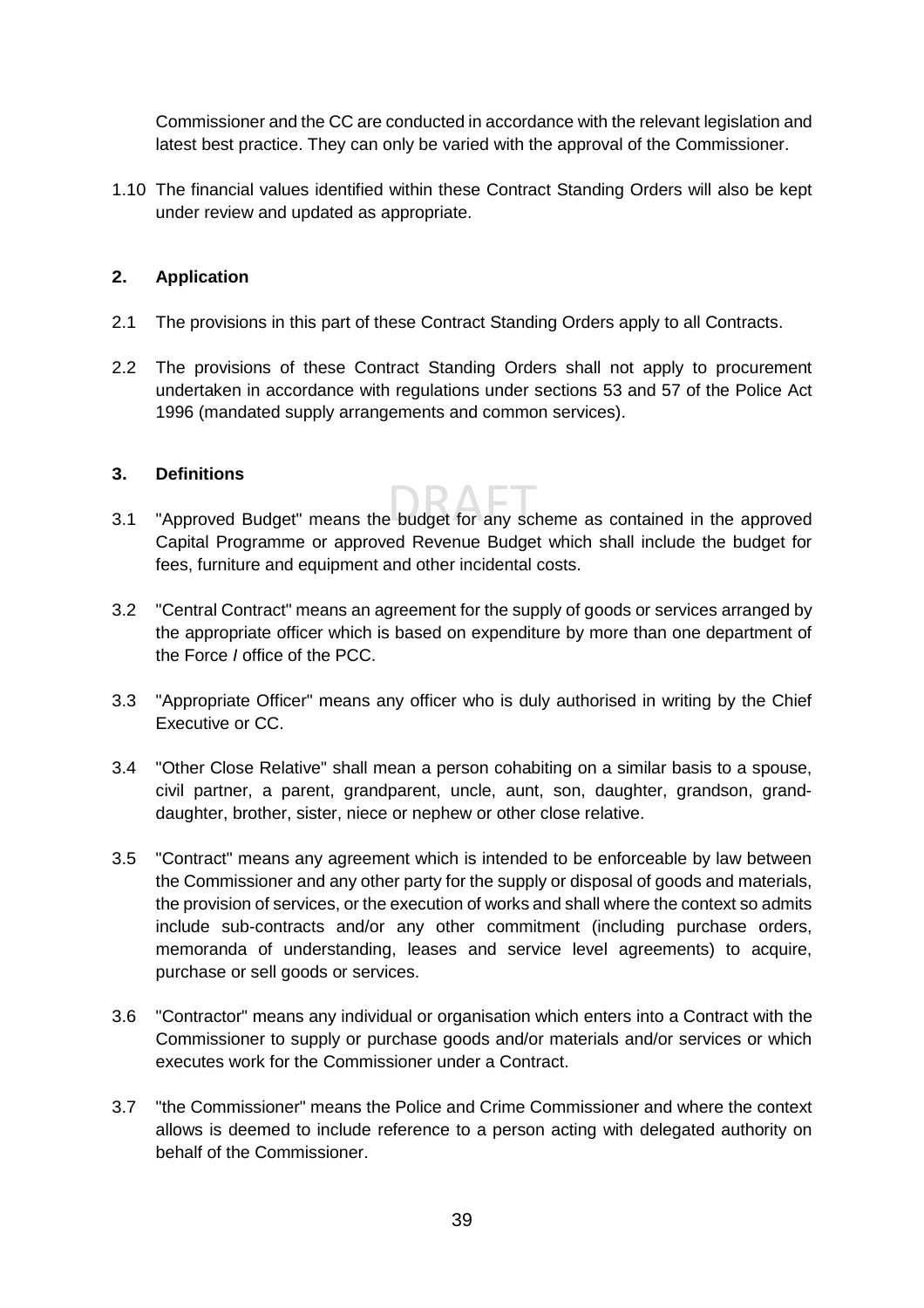- 3.8 "Estimate" and "Estimated Contract Value" means a pre-determined figure representing the probable cost of works, goods, services or materials calculated for tender comparison purposes by a suitably qualified employee, agent or officer of or consultant to the Commissioner and which is recorded in writing.
- 3.9 "Negotiation" means any formative discussion on the terms of a Contract including prices (other than competitors' prices) with either an existing or potential contractor with a view to obtaining the most economically advantageous offer from that existing or potential contractor.
- 3.10 "Quotation" means an offer in writing made by a prospective contractor to the Commissioner including any such offer made to a direct service organisation of the Commissioner.
- 3.11 "Tender" means an offer made by a prospective contractor to the Commissioner on the Commissioner's form of Tender and which is submitted and accepted in accordance with the procedure set out in Contract Standing Order 29, 30 and 31.
- 3.12 "Framework" means agreement with one or more contractors, the purpose of which is to establish the terms governing a contract or contracts to be awarded during the period for which the framework agreement applies, in particular with regard to price and, where appropriate, quality and quantity of goods or services envisaged.
- 3.13 "Regulations" means the Public Contracts Regulation 2015, as amended or any successor legislation currently in force.
- 3.14 "Head of Contracts and Procurement" means the CC's Head of Contracts and Procurement.
- 3.15 For the avoidance of doubt, nothing in these Contract Standing Orders shall be read or construed as permitting an Appropriate Officer to accept a Tender which is not within approved available resources without the approval of the Commissioner.
- 3.16 All values referred to in these Contract Standing Orders are exclusive of VAT.

#### **4. Compliance with Contract Standing Orders**

- 4.1 No exception from any of the provisions of these Contract Standing Orders shall be made otherwise than with the prior written approval of the Commissioner.
- 4.2 A record of any exception to any of the provisions of these Contract Standing Orders shall be maintained by the Commissioner, which shall specify the circumstances by which the exception shall have been justified.
- 4.3 Any failure to comply with any of the requirements of these Contract Standing Orders shall be reported to the Chief Executive as soon as such failure is discovered. The Chief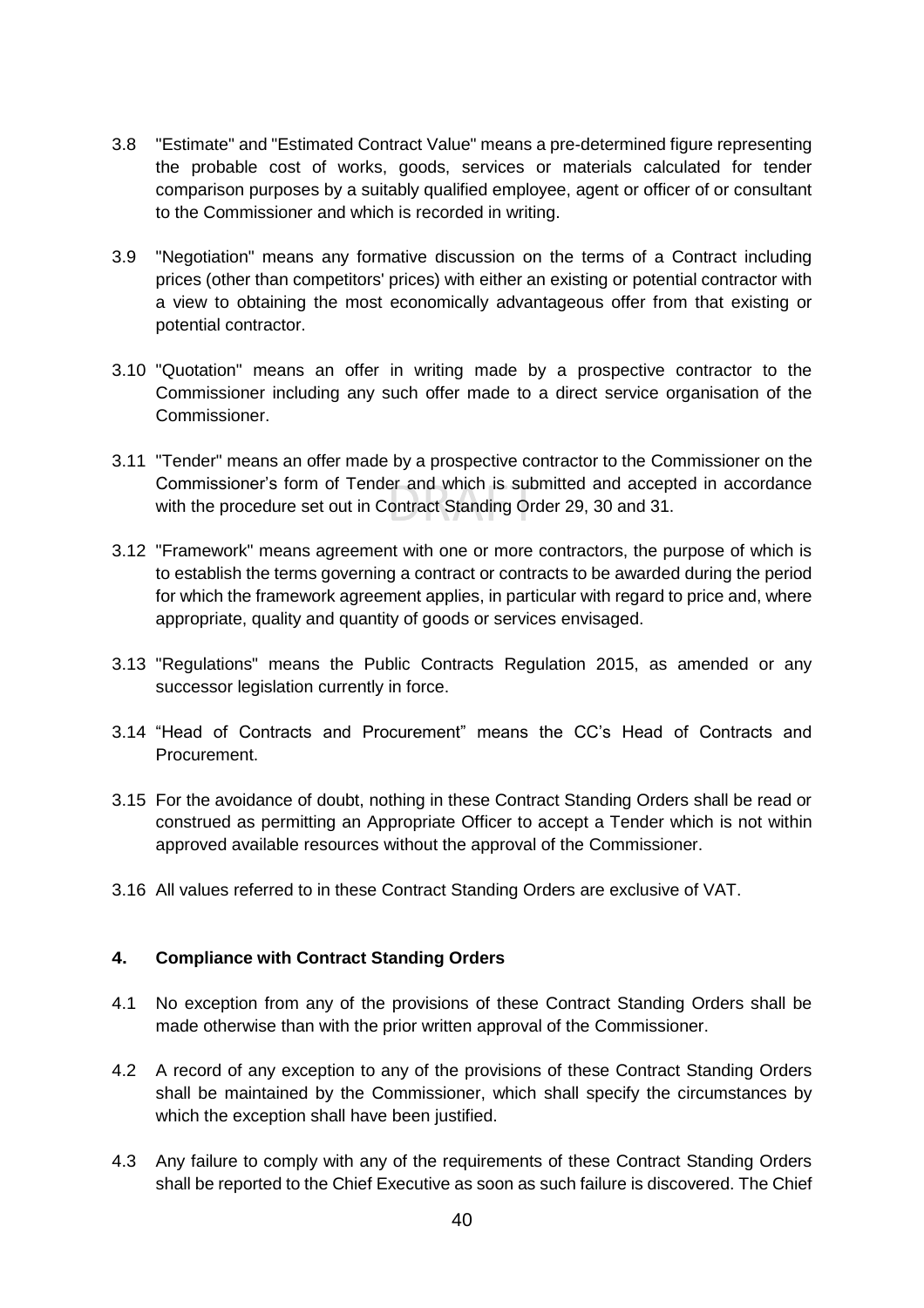Executive shall consult with the CFO, the Director of Joint Legal Services, and the CC before agreeing with the Commissioner such actions as he may deem necessary in the circumstances.

- 4.4 The Appropriate Officer shall ensure that action taken at all stages of the tendering procurement or disposal process shall be with a view to the Commissioner obtaining the most economically advantageous Contract.
- 4.5 Where the Regulations, or any other applicable domestic or EU statutory provision, requires specific procedures to be followed in the letting of contracts which are inconsistent with the procedures set out in these Contract Standing Orders then the requirements of the Regulations, or any relevant statutory provisions, shall prevail (insofar as they are inconsistent) and shall be fully complied with.
- 4.6 Where external consultants or agents are appointed to act on behalf of the Commissioner to prepare and invite quotations/ tenders, they shall be provided with a copy of these Contract Standing Orders and of the Commissioner's Financial Regulations by the Appropriate Officer and it shall be a condition of the engagement of any such external consultants or agents that these Contract Standing Orders and the Financial Regulations are strictly observed.
- 4.7 The Head of Contracts and Procurement shall ensure that a manual of standard operating procedures is maintained at all times and all Appropriate Officers shall comply with these standard operating procedures in the letting of all Contracts.
- 4.8 Contracts shall not be packaged in such a way that results in the Estimated Contract Value falling into a lower value band.
- 4.9 Where the Regulations, or any other applicable domestic or EU statutory provision, requires specific procedures to be followed in the letting of contracts then, in addition to complying fully with the obligations outlined under these Contract Standing Orders, the Appropriate Officer shall:
	- (i) Seek the advice of the Head of Contracts and Procurement at the outset and all subsequent stages of the procurement process.
	- (ii) Ensure that tenders are invited in accordance with the requirements of the Regulations and any other applicable domestic or EU statutory provision; and
	- (iii) Recognize and acknowledge that the Regulations and any other applicable domestic or EU statutory provision will take precedence over the Contracts Standing Orders.
- 4.10 Advice and guidance on whether a particular procurement is subject to the Regulations (and/or any other applicable domestic or EU statutory provision) can be obtained from the Head of Contracts and Procurement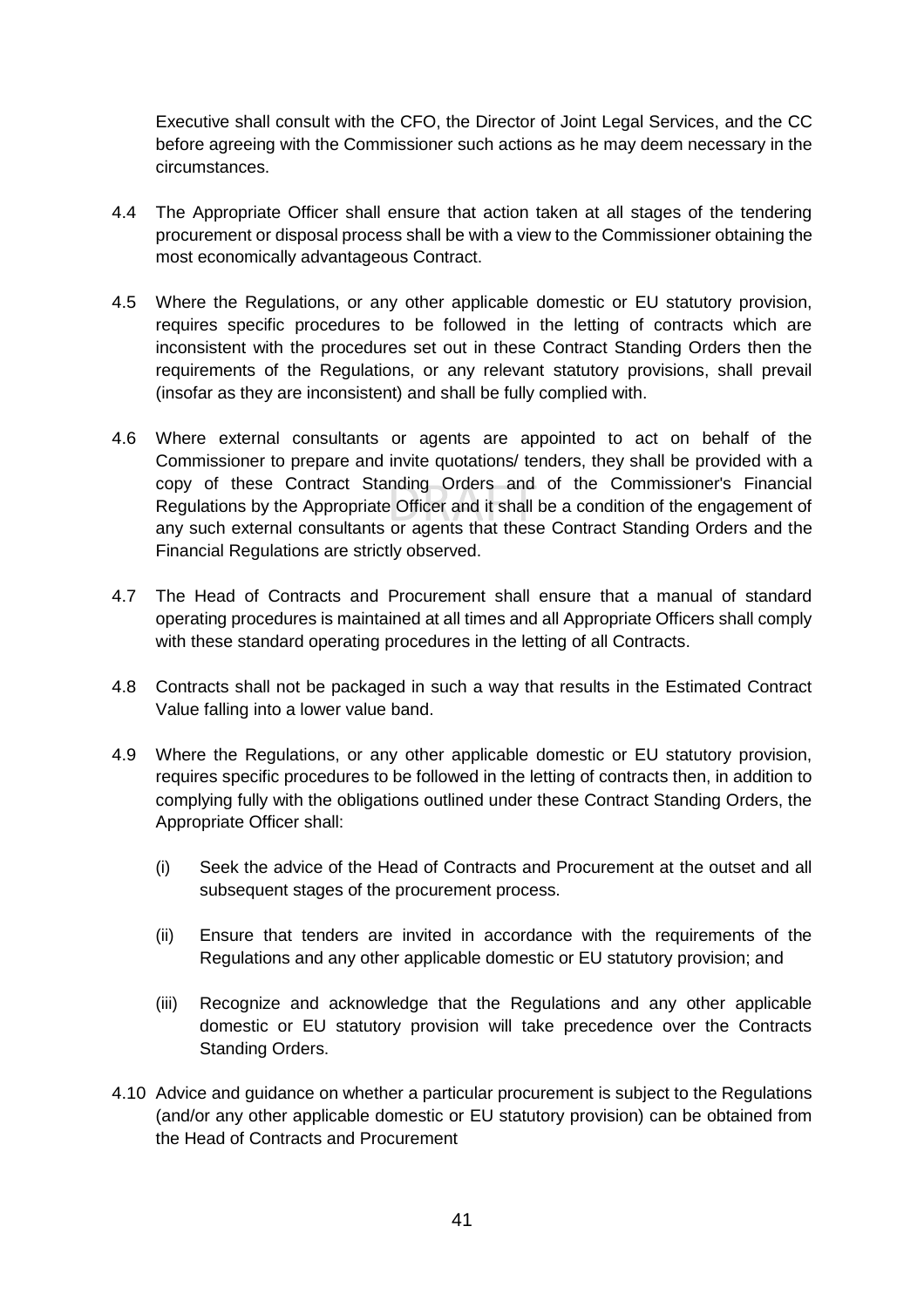#### **5. Terms and Conditions of Contracts**

- 5.1 All Contracts shall be in writing and shall contain appropriate terms and conditions.
- 5.2 Where applicable an appropriate standard form of contract such as those published by the Joint Contracts Tribunal or the Institution of Electrical Engineers shall be used. Any amendments to a standard form of contract which have not been approved by the appropriate body, shall be approved in writing, in advance, by the Head of Contracts and Procurement in the first instance. The Head of Contracts and Procurement may elect to refer the matter to the CLO, where he or she considers it appropriate.

#### **6. Nominated and named sub-contractors**

- 6.1 Where a sub-contractor is to be nominated to a main contractor the procedures contained in these Contract Standing Orders for the letting of Contracts shall apply.
- 6.2 When sub-contractors are "Named" the selection and/or letting of the sub-contract shall be in accordance with the Contract Standing Orders applicable to the letting of main Contracts.

#### **7. Restrictions on contracts with certain persons**

7.1 No member of the Commissioner's Office or officer, agent, consultant or employee of the Commissioner, nor any company, partnership, or firm in which any member of the Commissioner's Office (or officer, agent, consultant or employee of the Commissioner) is interested nor any employer, nominee, spouse or Other Close Relative of a member of the Commissioner's Office or officer, shall undertake the execution of works on behalf of the Commissioner or shall accept an order for the supply or disposal of goods or materials from the Commissioner or shall provide services for the Commissioner unless such works or order for goods or materials or services have been offered or secured or provided by competitive Tender or Quotation.

#### **8. Cancellation of contracts in case of corruption etc.**

8.1 All Contracts shall include a provision entitling the Commissioner to cancel the Contract and be entitled to recover from the Contractor the amount of any loss resulting from such cancellation if the Contractor (or his/her employees or persons acting on his/her behalf) shall have committed an offence under the Prevention of Corruption Acts 1906 and 1916, or the Bribery Act 2010, or under Sections 117(2) and 117(3) of the Local Government Act, 1972 or any re-enactment thereof.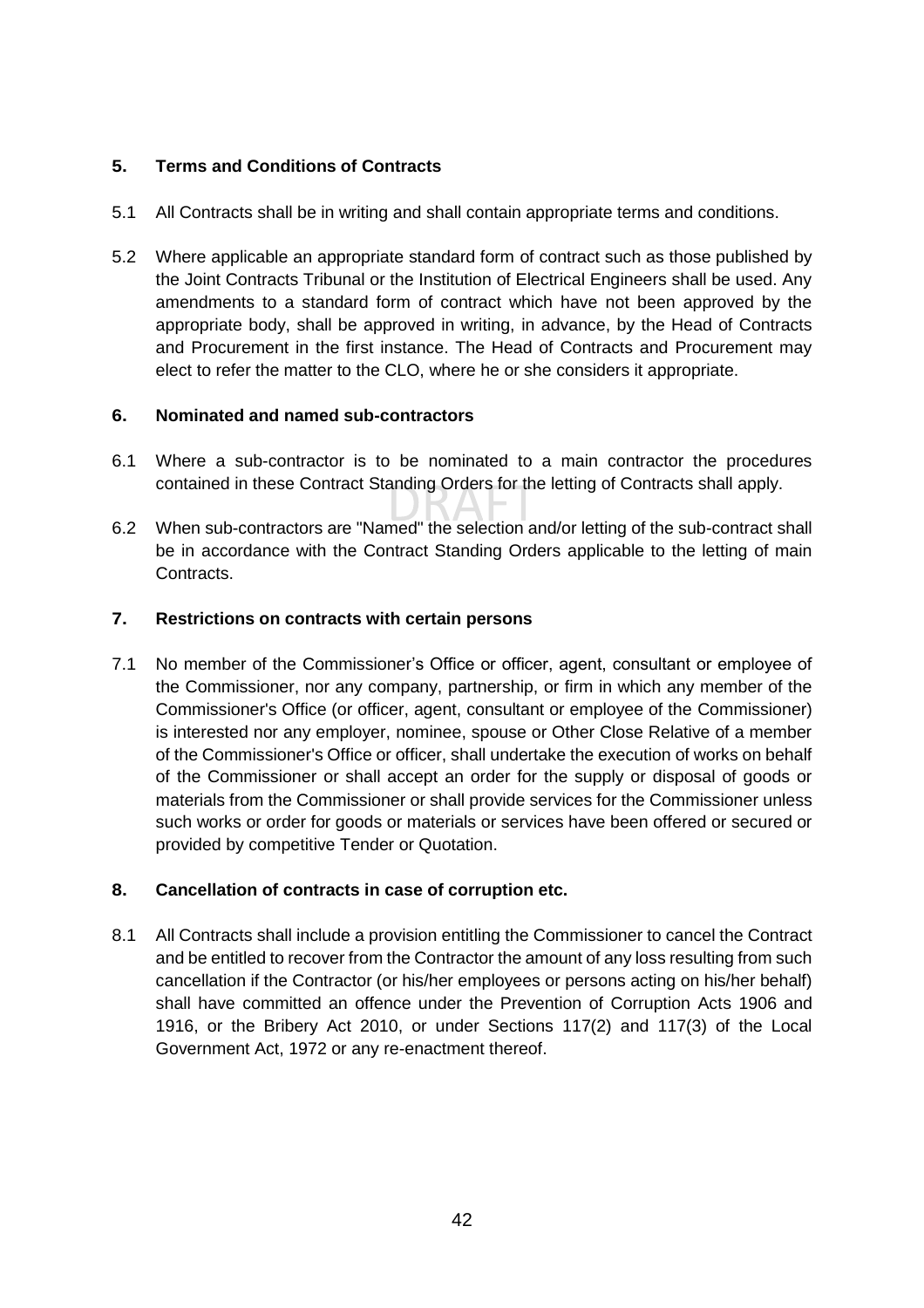#### **9. Central contracts**

9.1 Before inviting Quotations or Tenders or entering into Negotiations in respect of any Contract, it must be established whether a Central Contract exists covering the proposals. If one does exist then the Central Contract must be used unless the Head of Contracts and Procurement is satisfied that there are special factors justifying a different course of action. Such special factors shall be recorded in writing and copied to and agreed by the Head of Contracts and Procurement.

#### **10. Negotiation**

- 10.1 The following procedures shall be adopted in all Negotiations:-
- 10.2 Officers and staff conducting Negotiations shall be designated in writing in respect of individual Contracts by their departmental appropriate officer and the process must be overseen and managed by the Head of Contracts and Procurement.
- 10.3 In respect of contracts with a value over £100,000 there must be at least two officers present: (i) the Head of Contracts and Procurement (or nominated deputy) and (ii) one officer on at least Management Band 1 Grade. In respect of contracts with a value of £100,000 or less, either of the Head of Contracts and Procurement (or nominated deputy) or one officer on at least Management Band 1 Grade must be present
- 10.4 All officers and staff involved in Negotiations under these Contract Standing Orders shall make a declaration, in accordance with Section 117 of the Local Government Act 1972, as to pecuniary interest, in writing, prior to commencement of Negotiations, to their appropriate line manager and no officer with any pecuniary interest in any prospective contractor involved in the Negotiations under this part shall be involved, at any stage, in the Negotiations.
- 10.5 No information concerning a prospective contractor's offer shall be disclosed to other Tenderers or third parties.
- 10.6 A written record of the Negotiations held with prospective contractors and terms agreed shall be kept and shall be signed by all officers present at the Negotiations.
- 10.7 Before any Contract is entered into the Appropriate Officer must satisfy himself that the result of Negotiations represents good value for money.

#### **11. Best value in respect of all contracts**

11.1 The Appropriate Officer shall in respect of all Contracts be obliged to demonstrate if so requested that best value in respect of overall price and quality was obtained. Notwithstanding the procedures set out in these Contract Standing Orders in respect of Contracts where the Estimated Contract Value is less than £100,000 the Appropriate Officer may let such Contracts in accordance with the procedures contained in Part Ill of these Contract Standing Orders.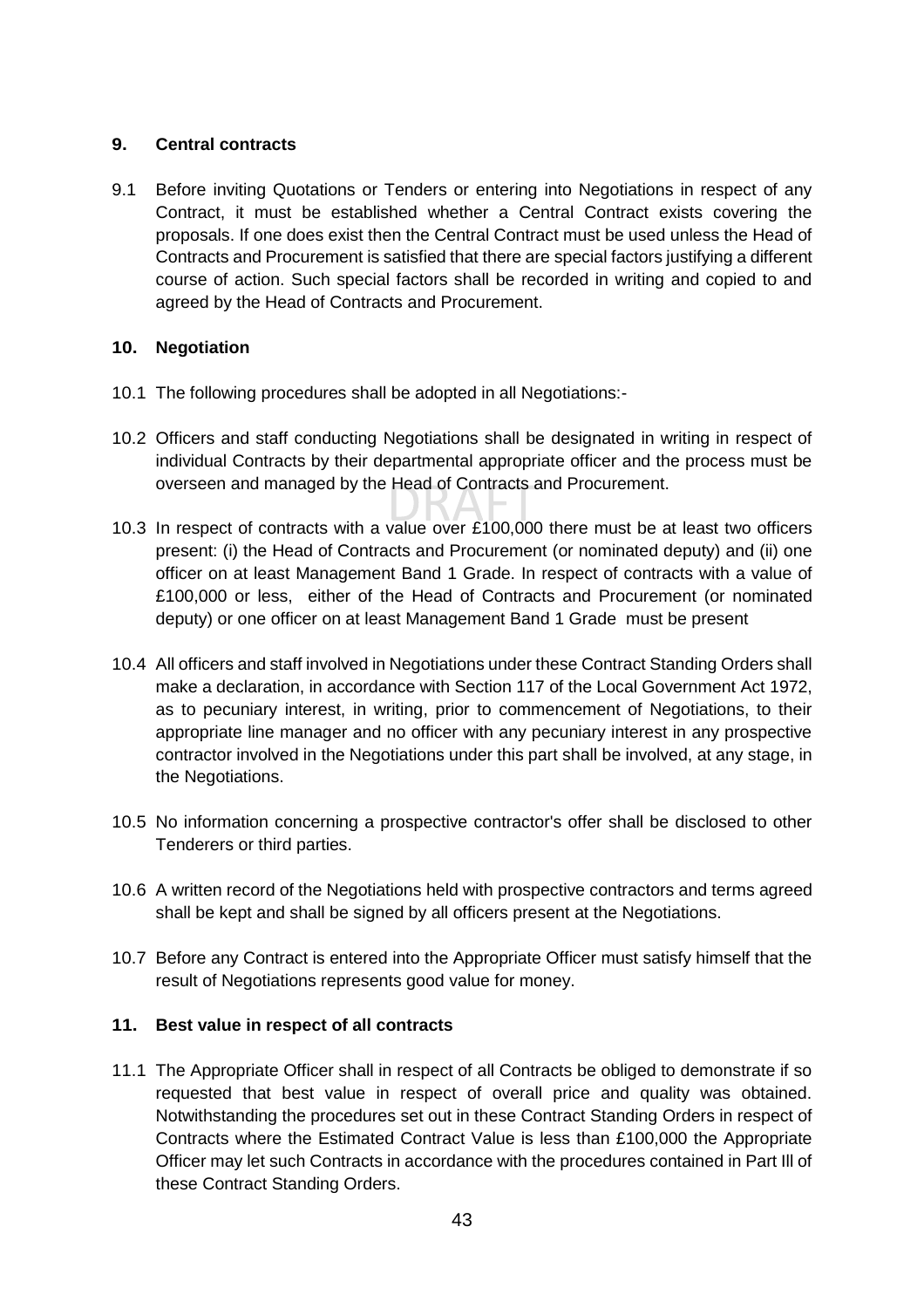- 11.2 The Appropriate Officer shall ensure that before any Quotations are sought or Tenders invited an Estimated Contract Value shall be determined which shall not be disclosed to third parties save that an indicative range may be disclosed to prospective contractors who request an indication of the prospective scale of the Contract. The Estimated Contact Value shall be recorded in writing and such record shall include the name of the estimator and shall be duly signed by him and retained on the scheme file or on the tender evaluation record.
- 11.3 Where appropriate a Tender evaluation shall be carried out and duly recorded in writing. Such Tender evaluation shall include the procedure contained in Contract Standing Order 25.5 and shall include a comparison with the Estimated Contract Value and a recommendation as to which Tender is considered the most economically advantageous.
- 11.4 In the case where the Estimated Contract Value is over £25,000 three written Quotations or Tenders (or less if there are insufficient prospective contractors available to quote or tender) supported by suitable evaluation of the offers received shall be deemed to be sufficient evidence of value for money. Where the Appropriate Officer does not deem it reasonable to obtain three Quotations or Tenders he shall record in writing the reasons for his decision and shall provide a copy of his reasons to the Head of Contracts and Procurement.

#### **12. Alternative contractors**

- 12.1 Where Contracts are being let for the supply of goods or materials the provision of services or the execution of work which are essential to maintain services it shall be the duty of the Head of Contracts and Procurement to consider whether it would be in the best interests of the Commissioner to award the Contract to two or more contractors in order to ensure continuity of supply or to maintain competition.
- 12.2 Where an Order is placed with an additional Contractor the reasons for placing that work with that Contractor shall be recorded in writing.

#### **13. Liquidated and ascertained damages**

- 13.1 Where considered appropriate for contracts over £100,000 a clause should be included specifying that liquidated and ascertained damages will be payable by the Contractor if the Contract is not completed by the completion date or as amended by any duly authorised extensions.
- 13.2 Any sum assessed for the purpose of paragraph 13.1 shall be calculated by the Appropriate Officer in a reasonable and justifiable manner to represent a reasonable pre-estimate of all pecuniary losses that shall be incurred by the Commissioner if the Contract is not completed by the Contract completion date and must be verified by the CFO or the FCFO.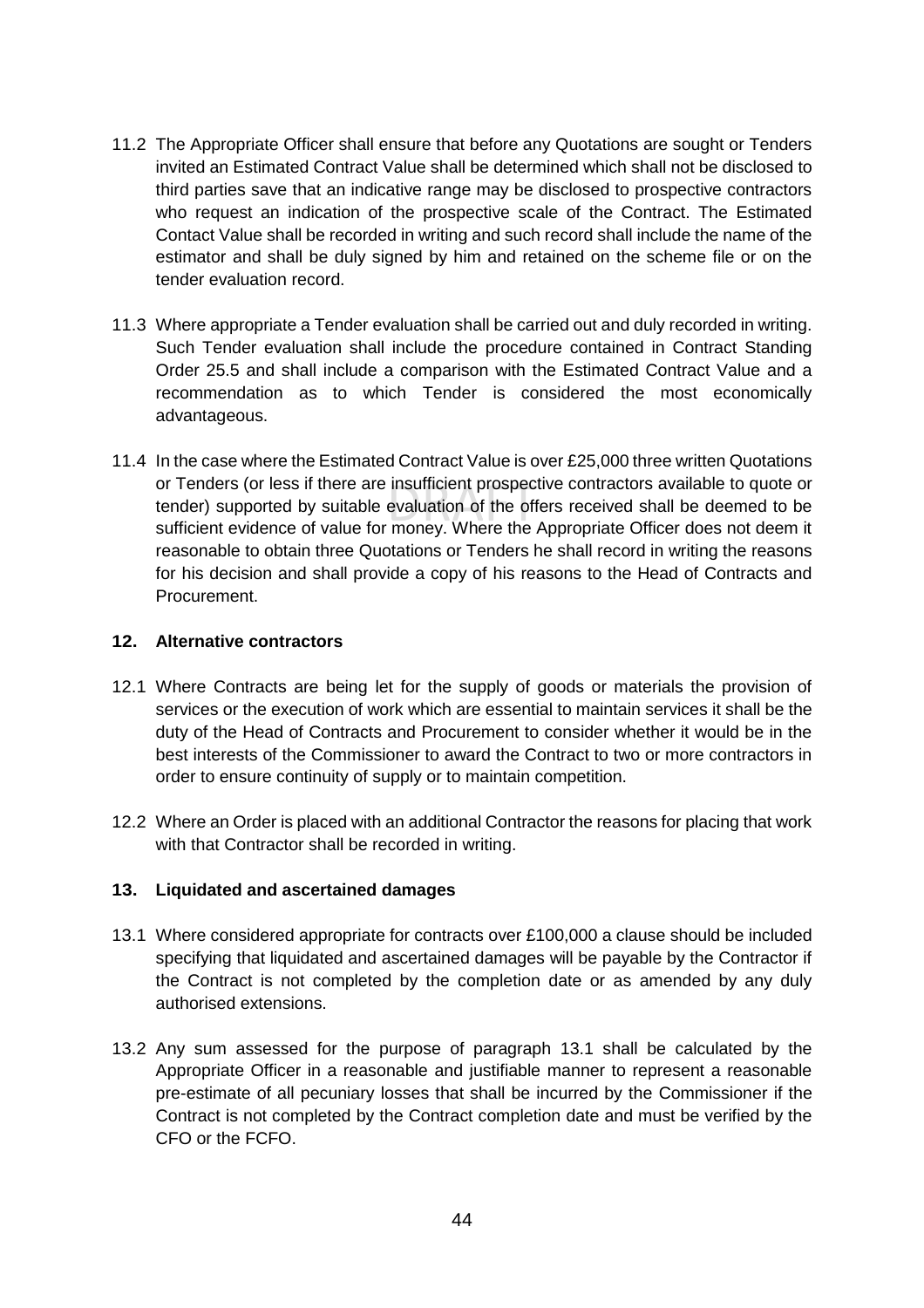13.3 The recovery of liquidated and ascertained damages may only be waived with the approval of the CFO, or the FCFO.

#### **14. Security for due performance of contracts**

- 14.1 Where a Contract sum exceeds £500,000 consideration shall be given to requiring sufficient security for the due performance of any Contract unless otherwise required by statute and the following shall determine general practice:
	- (i) The following shall be sufficient security:
		- a A surety approved by the CC's CFO in a sum equal to 10% of the Contract price.
		- b A deposit of cash or negotiable bonds to the value of 10% of the Contract price.
		- c A deposit by way of charge on the property where the value in the equity after any prior charges is equal to at least 10% of the Contract price ; or
		- d Such other security as shall otherwise be approved by the C CFO, or the FCFO.
	- (ii) The security shall be held until the date of issue of the certificate of practical completion or such other date as may be agreed in writing by the Appropriate Officer and the Head of Contracts and Procurement .
- 14.2 The provisions of Paragraph 14.1 shall apply to any Contract where so determined by the FCFO.

#### **15. Specifications**

15.1 To accord with the requirements of the Regulations, or any other applicable domestic or EU statutory provision, and the desire to obtain the best value for the Commissioner, when specifications are given in Negotiations, invitations for Quotations or Tenders, they are to be performance specifications unless, in the view of the appropriate officer, it is impractical, in which case a proprietary name or description may be used provided it is made clear that equivalents may be permitted.

#### **16. Circumstances where quotations or tenders need not be obtained**

- 16.1 The invitation of a single Tender/Quotation may only be considered when one or more of the following circumstances apply:
	- (i) The sale or purchase is to be effected at an auction, and any such sales or purchases should be approved in advance and in writing by the FCFO or the Head of Contracts and Procurement.
	- (ii) The execution of works or the purchase of goods or materials required for urgent major incidents or necessary for urgent repairs to buildings or plant, to prevent danger to authorised users or the general public, or to prevent rapid and progressive deterioration, or to maintain essential services. Such purchases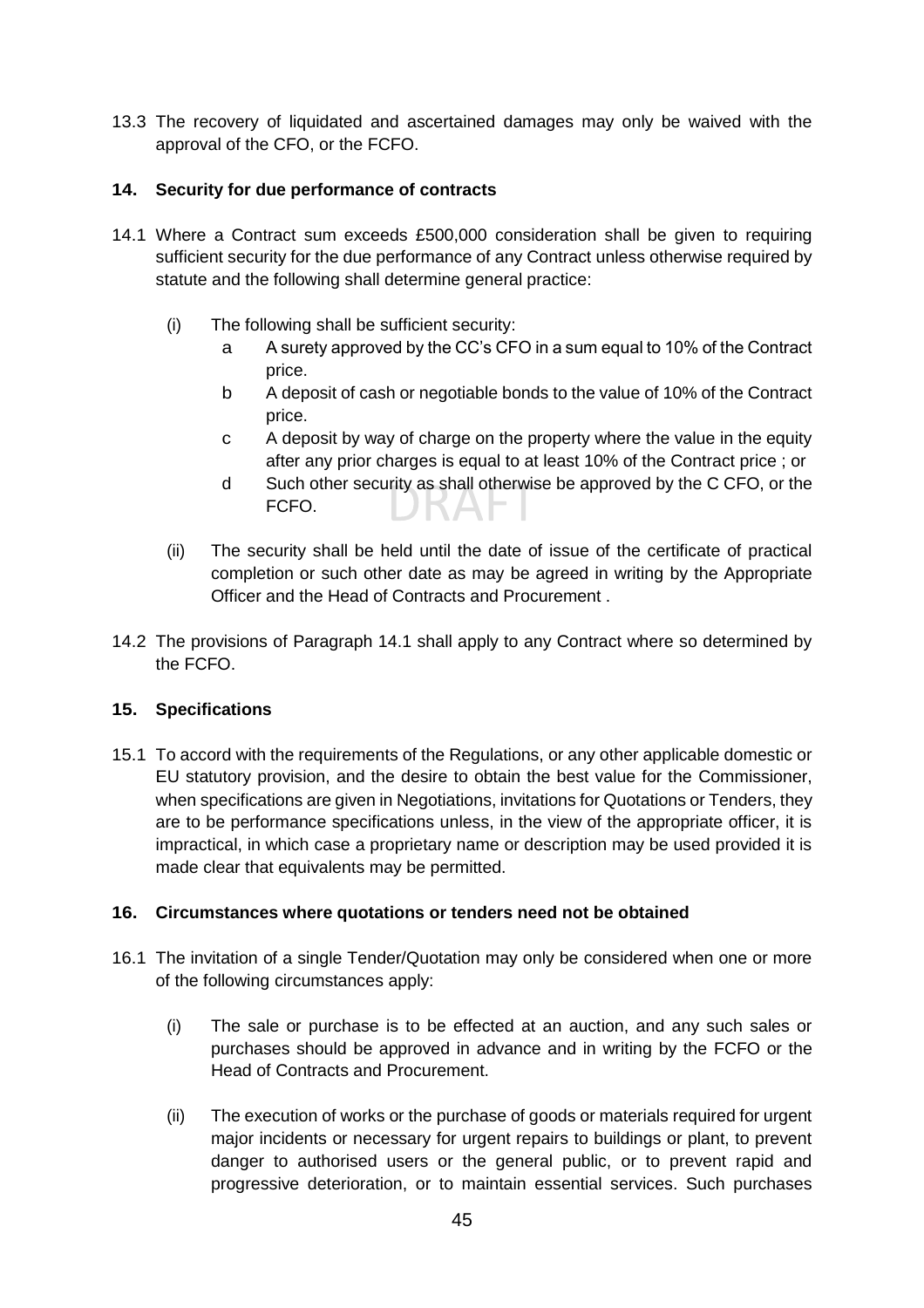should require the prior approval of the FCFO or the Head of Contracts and Procurement.

- (iii) Work undertaken by Solicitors or Barristers, provided that the hourly or global fee or rate for payment has been agreed before it begins, and the process is benchmarked and assessed annually.
- (iv) The items are or relate to proprietary articles or those sold only at fixed prices or the work to be executed consists of repairs to existing proprietary articles and there is no reasonable satisfactorily alternative available from any other source. Such purchases should require the prior approval of the FCFO or the Head of Contracts and Procurement.
- (v) Where goods, services or works are obtained through framework or other contractual arrangements established by other police and crime commissioners, local authorities, specified public bodies or persons where it represents best value to the Commissioner, subject to the advice, guidance and approval of the Head of Contracts and Procurement . Where Tenders have been invited on behalf of any consortium, association, or similar body of which the Commissioner is a member provided that the Tenders are invited in accordance with the method prescribed by such body and the Regulations, where appropriate.
- (vi) Contracts in respect of which genuine security considerations make the use of a particular firm, business or organisation essential and/or where the nature or purpose or content of the Contract/Framework is classified as secret or where the performance of the Contract must be accompanied by specific security measures in accordance with the laws, regulations or administrative provisions of any part of the UK or when the protection of the essential interests of the security of the UK require it. Such purchases shall require the prior written approval of the CC's CFO or the Head of Contracts and Procurement.
- (vii) There is a genuinely justifiable case to use an existing Contractor/supplier to maintain continuity of supply or site experience, where a change of contractor/supplier would cause:
	- a. incompatibility with existing goods/installation, or disproportionate technical difficulties in the operation and maintenance of the existing goods/installation;
	- b. diseconomies, or;
	- c. significant disruption to operational requirements brought about by unforeseeable events.
- 16.2 It is strongly recommended that the advice and approval of the Head of Contracts and Procurement or the CC's CFO is sought before exercising any of the options above, in particular with regard to the provisions of (ii), (iv), (vi) and (vii).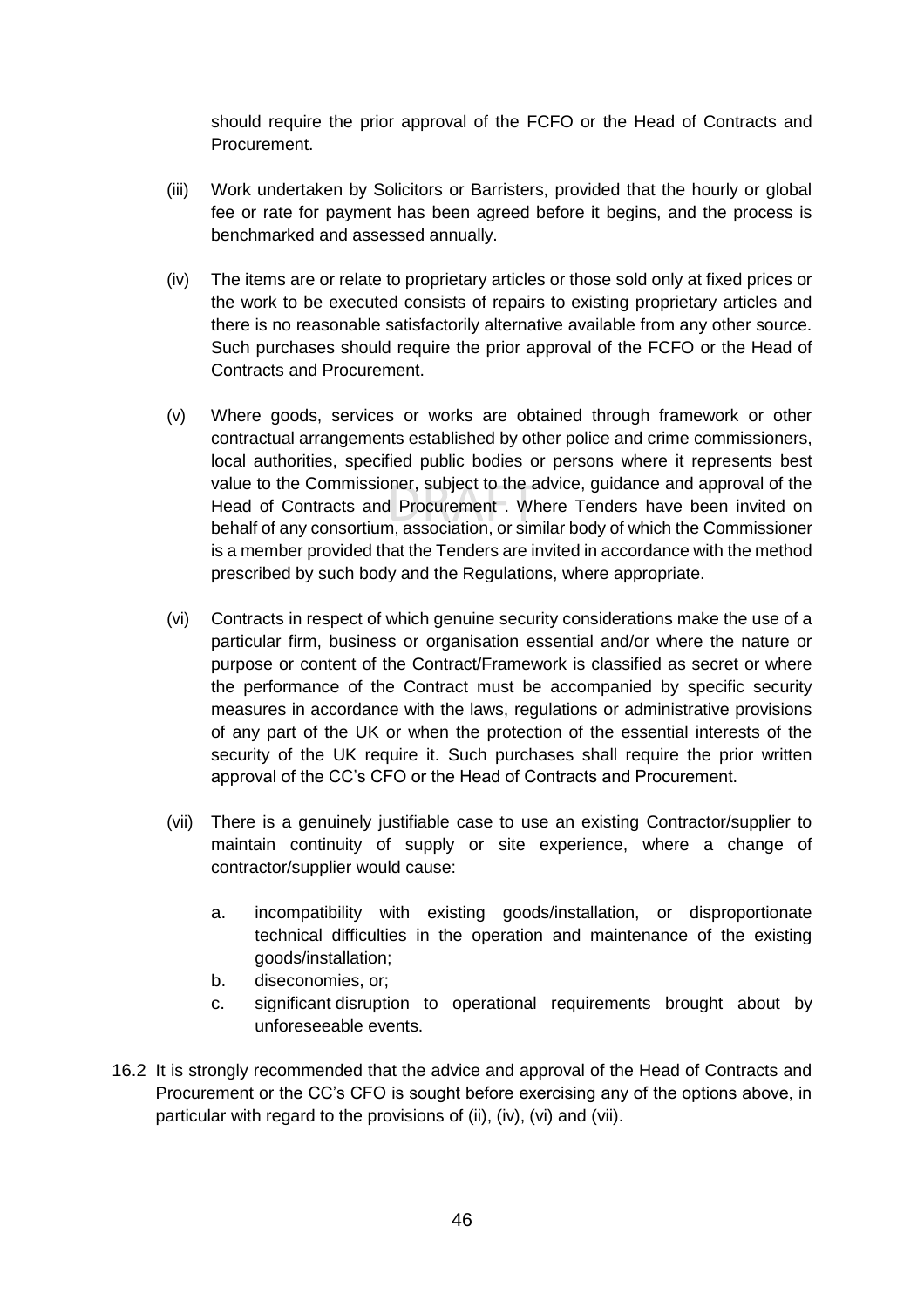#### **17. Sealing / signing of contracts**

- 17.1 All contracts above £100,000 shall, unless sealed, be signed by the FCFO or the Head of Contracts and Procurement or the CLO on behalf of the Commissioner, or any other officer or member of staff designated and authorised in writing by the FCFO or the CLO.
- 17.2 All contracts greater than £10,000 but not exceeding £100,000 shall, unless sealed, be signed on behalf of the Commissioner by the Appropriate Officer as designated by the Director of Commercial Services.

#### **18. Commencement of contracts**

18.1 No work included within a Contract shall be commenced unless and until the FCFO or the Head of Contracts and Procurement has duly notified the Appropriate Officer that the Contract has been entered into and that work under the Contract can commence.VAT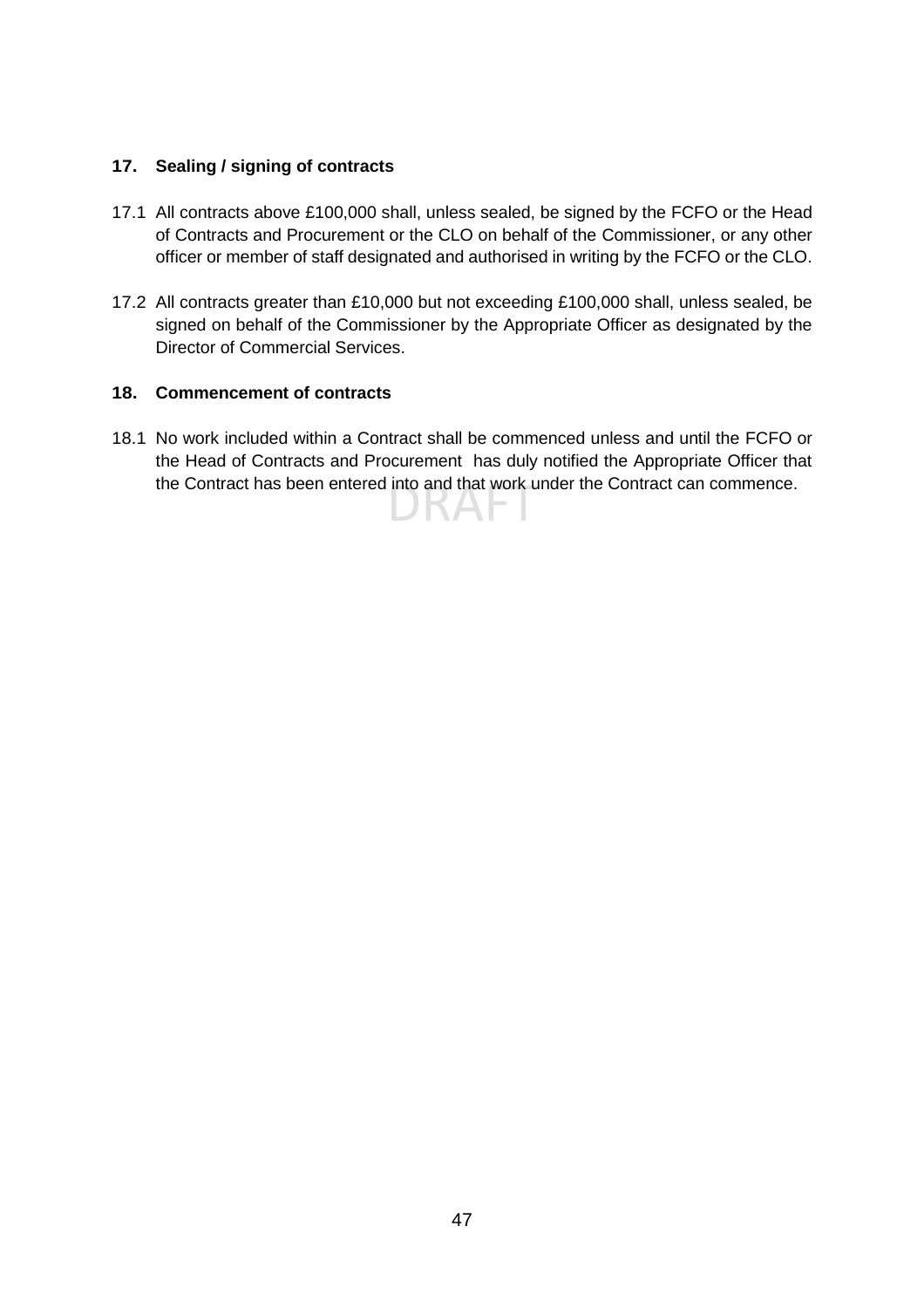#### **PART II Standing Orders applicable to contracts up to £100,000 in value for the supply or disposal of goods or materials, the provision of services and the execution of works**

#### **19. Application**

19.1 This Part II of these Contract Standing Orders applies to Contracts where the Estimated Contract Value does not exceed £100,000.

#### **20. Contract values not exceeding £10,000**

#### Contract values below £2,000

- 20.1 Preparatory arrangements for the provision of goods, services and the execution of works with an Estimated Contract Value of below £2000 in value do not ordinarily need a formal written Quotation but officers and/or staff must keep a written record to demonstrate that they have taken the appropriate steps to obtain best value for money and must be prepared to justify the method of Contractor selection (e.g. appropriate market testing has been completed prior to purchase).
- 20.2 Where the supply of goods or materials or the provision of services can be obtained from a Central Contract, Paragraph 9.1 shall apply.

#### Contract values between £2,000 and £10,000

- 20.3 The provision of goods, services and the execution of works with an Estimated Contract Value greater than £2000 but not exceeding £10,000 must either be ordered under a Central Contract or, where there is no existing and approved Central Contract, a minimum of two written Quotations must be obtained and evidenced unless otherwise agreed in writing by the Head of Contracts and Procurement. Officers and staff must also keep a written record to demonstrate that they have taken appropriate steps to obtain best value for money and must be prepared to justify the method of Contractor selection.
- 20.4 Where the supply of goods or materials or the provision of services can be obtained from a Central Contract, Paragraph 9.1 shall apply.

#### **21. Contract values between £10,000 and £25,000**

21.1 The provision of goods, services and the execution of works with an Estimated Contract Value greater than £10,000 but not exceeding £25,000 must either be ordered under a Central Contract or, where there is no existing and approved Central Contract, at least three written Quotations must be invited unless otherwise agreed in writing by the Head of Contracts and Procurement.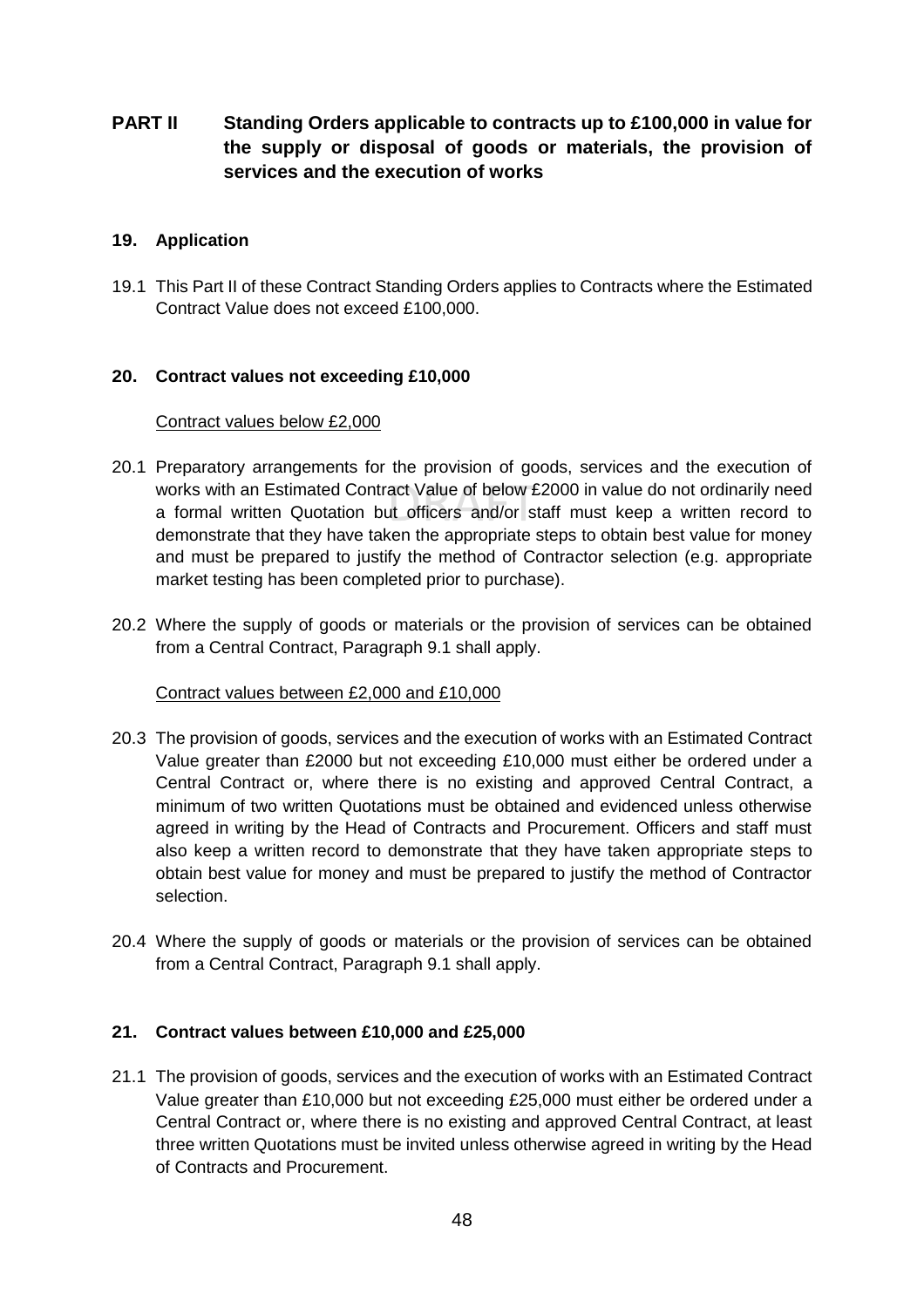- 21.2 Where this is not possible, for whatever reason, officers and staff must keep records as to why three Quotations were not invited. Copies of Quotations (and all and any reasons for not inviting three Quotations) must be forwarded to the Head of Contracts and Procurement for approval.
- 21.3 Where a Quotation other than the lowest is recommended for acceptance, the officer or member of staff should make a written record of the reasons and justification for this decision and these written reasons should also be forwarded to the Head of Contracts and Procurement for approval. Where the supply of goods or materials or the provision of services can be obtained from a Central Contract, Paragraph 9.1 shall apply.

#### **22. Contract values between £25,000 and £100,000**

- 22.1 The provision of goods, services and the execution of works with an Estimated Contract Value greater than £25,000 but not exceeding £100,000 must either be ordered under a Central Contract or the Appropriate Officer shall invite at least three written Quotations, unless otherwise agreed in writing with the Head of Contracts and Procurement. Such offers for written Quotations to be submitted shall be undertaken via the Contracts and Procurement Department, under the management and oversight of the Head of Contracts and Procurement.
- 22.2 Officers and staff inviting Quotations must do so via the Chief Constable's electronic tendering system, which can be accessed via the Contracts and Procurement Department.
- 22.3 The Head of Contracts and Procurement, or his nominated deputy will open all the Quotations at one time via the Chief Constable's electronic tendering system. No Quotation shall be considered if received after the closing time and date unless approved in writing by the Head of Contracts and Procurement. The Contracts and Procurement Department shall retain written records of all Quotations invited and received.
- 22.4 Subject to Standing Order 22.3 below, following analysis where appropriate of Quotations by the Head of Contracts and Procurement, or his nominated deputy, in conjunction with the relevant officer or staff member a written record must be made detailing in full the reasons for acceptance of the preferred Quotation.
- 22.5 All Contracts are required to be in writing and shall contain standard terms and conditions agreed by the Head of Contracts and Procurement, or his nominated deputy, and such amendments as shall have been approved in writing in advance by the Contracts and Procurement Department after consultation with the appropriate officer.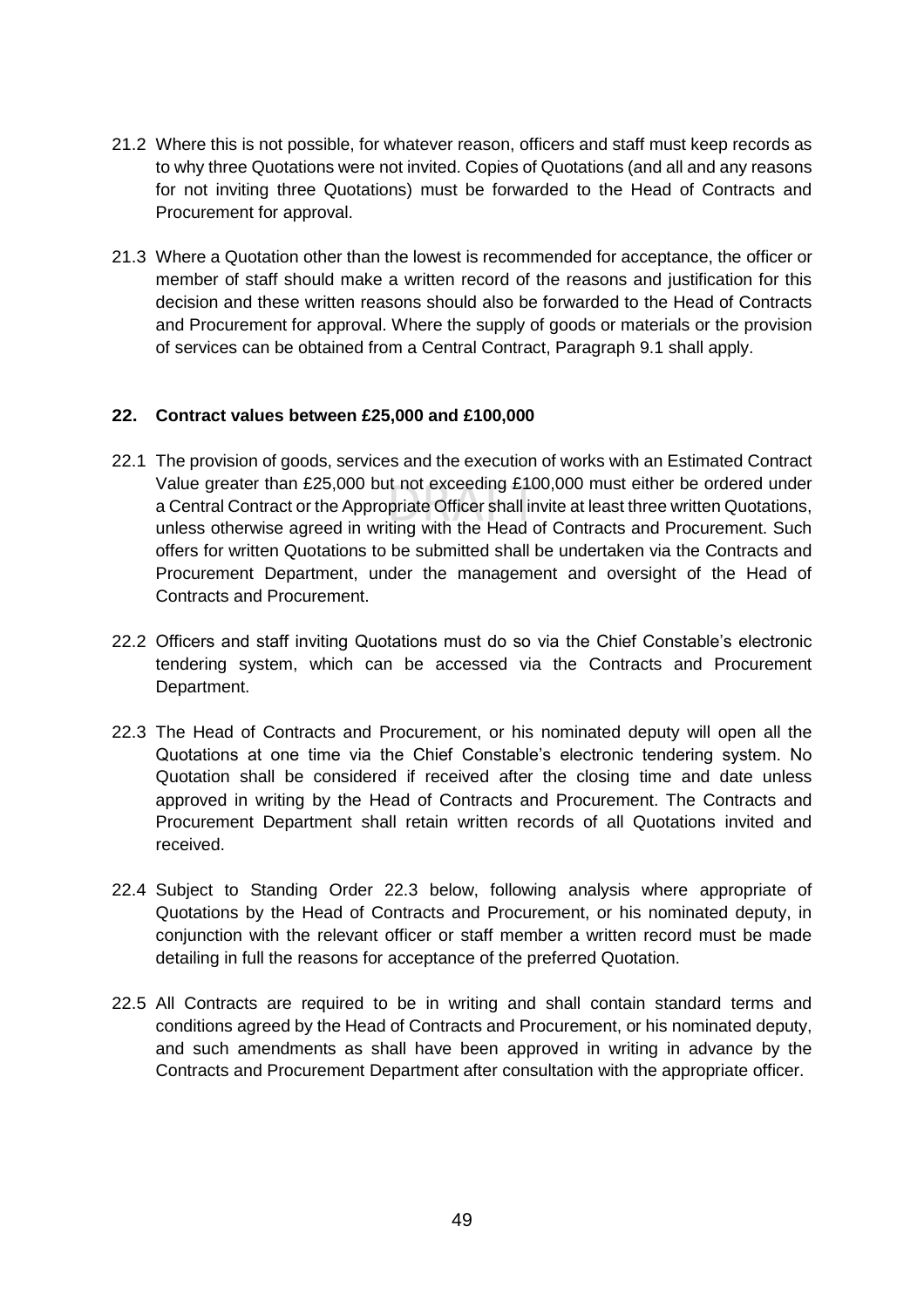#### **PART III Standing Orders applicable to contracts over £100,000 for the supply or disposal of goods or materials the provision of services and the execution of works**

#### **23. Application**

- 23.1 This Part III of these Contract Standing Orders applies to Contracts for the provision or disposal of goods or materials, the provision of services and the execution of works where the Estimated Contract Value is greater than £100,000.
- 23.2 Where the Estimated Contract Value not only exceeds £100,000 but also exceeds the relevant thresholds under the Regulations (as applicable at the time), the letting of these Contracts will be conducted in full accordance with the requirements of the Regulations and any other applicable domestic or EU statutory provision.

#### **24. Procurement procedure**

24.1 Before any Contract is let a detailed project appraisal shall have been undertaken by the Appropriate Officer in accordance with Contract Standing Orders 24.2 and 24.3.

DRAFT

- 24.2 The project appraisal process shall establish justification for the preferred option and determine priorities. It shall also aim to ensure that all Contracts are consistent with the objectives, policies and strategies agreed by the Commissioner.
- 24.3 The scale of the appraisal will depend on the size of the project and the current cost implications but it should be sufficiently detailed to establish the definition of objectives, the explicit consideration of options and the identification, evaluation and timing of the costs (including future revenue costs) and benefits of each option. Any other considerations including uncertainties should be taken into account.
- 24.4 Contracts shall be let by way of :-
	- (i) A restricted List following Public Advertisement;
	- (ii) A register of prequalified contractors maintained by central government on behalf of all public sector organisations;
	- (iii) Open Tender;
	- (iv) Negotiation; or
	- (v) Electronic Tendering.

At the option of the Appropriate Officer.

#### **25. Advertising of contracts**

25.1 This Contract Standing Order 25 shall effect where :-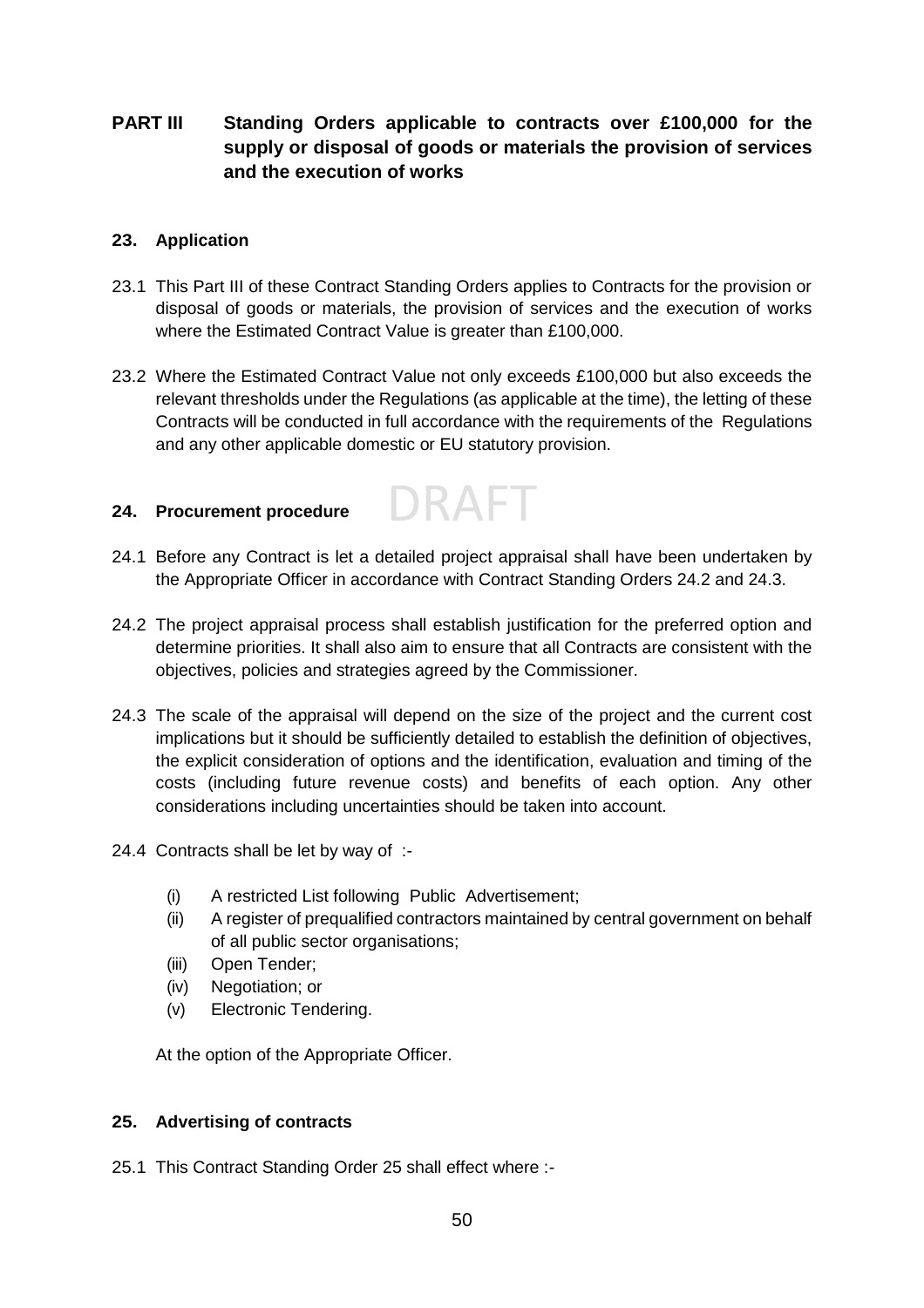- 25.2 Officers and staff shall ensure that, where prospective contracts, irrespective of their value, might be of interest to potential candidates, a sufficiently accessible advertisement is published. Generally, the greater the potential interest of a prospective contract to potential bidders, the wider the coverage of the advertisement should be. Examples of where such advertisements may be placed include:
	- (i) portal websites specifically created for prospective public contract advertisements,
	- (ii) National official journals, or
	- (iii) The Official Journal of the European Union ("OJEU") / Tenders Electronic Daily ("TED").
- 25.3 Officers and staff must ensure that when a prospective contract's total Estimated Contract Value is above the relevant EU threshold, that prospective contract is, at a minimum, advertised in the OJEU and the TED.
- 25.4. An advertisement is not necessary when awarding a contract through an existing Framework agreement as the contract will have already been awarded via a competitive process.
- 25.5 Officers and staff are responsible for ensuring that all candidates responding to an advertisement for a relevant Contract are suitably assessed. The assessment process shall establish that the potential candidates have sound:
	- (i) economic and financial standing;
	- (ii) technical ability and capacity;
	- (iii) ability to fulfil the requirements of the Commissioner.

#### **26. Open Tender**

- 26.1 This Contract Standing Order 26 shall have effect where:
	- (i) A Contract is to be let by way of open tender; and
	- (ii) The Estimated Contract Value is within available resources.
- 26.2 In such cases advertising will be conducted by the Appropriate Officers of the Commissioner strictly in accordance with Contract Standing Order 25.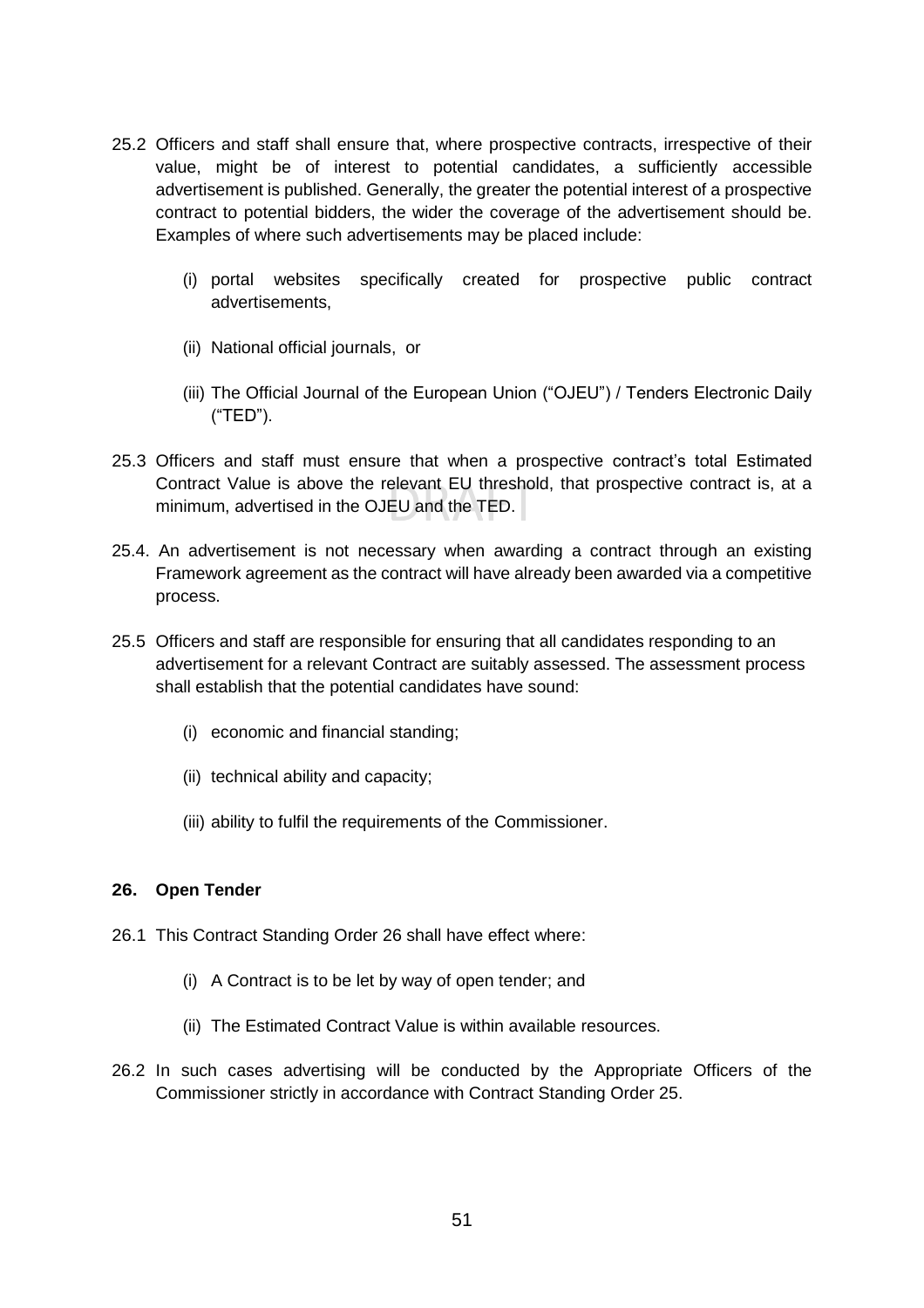#### **27. Negotiation**

- 27.1 This Contract Standing Order 27 shall have effect where:
	- (i) By virtue of a decision of the Commissioner a Contract is to be let by way of Negotiation and
	- (ii) The Estimated Contract Value is within available resources.
- 27.1 In such cases Negotiations shall be conducted by the Appropriate Officers of the Commissioner strictly in accordance with Standing Order 10.

#### **28. Electronic Tendering**

- 28.1 Responses to Requests for Quotations ("RFQ"s) and Invitations to Tender ("ITT"s) may be submitted by electronic means provided that:
	- (i) Evidence that the transmission was successfully completed is obtained and recorded;
	- (ii) Paper copies of any documents that cannot be sent electronically are sent by post and paper copies of all documents are sent to suppliers who do not specify an e-mail address for receipt of Quotations/ Tenders;
	- (iii) Forms of Quotation/ Tender not provided electronically, must be submitted on paper, signed in manuscript by an authorised representative of the supplier. Accompanying proposals, including pricing documents, may be submitted on cdrom with the paper form of Quotation / Tender;
	- (iv) The procedure will also include arrangements for auctions; and
	- (v) Electronic Quotations and Tenders are kept in a secure electronic tendering system under the control of the Head of Contracts and Procurement, and any such electronic Quotations and Tenders are not opened until the deadline has passed for the receipt of Quotations and/or Tenders.

#### **29. Submission of tenders**

29.1 Where in pursuance of these Contract Standing Orders invitation to tender is required, every notice of such invitation shall be received via the Chief Constable's electronic tendering system

#### **30. Opening and registration of tenders**

30.1 Subject to Contract Standing Order 31 below, Tenders submitted in accordance with Contract Standing Order 29 shall be administered by a member of the Contracts and Procurement Department via the Chief Constable's electronic tendering system,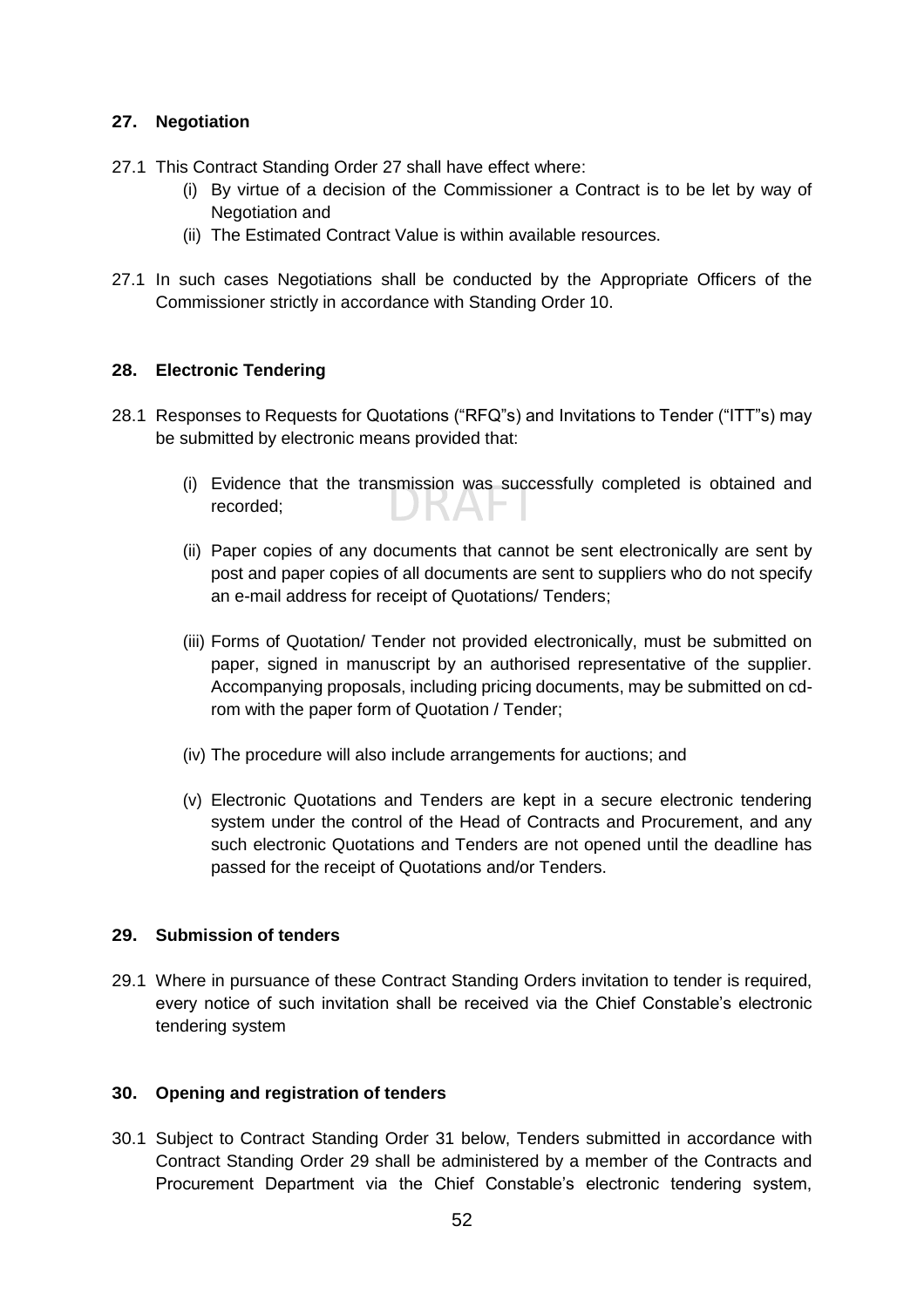whereby the portal shall not allow responses to be opened until the Tender closing date and time have passed. The Chief Constable's electronic tendering system shall keep an audit record of all activities, including tendering openings.

#### **31. Checking and acceptance of tenders**

#### Recommendations and acceptances of tenders

- 31.1 Unless a Contract is awarded under 'the most economically advantageous' criterion (see clause 31.1.5) a Tender which is other than the lowest or highest respectively if payment is to be made by/ to the Commissioner can be recommended for acceptance by the appropriate officer. Such a recommendation for acceptance must be endorsed and approved in writing by the Head of Contracts and Procurement. The Appropriate Officer must then submit a written report on it to the Commissioner, specifying the action taken, and the reasons for such action, in awarding the Contract to other than the lowest tenderer.
- 31.2 In all cases of Contracts with a value in excess of £1,000,000, following the formal tendering process the Appropriate Officer will submit a report to the Commissioner seeking his approval to award the Contract to the specified Contractor.
- 31.3 Where examination of a Tender reveals any error or omission the tenderer submitting the Tender shall be informed and given an opportunity either of confirming or withdrawing the Tender, provided that in these instances of an arithmetical error, the tenderer shall be given the opportunity to correct the said arithmetical error.
- 31.4 If the basis of the evaluation is 'most economically advantageous', the criteria for evaluation must be set out in the Invitation to Tender, in descending order of priority, with the weightings to be given to each criterion as stipulated in the Regulations.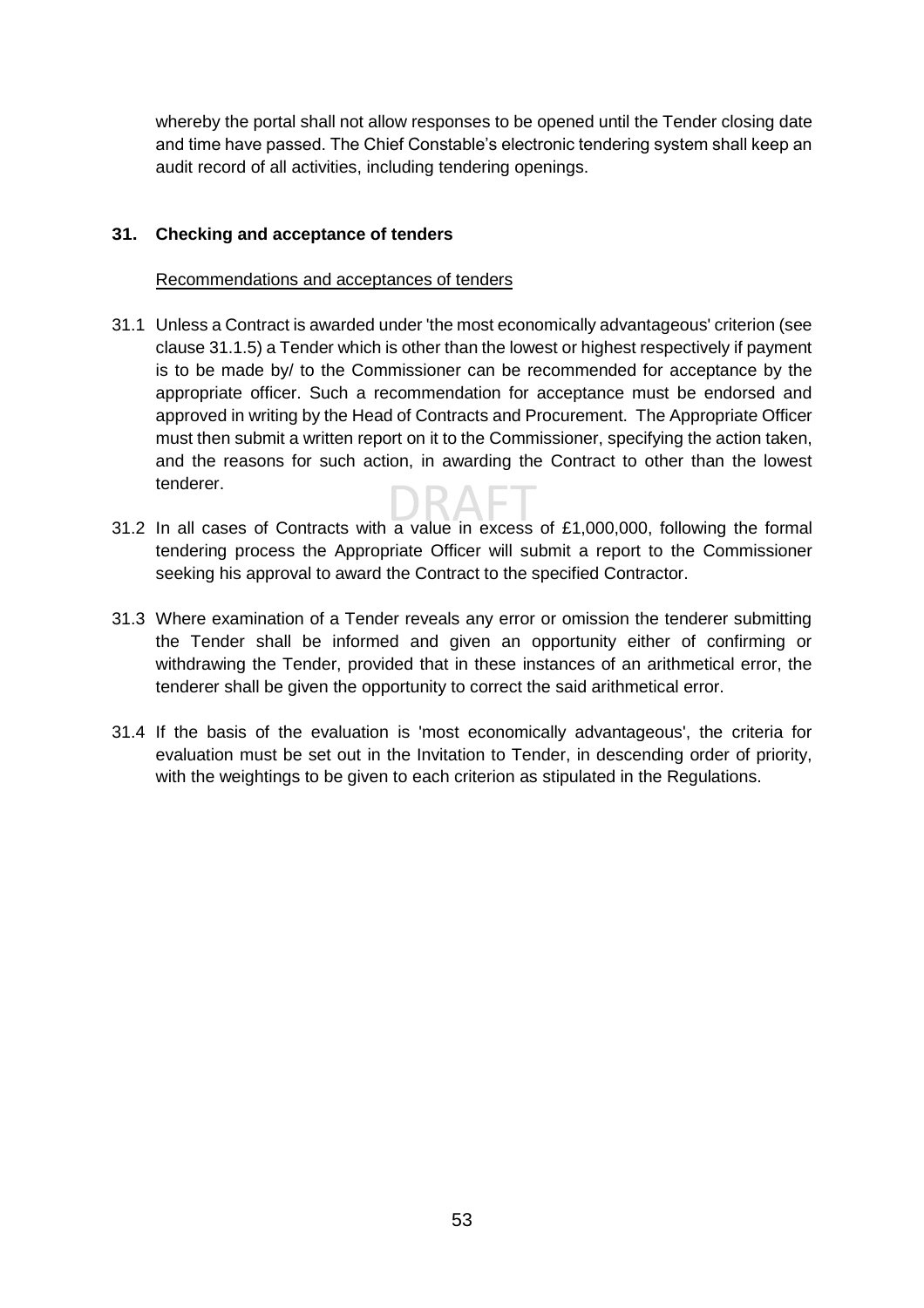## **Annex B: PCC/CC Financial Regulations**

#### **Table of Contents**

- **1. Introduction**
- **2. Roles and responsibilities**
- **3. The Force Chief Financial Officer ('FCFO')**

#### **4. Financial plans and budgets**

- Financial/policing plans
- Budgets
- Financial implications in decision making reports

**DIVAT** 

- Budgetary control

#### **5. Accounting procedures**

#### **6. Financial systems and procedures**

- Introduction
- Risk management and insurances
- Treasury management
- Banking arrangements, cheques & credit cards
- Imprest accounts
- Income
- Sponsorship
- Grants to voluntary organisations/ outside bodies
- Unofficial funds

#### **7. Audit**

- Internal audit
- External audit
- Joint audit committee

#### **8. Internal control of assets**

- Control of assets
- Theft and burglary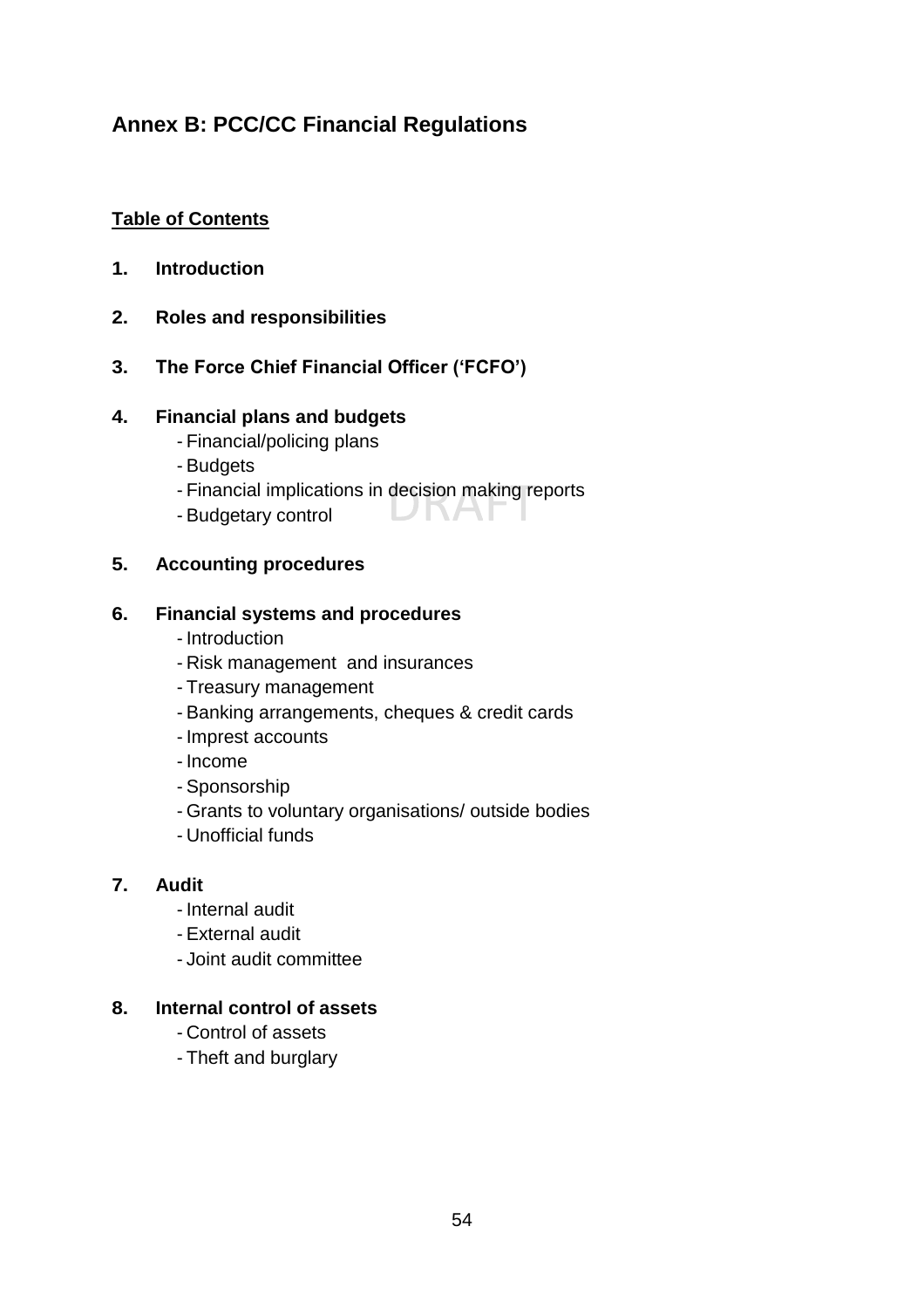#### **1. Introduction**

- 1.1 These Financial Regulations have been prepared in accordance with the requirements of the Home Office Code of Practice on Financial Management, which is made, by the Secretary of State under section 17 of the Police Reform and Social Responsibility Act 2011('the Act') and section 39A of the Police Act 1996.
- 1.2 These Financial Regulations have been drawn up, in consultation with the Chief Executive (CE), the Chief Finance Officer (CFO), the Chief Constable (CC) and the Chief Constable's Chief Finance Officer (FCFO) and were approved and adopted by the Police and Crime Commissioner (the Commissioner) on [INSERT DATE]
- 1.3 The main aims of these Financial Regulations are to:
	- (i) Ensure the financial dealings of the Commissioner and the CC are conducted properly and in accordance with best practice.
	- (ii) Provide sufficient safeguards for the CFO and the FCFO to formally discharge their statutory obligations and responsibilities.
	- (iii) Encourage delegation of financial matters to the lowest possible level, both between the Commissioner and the CC and by the CC within the Force, and at the same time maintain adequate control.
- 1.4 It is an overriding requirement of these Financial Regulations that the Commissioner, being advised by the CFO, will be satisfied that the CC has adequate systems, procedures, personnel and expertise in his Force to handle the delegated responsibilities.
- 1.5 These Financial Regulations are complementary to Force working practices and should also be read in conjunction with the Contract Standing Orders.
- 1.6 These Financial Regulations will be kept under review by the CE, the CFO, the FCFO and the CC, to ensure that the working arrangements for both the Commissioner and the CC are conducted in accordance with latest best practice generally and local prevailing conditions. They can only be varied with the approval of the Commissioner.
- 1.7 The financial values identified within these Financial Regulations will also be kept under review by the CFO and the FCFO, and updated as appropriate.

#### **2. Roles and Responsibilities**

2.1 The CFO, for the purposes of Section 151 of the Local Government Act 1972, Section 112 and 114 of the Local Government Finance Act 1988, and the Accounts and Audit Regulation, is the financial adviser to the Commissioner and has a statutory responsibility to carry out the functions of the CFO, ensuring that the financial affairs of the Commissioner and the CC are properly administered having regard to their probity, legality and appropriate standards.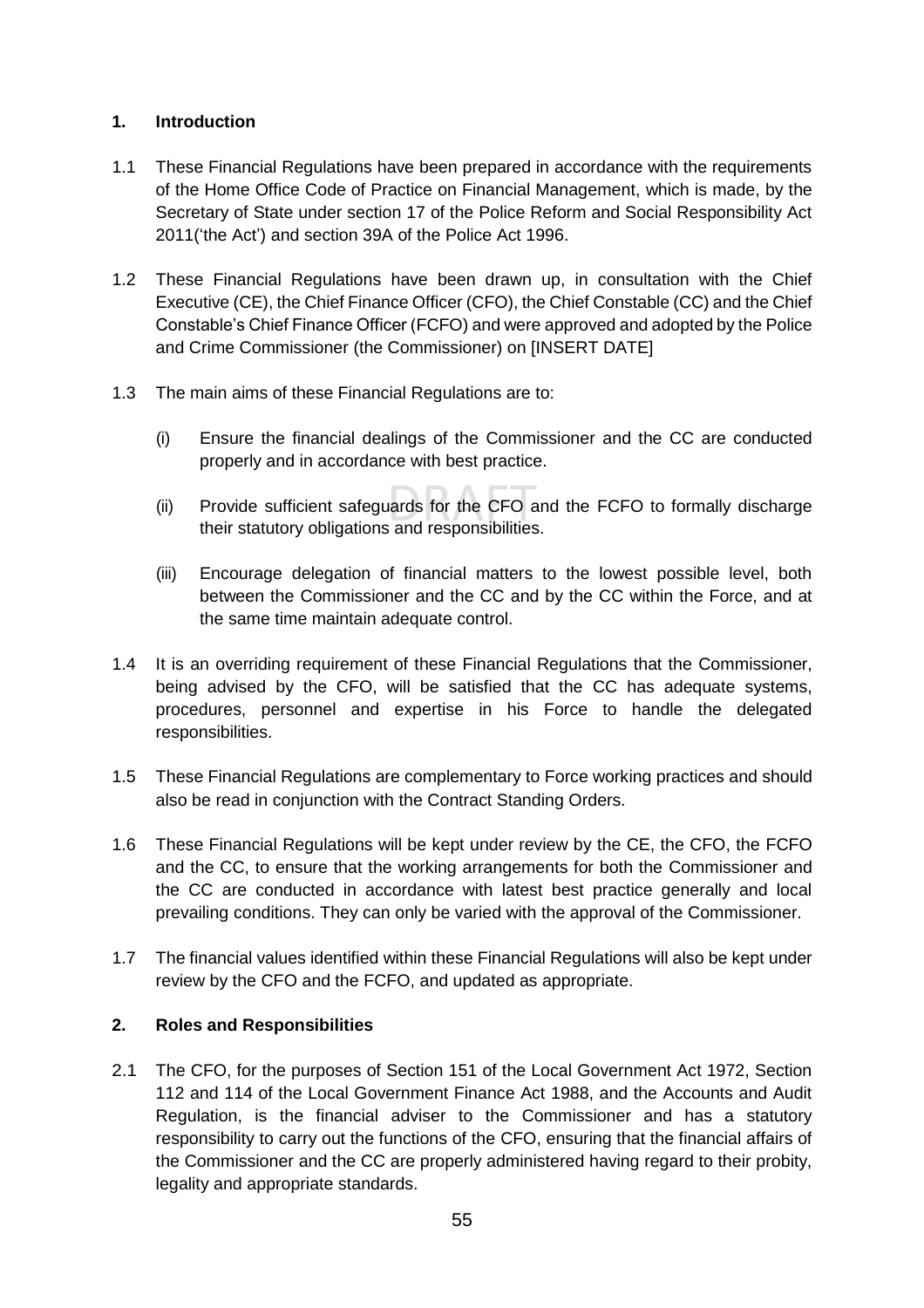- 2.2 The CFO has a statutory responsibility for ensuring that adequate systems and procedures exist to account for all income due and expenditure disbursements made on behalf of the Commissioner and the CC, and that controls operate to protect the Commissioner's assets from loss, waste, fraud or other impropriety. The CFO also has a statutory responsibility to report to the Commissioner and the External Auditor if:-
	- (i) It appears that the Commissioner's expenditure is likely to exceed the resources available to meet this expenditure.
	- (ii) Decisions or actions have been made or taken, or are about to be made or taken, which involve unlawful expenditure, or are likely to cause a loss or deficiency or an unlawful entry in the accounts.
- 2.3 The CFO is also the Commissioner 's professional adviser on all financial matters and will be responsible for :-
	- (i) Providing financial advice to the Commissioner on all aspects of activity, including the strategic planning and policy making process;
	- (ii) advising the Commissioner on the content and implications of the budget and medium term financial plans;
	- (iii) assisting the Commissioner in seeking to obtain value for money;
	- (iv) ensuring that accurate, complete and timely financial management information is provided to the Commissioner and the CC;
	- (v) advising the Commissioner on financial propriety;
	- (vi) securing the preparation of statutory and other accounts;
	- (vii) maintaining an adequate and effective shared Internal Audit provision;
	- (viii) securing appropriate banking arrangements and treasury management including loans and investments;
	- (ix) advising on risk management and insurance;
	- (x) arranging for the determination, issue and transfer of the precept;
	- (xi) advising on budgetary matters including any consequent long term implications;
	- (xii) working with the Chief Executive to ensure effective corporate management of the Commissioner's resources.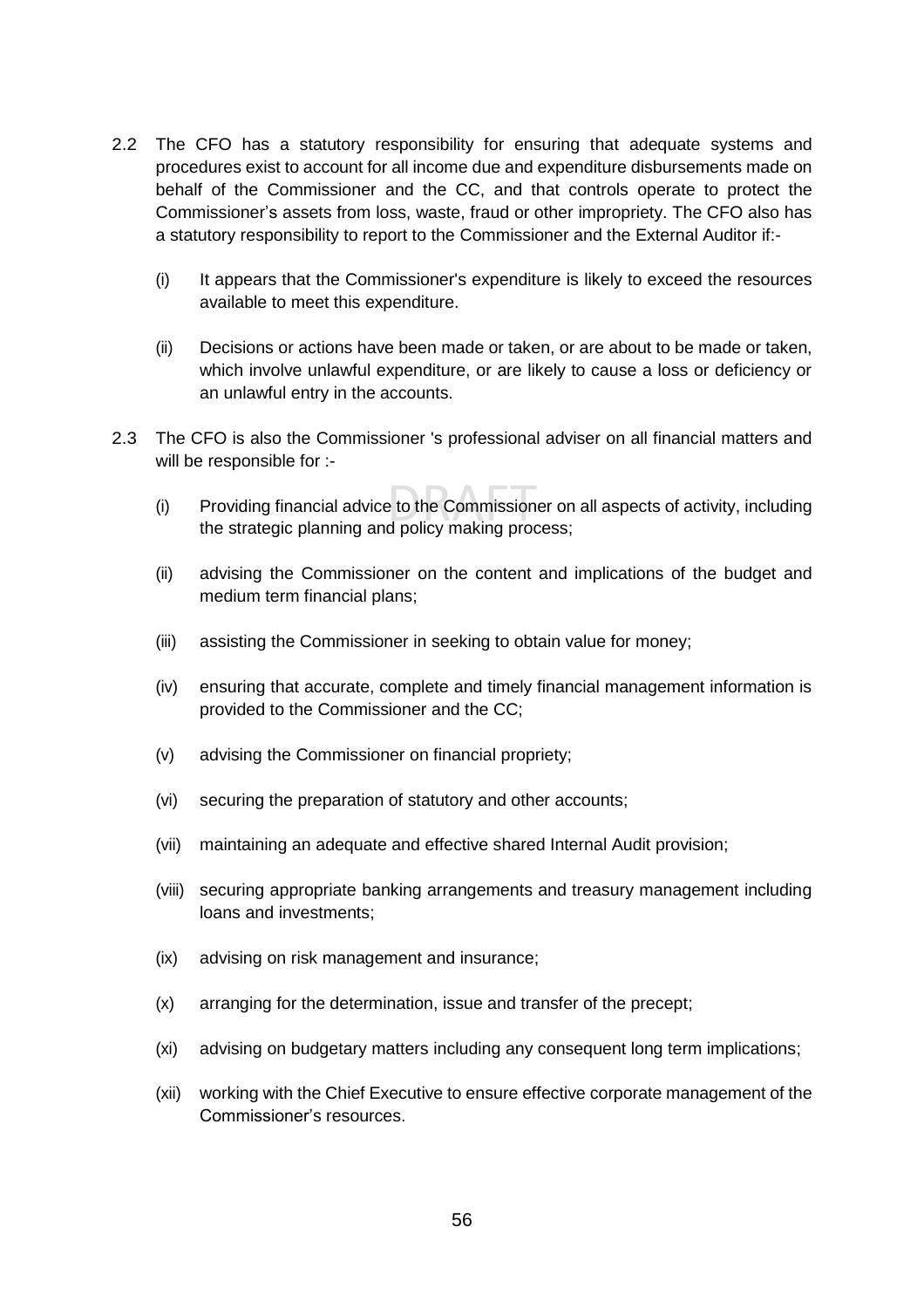- 2.4 The CC shall have as much day to day responsibility for the financial management and administration of the Force as possible and will be responsible for the day to day operational control of all financial systems and procedures.
- 2.5 The CC, in consultation with the CFO, shall appoint a suitably qualified senior financial officer (the Force Chief Finance Officer / 'FCFO') who will be responsible to the CC for managing the finance function in the Force.
- 2.6 The Commissioner and the CC operate and encourage a system of devolved financial management to Neighbourhood Policing Units ('NPU's) and Departments. These Financial Regulations reflect and complement these arrangements. All NPU/Departmental Heads are individually responsible for the proper financial management and administration of resources allocated to their NPU/Departments through the budget-making process, and for the identification of all income arising from activities within their operational areas. This responsibility includes the accountability for and control of staff, and the security, custody and management of assets including plant, equipment, buildings, materials, cash and stores relating to these NPUs/Departments.
- 2.7 Guidance and Accounting Manuals to supplement these Regulations and Force Financial Instructions may be issued by the FCFO, in consultation with the CFO for financial management and administration. These shall comply with best practice as set out in the relevant provisions of authoritative statements issued by recognised professional bodies from time to time.
- 2.8 No major changes will be made to any financial systems or procedures without the prior consultation and agreement of the CFO.
- 2.9 In terms of the actual application of these Financial Regulations, the CE, the CFO, the FCFO, and the CC, although identified herein, will in certain instances delegate their individual responsibilities to nominated officers who will undertake these duties on their behalf, as outlined in the Scheme of Consents and Delegations.

#### **3. The Chief Constable's Chief Finance Officer ('FCFO')**

- 3.1 The CC, in consultation with the CFO, shall appoint a suitably qualified officer, to be his Chief Finance Officer who, for the purposes of Section 151 of the Local Government Act 1972, Section 112 and 114 of the Local Government Finance Act 1988, and the Accounts and Audit Regulation, is the financial advisor to the CC. and will act on behalf of the CC and be responsible for managing the finance function in the Force, providing advice to the CC. This officer shall specifically:
	- (i) Ensure that the financial affairs of the Force are properly administered and that Financial Regulations are observed and kept up to date;
	- (ii) Report to the CC, the Commissioner, the CFO and the external auditor, any unlawful, or potentially unlawful, expenditure by the CC or officers of the CC;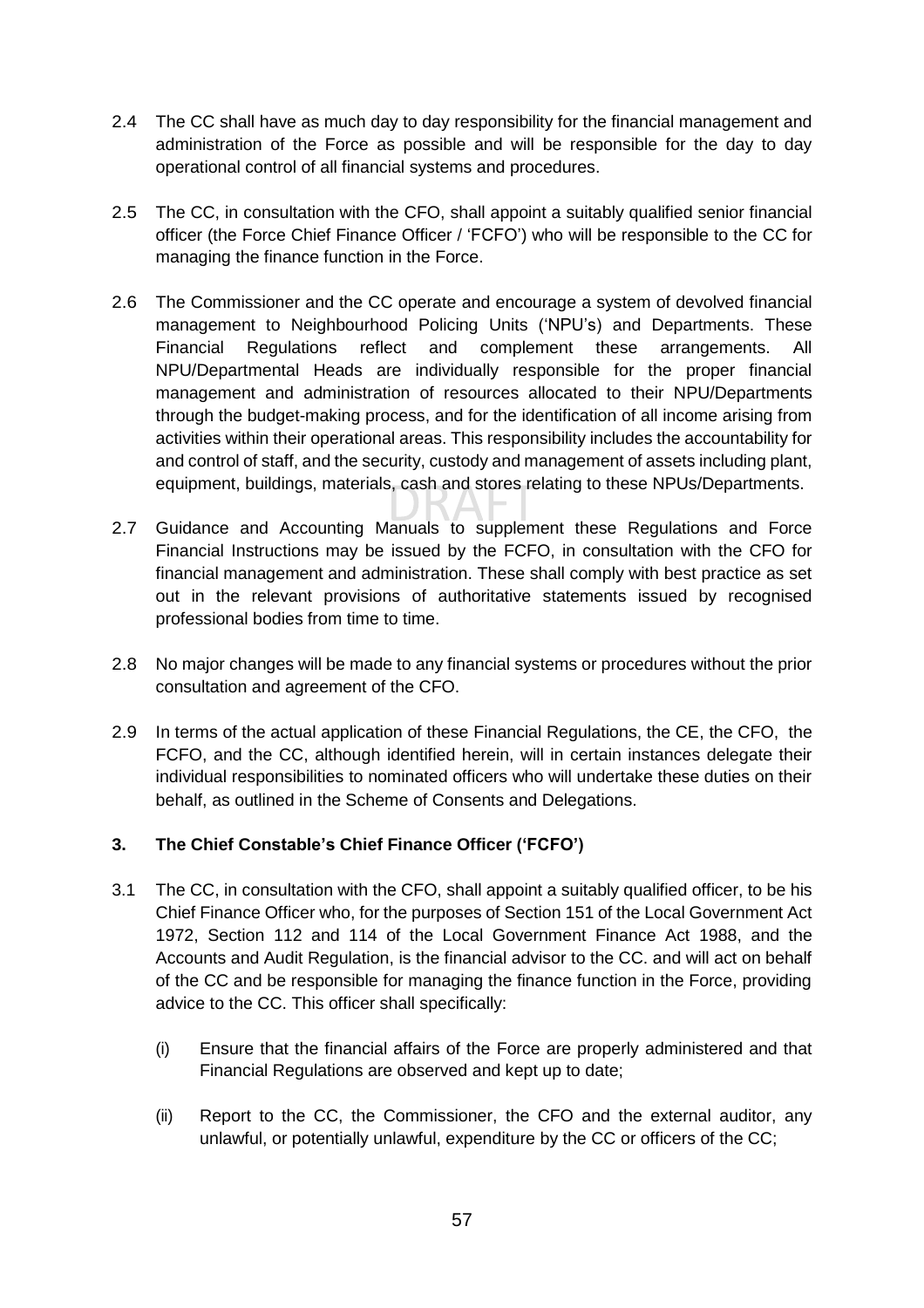- (iii) Report to the CC, the Commissioner, the CFO and the external auditor when it appears that expenditure of the CC is likely to exceed the resources available to meet that expenditure;
- (iv) Advise the CC on Value for Money in relation to all aspects of the Force's expenditure;
- (v) Advise the CC and the Commissioner on the soundness of the budget in relation to the CC's force;
- (vi) Liaise with the external auditor;
- (vii) Produce the statement of accounts for the CC in consultation with the CFO;
- (viii) Provide information to the CFO as required to enable the production of group accounts.
- 3.2 To enable the FCFO to fulfil the duties of being the CC's professional adviser on finance, he/she must:
	- (i) Be a key member of the CC's Executive Team, helping it to develop and implement strategy and to resource and deliver the Commissioner's strategic objectives sustainably and in the public interest
	- (ii) Be actively involved in, and able to bring influence to bear on, all strategic business decisions of the CC to ensure immediate and longer term implications, opportunities and risks are fully considered
	- (iii) Lead the promotion and delivery by the CC of good financial management so that public money is safeguarded at all times and used appropriately, economically, efficiently and effectively
	- (iv) Ensure that the finance function is resourced to be fit for purpose

#### **4. Financial Plan and Budgets**

#### Police and Crime Plan

- 4.1 The Commissioner will in consultation with the CC produce a Police and Crime Plan ('PCP'), setting out the priorities, the financial resources available and the allocation of these resources.
- 4.2 The FCFO will provide financial input to the preparation of the PCP.

#### Medium Term Financial Plan

The CFO and the FCFO will produce a Medium Term Financial Plan reflecting assumptions about expenditure and funding over the medium term. The plan will include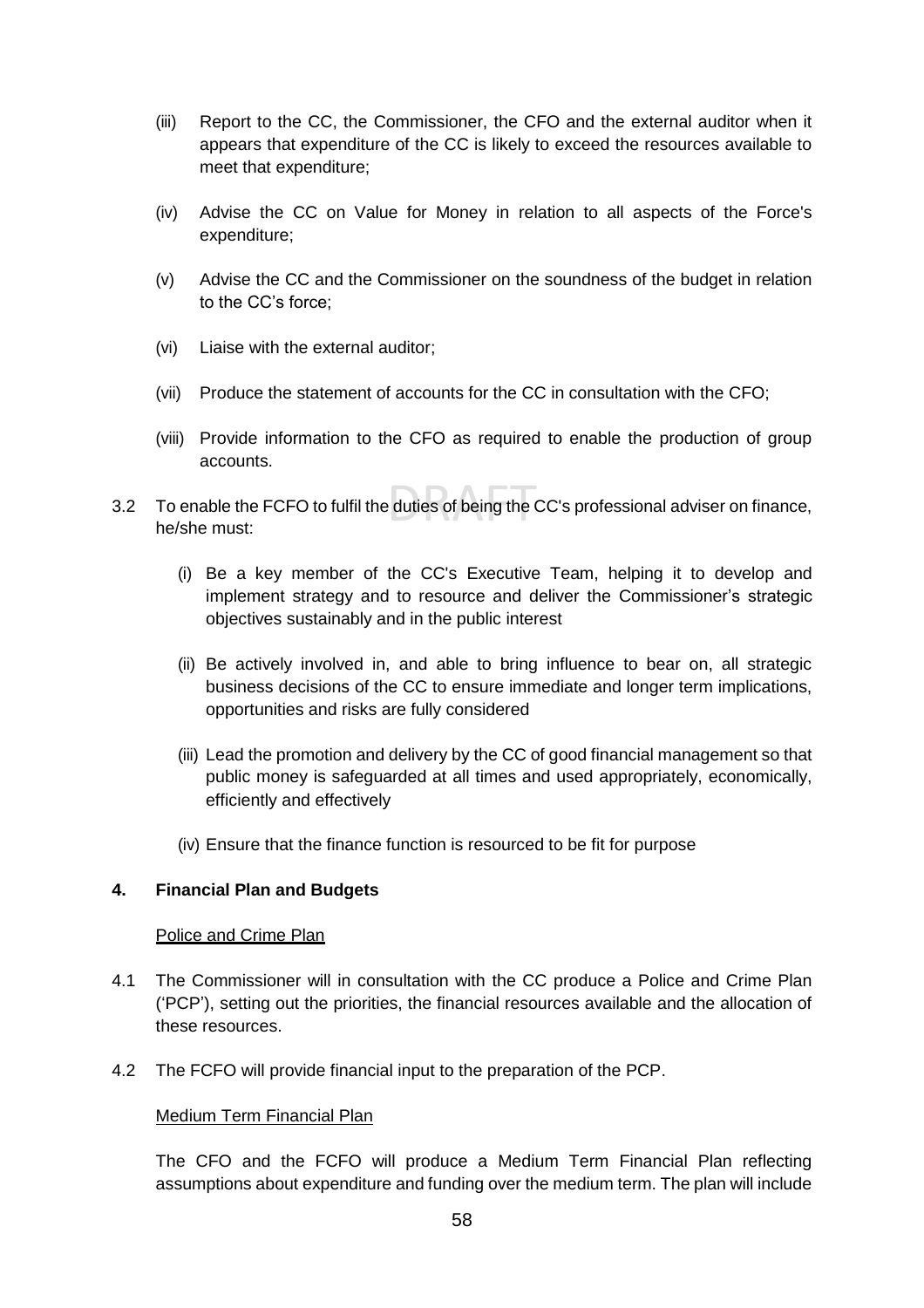both revenue and capital estimates and will be reported to the Commissioner and Chief Constable. The plan will be reviewed and amended on annual basis where appropriate.

#### Revenue and Capital Annual Budget

- 4.3 The CFO shall in consultation with the FCFO determine the timetable for, and agree the detailed form of the annual revenue and capital budget.
- 4.4 The FCFO on behalf of the CC, with other appropriate designated officers shall be responsible for preparing and providing detailed information for the production of the revenue and capital budgets. For this purpose, the definition of revenue and capital will be as set out in relevant accounting standards.
- 4.5 The CC, in conjunction with the CFO, will be responsible for the submission of revenue and capital budgets to the Commissioner, in a format such that, once approved, the responsibility for the day to day management and control of the budgets can be consented to the CC.
- 4.6 Once approved, and subject to the provisions of the Contract Standing Orders and the Financial Regulations, the budgets will give authority to the CC to incur expenditure without the need for further approval from the Commissioner, except where:
	- (i) the CC proposes a major change in policing policy; and/or
	- (ii) overall revenue or capital expenditure is expected to exceed the approved budget by 1% respectively. In this instance the CFO and FCFO will be required to produce a plan to mitigate the overspend. The plan will require the approval of the Commissioner:
	- (iii) any significant underspends to a similar level (1%) are required to be reported to the Commissioner for their review.
- 4.7 The CC via the FCFO will produce on a quarterly basis expenditure information against the approved budget at a subjective level. This will include any variances and mitigating actions. This will be reviewed by the Commissioner.
- 4.8 Where the CC proposes a major change in policing policy, the CC, in conjunction with the CFO, will seek the prior approval of the Commissioner to the changes, so that any additional income or expenditure requirements can be reviewed and approved accordingly.
- 4.9 The CC will prepare a report to the Commissioner for all new capital/revenue proposals for expenditure over and above the approved budget that are in excess of £1,000,000 which provides a financial appraisal of the nature and content of the proposal and the financial implications for the Commissioner.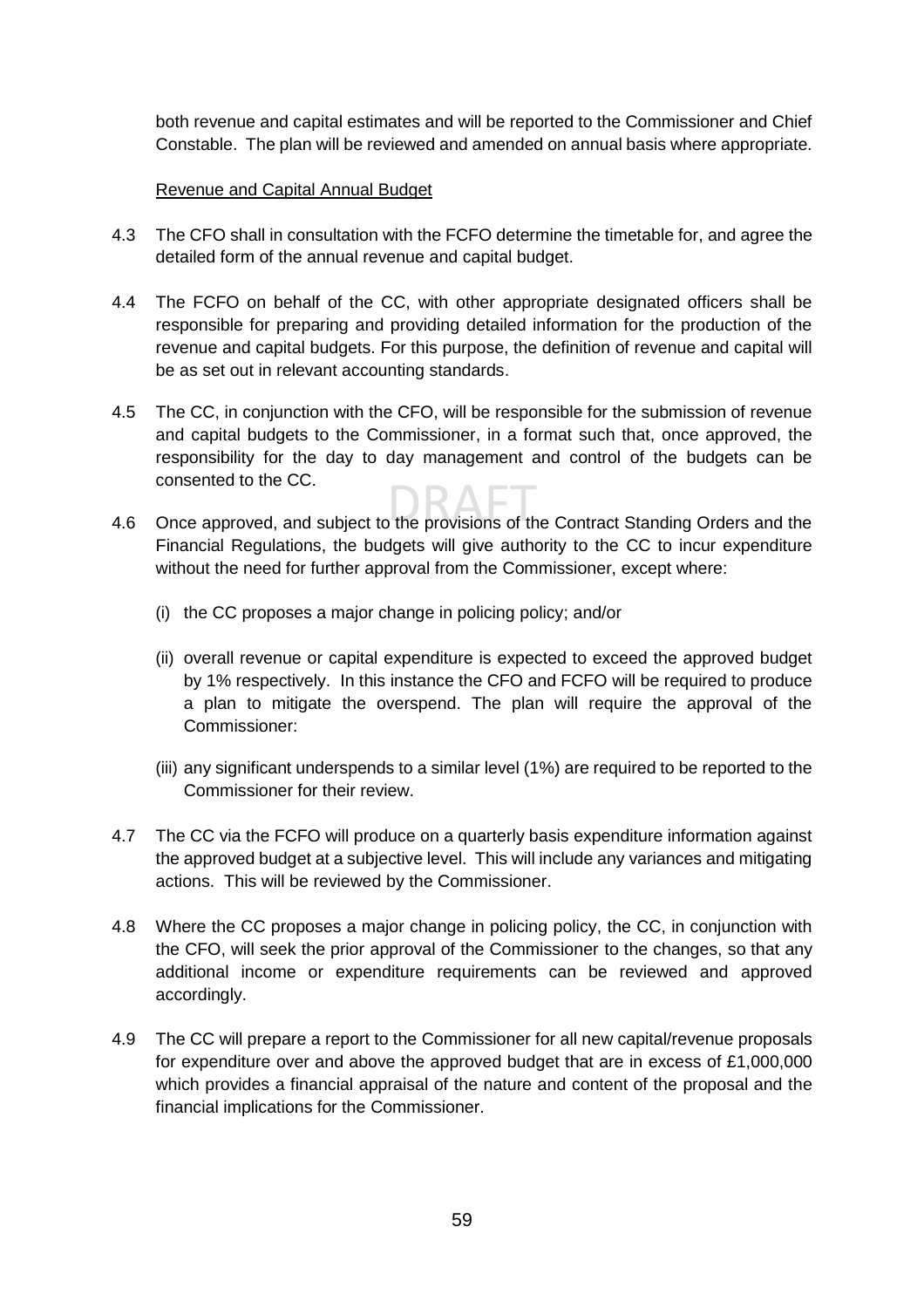#### Financial Implications in Decision Making Reports

4.10 All decision making reports to the Commissioner will include a section where appropriate, setting out the financial implications of the proposals being made, along with any comments and/or advice of the CFO/ the FCFO/ the CC.

#### Budgetary Control and Virement

- 4.11 The CC, and those officers and staff to whom he delegates the responsibility will manage and control budgets approved by the Commissioner, in accordance with these Financial Regulations and other guidance issued from time to time.
- 4.12 The CC in consultation with the CFO, shall maintain working practices to facilitate the effective management of the Force Budgets to NPU Commanders and Heads of Department.
- 4.13 The working practices will include provision for :-
	- (i) Redirecting resources between budget heads.
	- (ii) Any carry forward arrangements between financial years.

#### **5. Accounting Procedures**

- 5.1 All accounting procedures and records of the Commissioner and its officers and staff shall be determined by the FCFO and approved by the CFO. Where such procedures and records are maintained in the West Midlands Police Force, these shall have regard to the provision of Section 151 of the Local Government Act 1972, the Accounts and Audit Regulations, and such other statutory provision which affect the financial affairs of the Commissioner.
- 5.2 The following principles shall be observed in the allocation of accounting duties:-
	- (i) The duties of providing information regarding sums due to or from the Commissioner/CC and of calculating, checking and recording these sums, shall be separated as completely as possible from the duty of collecting or disbursing them.
	- (ii) Officers and staff charged with the duty of examining and checking the accounts of cash transactions shall not themselves be engaged in any of these transactions.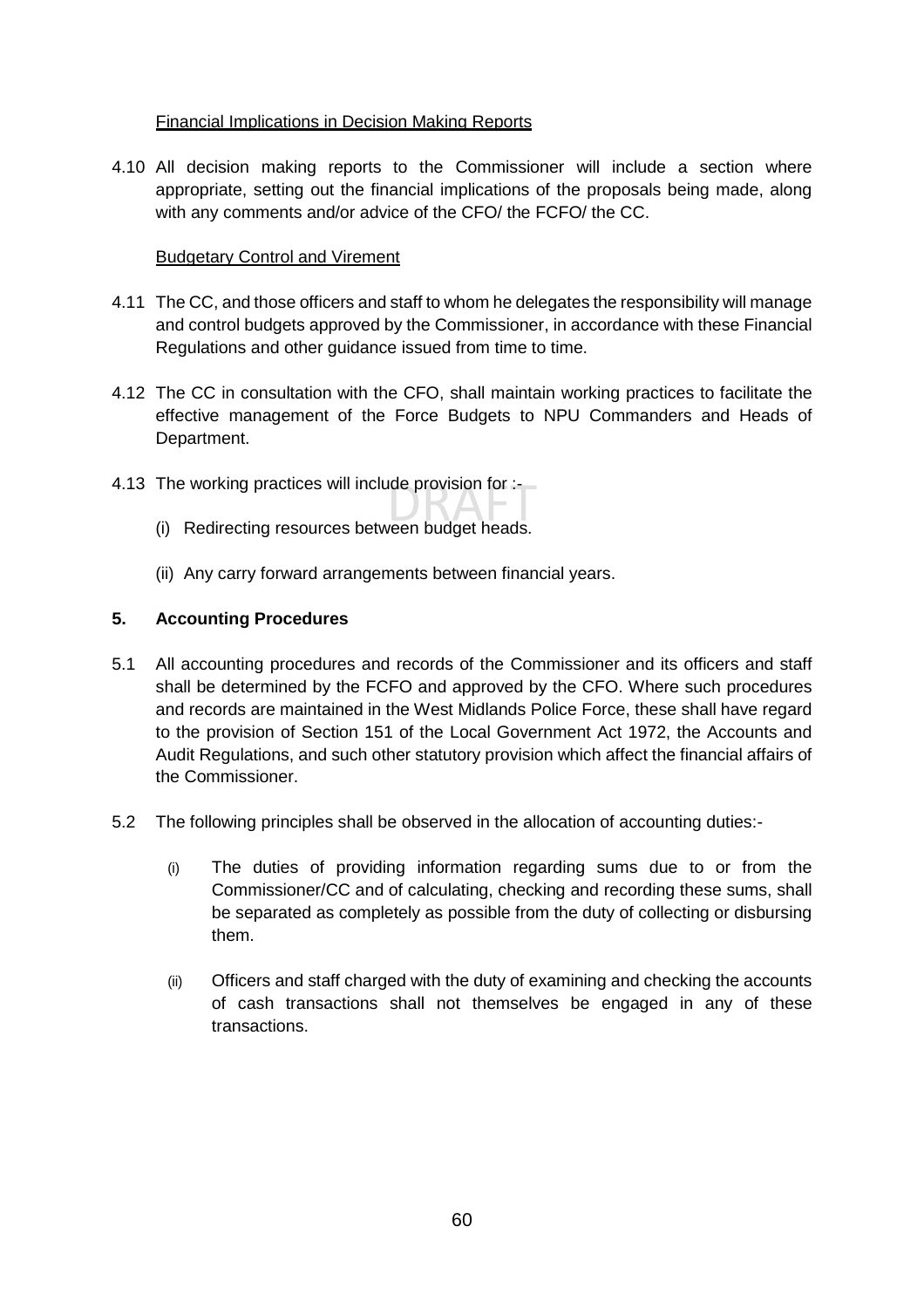#### **6. Financial Systems and Procedures**

#### **Introduction**

- 6.1 The FCFO, on behalf of the CC will be responsible for the day to day operation and control of the system and procedures required to:
	- (i) order goods and services;
	- (ii) pay salaries wages and pensions;
	- (iii) pay creditors, allowances and expenses;
	- (iv) collect and bank all income due to the Commissioner;
	- (v) provide, safeguard and subsequently dispose of Commissioner assets.
- 6.2 The FCFO on behalf of the Chief Constable will not change or amend any significant financial systems or procedures without consulting with the CFO.
- 6.3 The CC, in consultation with the FCFO, will issue and keep under review Force Financial Instructions covering the financial systems and procedures outlined above. These instructions contain the detailed procedures to be followed and should be read in conjunction with these regulations, especially where specific reference is made herein.

#### Risk Management and Insurances

- 6.4 The CFO shall be responsible for advising the Commissioner on insurance matters, and in conjunction with the CC's FCFO preparing and monitoring a risk management programme and advising on appropriate and/or available options with regard to premiums and/or levels of risk.
- 6.5 The FCFO shall be responsible for the day to day operational control and management of all Insurance Funds established, including identifying the level of associated claims, authorising expenditure from the Fund, and the arrangements with the Commissioner's insurers and brokers subject to the policy direction of the Commissioner.
- 6.6 The settlement of civil claims including Employment Tribunal matters, other than those determined by the Commissioner's Insurers, shall be made by the CC up to an individual limit of £250,000. The FCFO will monitor small value settlements and report annually to the Commissioner on the total liability to the Fund.
- 6.7 The FCFO will, on behalf of the CFO, review at least annually, the arrangements for insurances and risk management, to ensure that they remain effective.
- 6.8 The CC shall have the power to settle ex-gratia claims for loss of or damage to personal effects (so far as they are not otherwise insured) up to an individual value of £3,000, and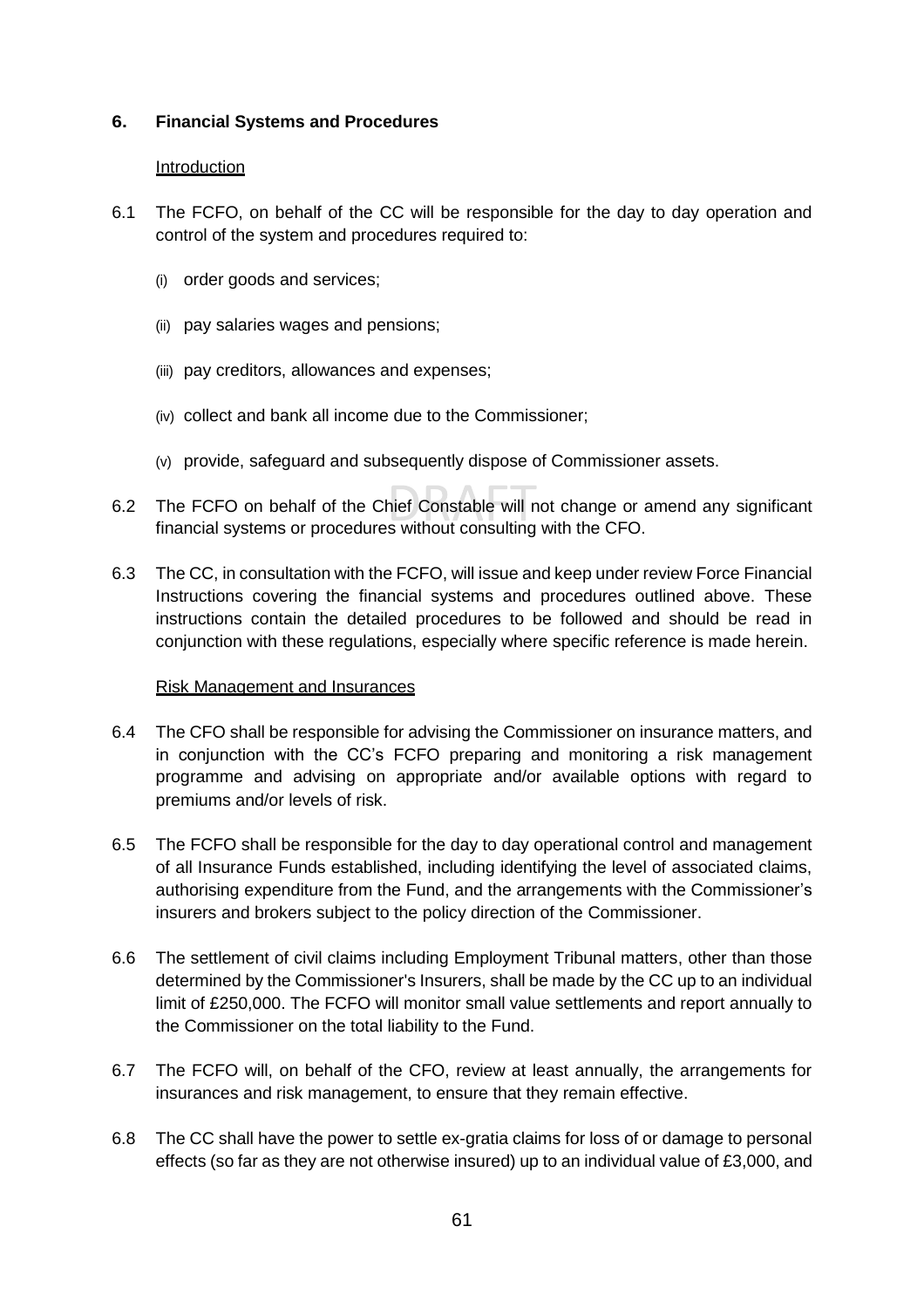within the approved budget. The FCFO will monitor all ex-gratia payments in relation to the budget, insurable risks and cover available.

6.9 The Chief Constable shall seek Commissioner approval above the individual limit or in cases involving particular sensitivity.

#### Treasury Management

- 6.10 The Commissioner's CFO will be responsible for advising the Commissioner on all matters related to Treasury Management, Investments and Borrowing.
- 6.11 The Commissioner shall adopt CIPFA's 'Treasury Management in the Public Services' Code of Practice.
- 6.12 Each year the Commissioner's CFO will produce a Treasury Management Policy Statement setting out a strategy and relevant principles for approval by the Commissioner.
- 6.13 All executive decisions on borrowing, investments or financing shall be delegated to the Commissioner's CFO who shall be required to act in accordance with the CIPFA Code for Treasury Management.
- 6.14 The CFO will delegate day to day responsibility for the Treasury Management function and borrowing, investment or financial decisions to the FCFO, in accordance with arrangements determined by the CFO.
- 6.15 The CFO will report to the Commissioner not less than twice in each financial year on the activities of the Treasury Management operation, and on the exercise of Treasury Management powers so delegated. One of these reports will include the treasury management strategy for the subsequent financial year.

#### Banking Arrangements, Cheques and Credit Cards

- 6.16 The CFO will be responsible for advising the Commissioner on all banking and related arrangements. All arrangements with the Commissioner's bankers shall be made by or in accordance with principles approved by the CFO, who shall authorise the FCFO to operate such banking accounts as the Force, through the FCFO, consider necessary.
- 6.17 Cheques on the Commissioner's main banking accounts shall bear the facsimile signature of an appropriate officer.
- 6.18 The FCFO shall be responsible for the ordering, control and dispatch of the cheques drawn on the Commissioner's main banking accounts and imprest accounts relating to the defraying of Commissioner's expenditure.
- 6.19 The FCFO will undertake regular reconciliations of all authorised (bank) accounts in accordance with arrangements determined by the CFO.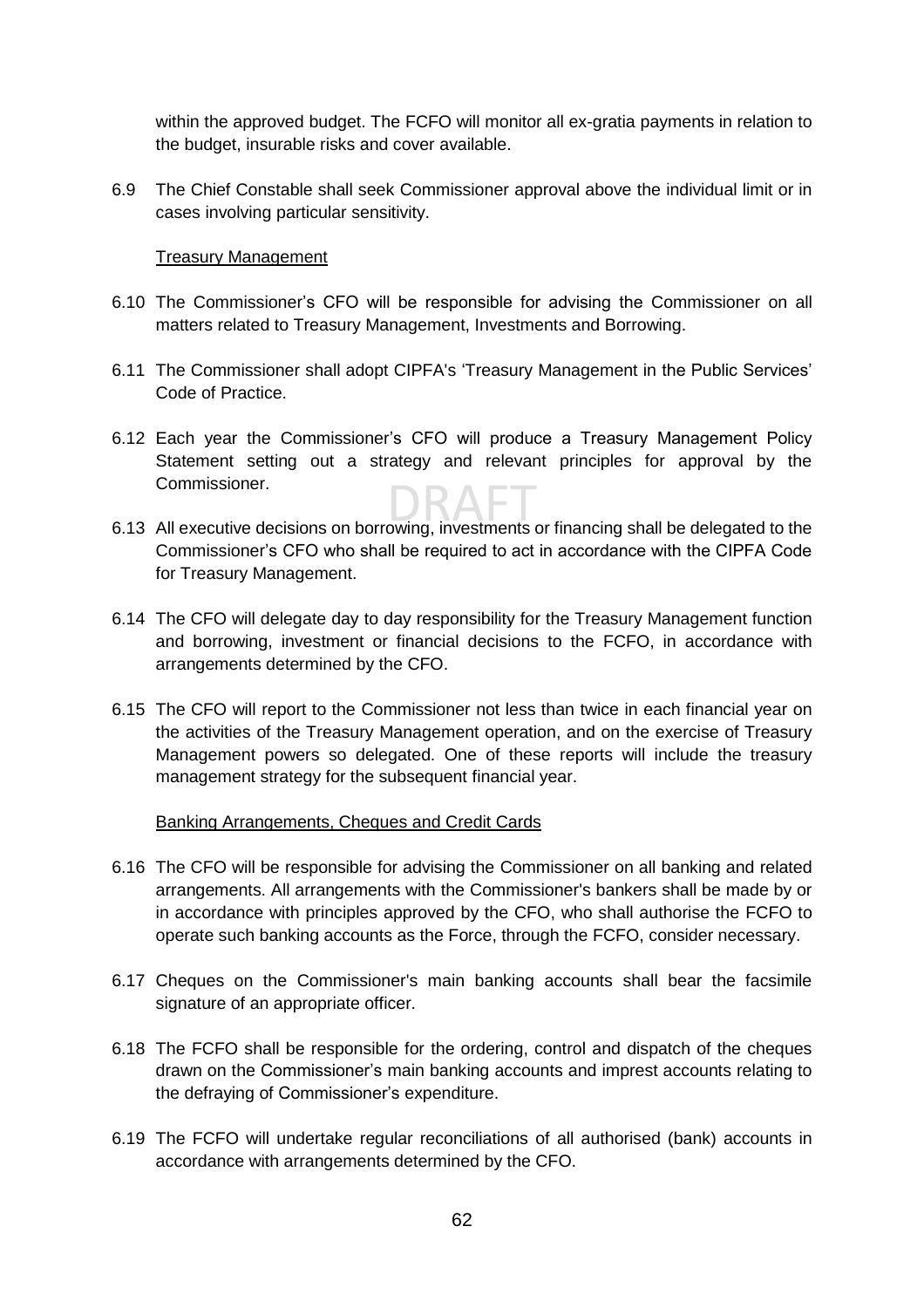#### Imprest Accounts

- 6.20 The FCFO shall provide such advance accounts as he considers appropriate for such officers of the Commissioner/Chief Constable as may need them for the purposes of defraying petty cash and other expenses. Such accounts shall be maintained in the imprest system.
- 6.21 Where he considers it appropriate, the FCFO, subject to the agreement of the CFO, shall open an account with the Commissioner's bankers or such other bank as may be authorised in specific cases for use by the imprest holder, who shall not cause such account to be overdrawn. It shall be a standing instruction to the Commissioner's bankers that the amount of any overdrawn balance of an imprest holder's banking account shall forthwith be reported to the CC's CFO.
- 6.22 Those procedures relating to Imprest Accounts as outlined in the relevant Force Financial Instruction shall be complied with unless otherwise agreed.
- 6.23 The FCFO will ensure there are appropriate controls for issuing and administering credit card.

#### Income: Collection and Banking

- 6.24 The collection of all monies due to the Commissioner, including the raising of accounts, shall be made under arrangements determined by the FCFO and agreed by the CFO. All monies received on behalf of the Commissioner shall without delay, be banked in the Commissioner's name. In no case shall lodgement of cash be less frequent than weekly except by agreement with the CFO.
- 6.25 The FCFO shall be authorised to write off debts considered to be irrecoverable up to an individual maximum amount of £2000, subject to periodical report to the Commissioner. Commissioner approval is required for all debts written off with a value higher than the maximum identified.
- 6.26 The Chief Constable shall have all necessary powers of debt recovery including the taking of appropriate legal action.
- 6.27 The Chief Constable shall notify Internal Audit as soon as possible of the impending resignation or retirement of any officer under his control who has cash handling responsibilities.
- 6.28 Those procedures relating to Income as outlined in the relevant Force Financial Instruction shall be complied with unless otherwise agreed.

#### Income: Fees and charges

6.29 The Chief Constable shall, at least annually, report to, and seek approval from the Commissioner on a review of all rents, fees and charges for services provided.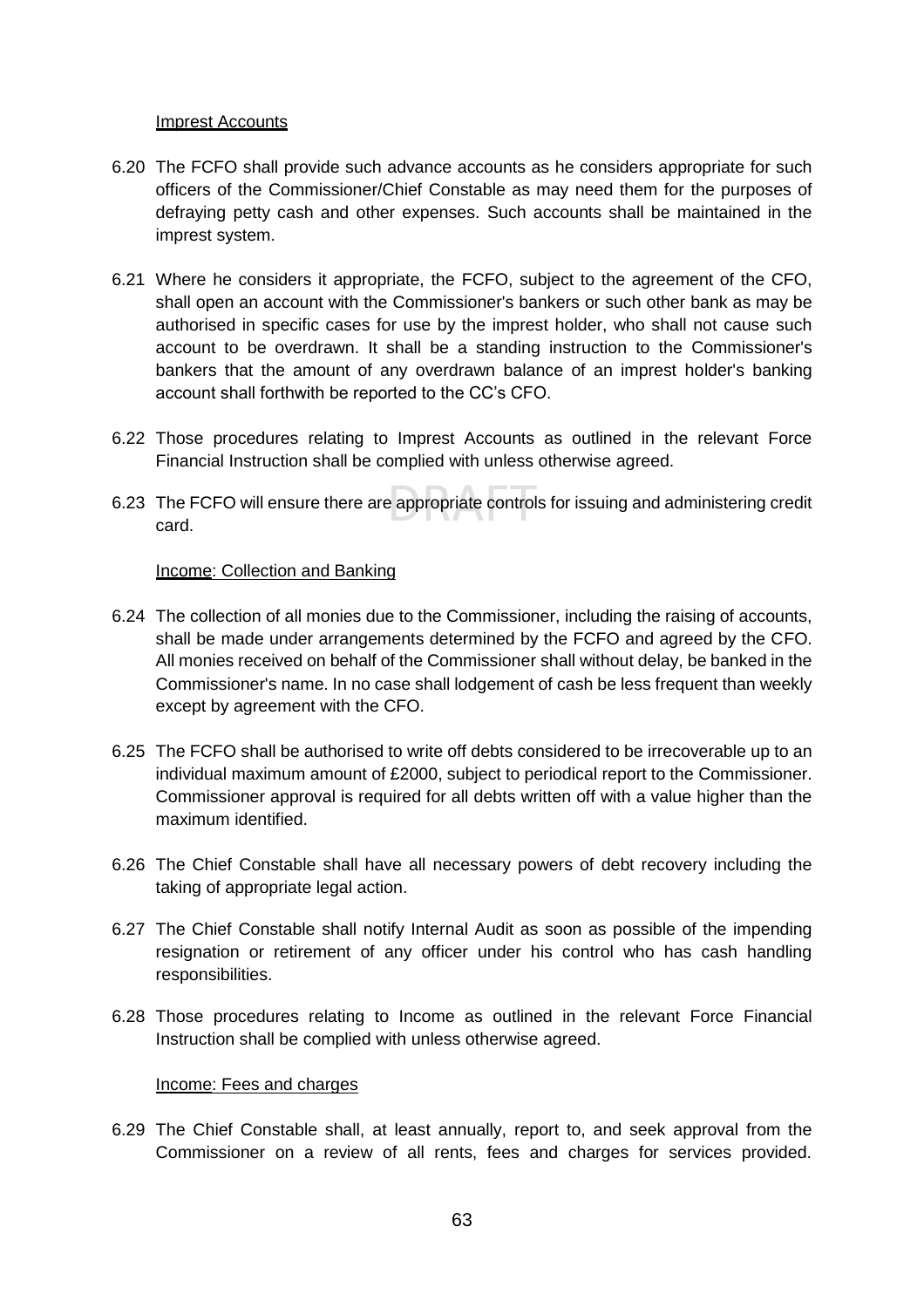Commissioner approval should be sought where significant changes in policy or income are proposed.

#### **Sponsorship**

- 6.30 The FCFO shall be informed of all offers of gifts, loans of Property and sponsorship which must comply with the conditions approved by the Commissioner. The Commissioner has agreed an individual figure of £50,000 above which Commissioner approval is required prior to acceptance. All other gifts, loans or sponsorship must be arranged in accordance with the appropriate Financial Instruction.
- 6.31 The Chief Constable shall maintain a record of the market value of all gifts, Loans and Sponsorship received. A report to the Commissioner will be produced at the end of each financial year. The total value of gifts, Loans and Sponsorship shall not exceed a maximum equivalent value of 1% of Force Annual Budget.

#### Grants to Voluntary Organisations/Outside Bodies

- 6.32 Grants to voluntary organisations made shall comply with the conditions of grant aid approved by the Commissioner.
- 6.33 The CFO shall maintain a record of these grants which shall not exceed the agreed budget total.

#### Unofficial Funds

- 6.34 A private fund shall only be established with the approval of an appropriate senior officer as set out in the appropriate Financial Instruction.
- 6.35 The FCFO shall be made aware of the existence of all voluntary unofficial funds.
- 6.36 Private funds must be audited every year by Independent Auditors. Copies of the audited accounts must be sent to the appropriate officer, and the FCFO.

#### **7. Internal Control**

#### **Internal Audit**

7.1 An internal audit service, under the shared control and direction of the CFO/the FCFO, operating in accordance with the Public Sector Internal Audit Standards and other statutory obligations and regulations, shall be arranged. The internal audit service shall provide an independent and objective opinion to the organisation on the risk, governance and internal control environment operating, by evaluating the adequacy and effectiveness of internal controls that are in place to manage and mitigate financial and non-financial risk. In respect of the financial arrangements of the organisation, internal audit will periodically carry out an examination of accounting, financial and other operations of the Commissioner/CC, thereby reviewing and reporting upon: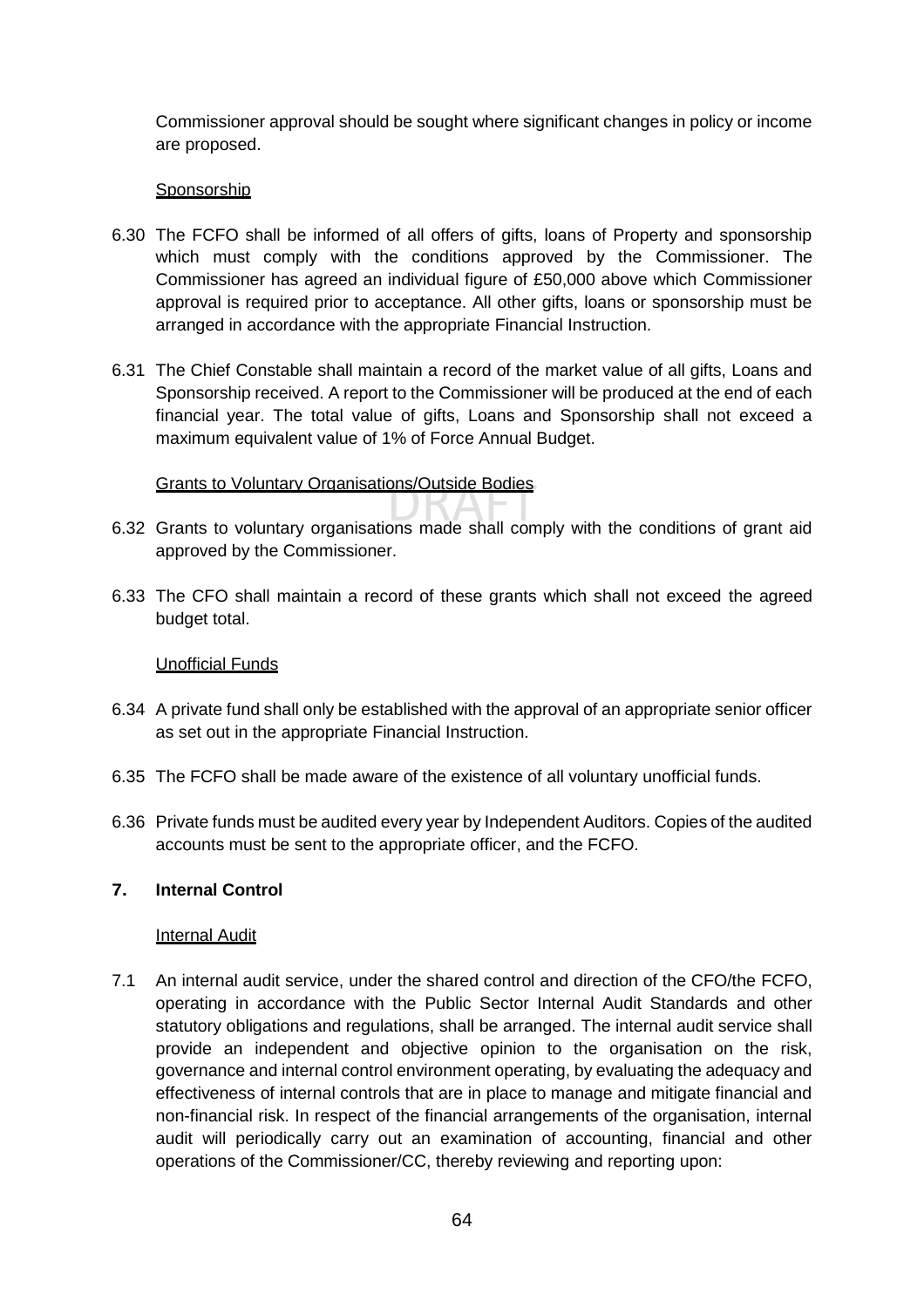- (i) The soundness and adequacy of financial management and other internal control systems and their implementation.
- (ii) The extent of compliance with established policies, plans and procedures.
- (iii) To what extent assets and interests are accounted for and safeguarded from losses due to:
	- Fraud and other offences.
	- Waste, extravagance and inefficiency.
- (iv) The suitability and reliability of financial and other management data developed within the Commissioner's Office and the Chief Constable's Force.
- 7.2 The CFO/ the FCFO or their authorised representatives shall ensure that internal auditors have authority to:
	- (i) Enter at all reasonable times on any Commissioner's premises or land.
	- (ii) Have access to all records, documents and correspondence, control systems and appropriate personnel of the Commissioner/CC.
	- (iii) Require and receive such explanations as are necessary concerning any matter under examination.
	- (iv) Require any employee of the Commissioner/CC to produce cash, stores or any other asset under this control.
	- (v) Attend meetings to give advice or report on matters affecting his/her responsibility.
- 7.3 The CFO via Internal Audit shall be informed immediately by the CC, irrespective of whether the matter is the subject of criminal investigation, of any loss or financial irregularity or suspected irregularity, or of any circumstances which may suggest the possibility of losses or irregularities, including those affecting cash, stores, and other property of the Commissioner/CC.
- 7.4 The CFO/FCFO shall report serious losses and irregularities to the Joint Audit Committee.
- 7.5 The CC, who has a direct interest in secure, efficient and effective arrangements for Internal Audit, shall receive regular reports on internal audit activity, via the FCFO. The CC will also commission audit reviews on systems and VFM studies as an essential tool of good management. Such reports will be sent to FCFO and copied to the CFO.
- 7.6 The CFO shall consult with the Commissioner and CC prior to agreeing which aspects of the financial activity of the Force will be included in the Internal Audit Plan, prior to its submission to the Joint Audit Committee for approval.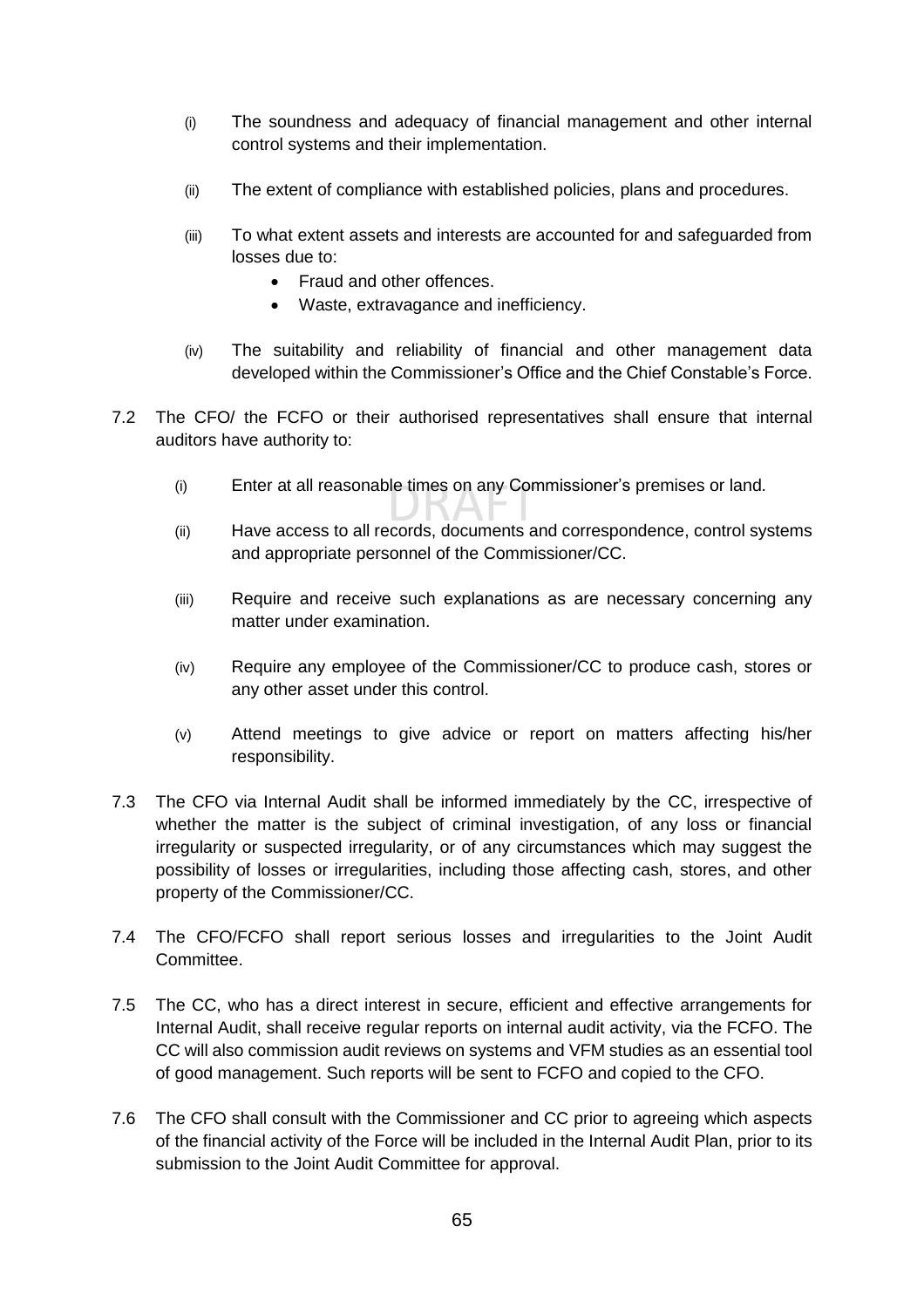#### External Audit

- 7.7 The External Auditor shall have full access to Internal Audit reports and plans. This will ensure that no duplication of activity will take place.
- 7.8 The External Auditor shall work closely with the Commissioner and CC, via the CFO/FCFO and will discuss and agree their plans with both.
- 7.9 The Commissioner/CC via their Joint Audit Committee shall use the External Auditors Report to aid them in their monitoring role to ensure that these Regulations are being followed.
- 7.10 All audit plans and reports including Management Letters shall be submitted to the Commissioner/CC Joint Audit Committee for consideration and action where appropriate.

#### Joint Audit Committees

- 7.11 A Joint Audit Committee shall be established by the Commissioner /CC, chaired by an Independent Member, to review the overall governance and internal control arrangements in respect of the Office of the PCC and the Force. In this regard the Audit Committee will meet at least quarterly to:
	- (i) Oversee the provision of External Audit:
		- To receive and consider the plans and subsequent reports of the External Auditor (Management letter);
		- To review their work, discuss their concerns and resolve any issues arising;
		- To review, on behalf of the Commissioner/CC, the effectiveness of the External Audit provision and recommend changes/improvements where necessary.
	- (ii) Oversee the Internal Control arrangements within the Office of the PCC and the Chief Constable's Force:
		- To assure the Commissioner/CC that a sufficient and effective review of internal control arrangements takes place; and that any identified weaknesses are corrected.
		- To consider any major findings identified periodically by Internal Audit.
	- (iii) Oversee the process of Internal Audit:
		- To consider and approve the Internal Audit Charter, as required by statutory guidance.
		- To approve the Internal Audit Strategy and review the planned programme of work of Internal Audit thereby assessing its appropriateness.
		- To review and consider whether the Internal Audit is sufficiently resourced.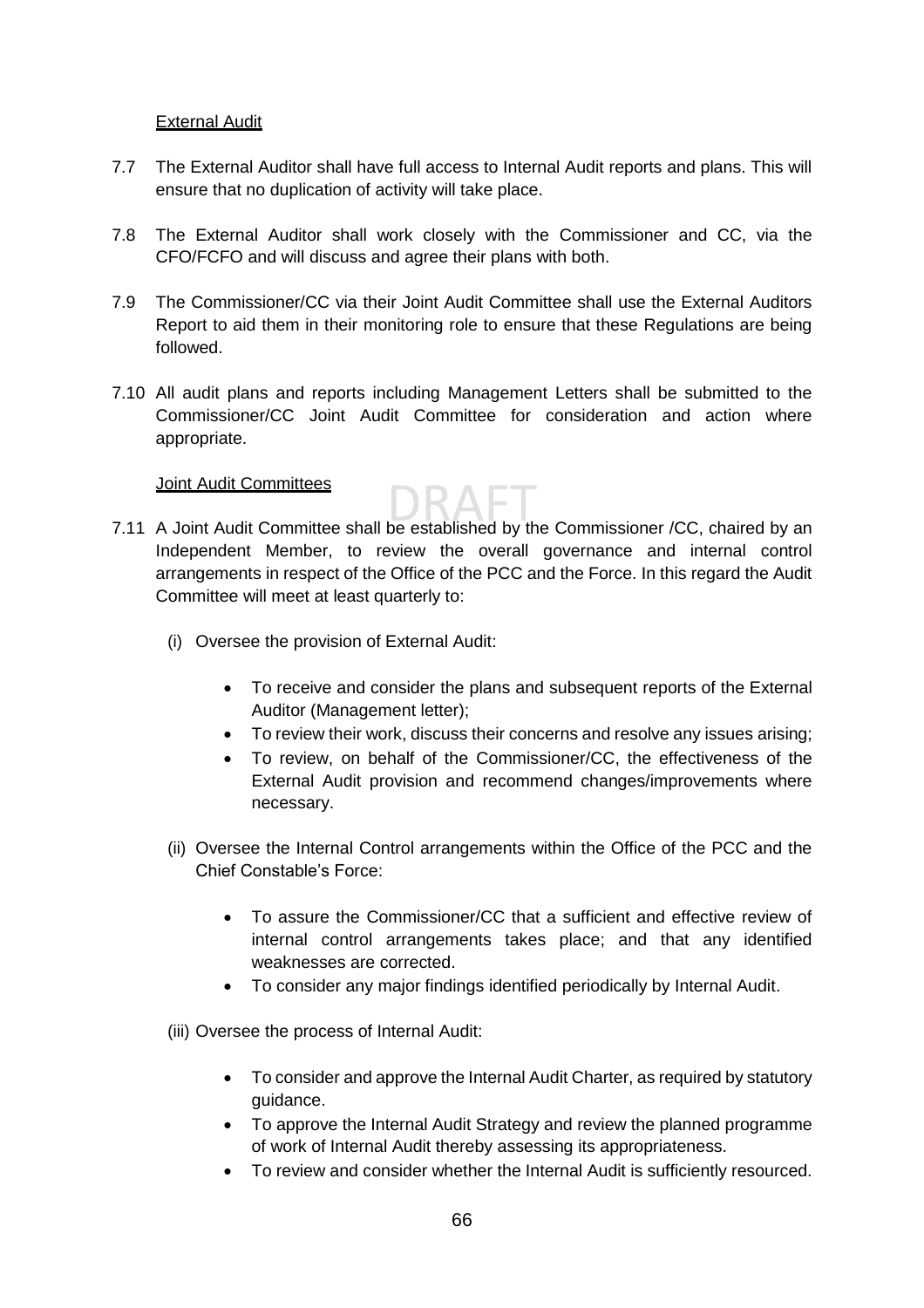- To receive and consider Internal Audit activity reports.
- To consider the Head of Internal Audit statement on the level of conformance with the Public Sector Internal Audit Standards.

#### **8. Control of Assets**

#### Asset Registers

8.1 The FCFO shall maintain a register of information in relation to all Property and equipment, in accordance with the CIPFA Capital Accounting Guidelines on behalf of the Commissioner/CC. Information relating to new acquisitions of such property and equipment and disposals must be notified to the FCFO within one month of the acquisition or disposal.

#### Inventories

- 8.2 Inventories of all equipment owned and which is insured by the Commissioner under the All Risks Insurance Policy shall be kept by the FCFO in a form agreed with the CFO. The FCFO shall be advised of all additions, deletions and revaluations of equipment affecting these Inventories.
- 8.3 The CFO/the FCFO or their representatives shall have access to all property of the Commissioner/CC to check inventories.
- 8.4 The Chief Constable shall be responsible for maintaining an annual check of all items on the inventory, for taking action in relation to surplus or deficiencies and noting the inventory accordingly.

#### **Security**

- 8.5 The Chief Constable shall be responsible for the accountability and control of staff and for maintaining proper security at all times for all buildings, stocks, stores, furniture, equipment, cash, etc., under his control.
- 8.6 Departmental/NPU Commanders shall be responsible for the security of confidential information held in their respective Departments /NPUs. This shall include responsibility for the security of all computer software and the control of access to all records held on micro / mini computers, in accordance with the requirements of the Data Protection Act 2018. Departmental Heads shall be responsible for authorising access to information held in their Department's computer systems, in accordance with approved Information and I.T. Strategies and Procedures.
- 8.7 The FCFO, on behalf of the CC, should notify Internal Audit of all new computerised systems.